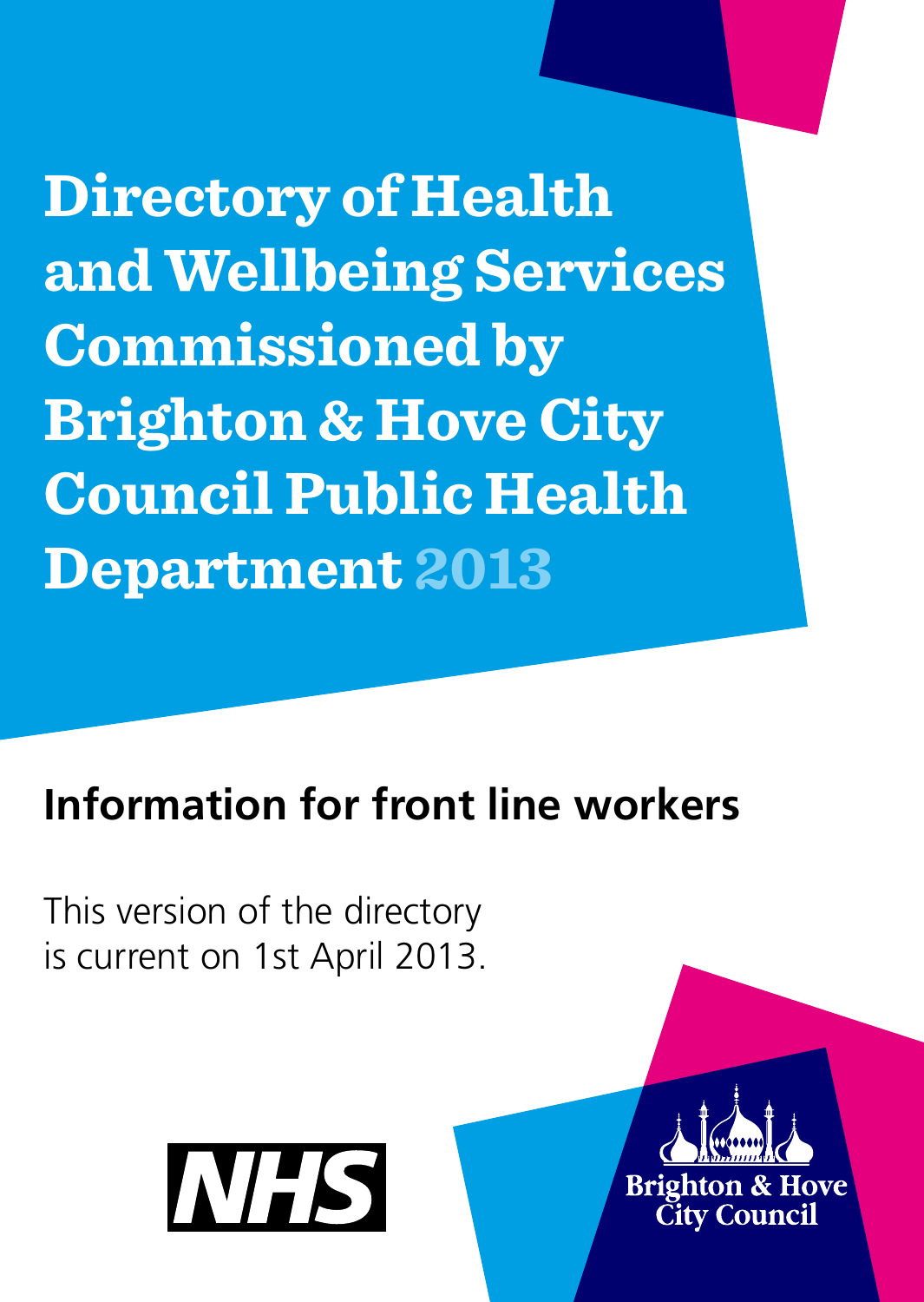# **Contents**

# **Introduction**

| 1.  | Alcohol and substance misuse                | 7  |
|-----|---------------------------------------------|----|
| 2.  | Cancer prevention and screening             | 15 |
| 3.  | <b>Citizens Advice Bureau</b>               | 17 |
| 4.  | <b>East Brighton services</b>               | 18 |
| 5.  | <b>Expert Patients Programme</b>            | 20 |
| 6.  | <b>Health Trainers</b>                      | 22 |
| 7.  | <b>Healthy ageing</b>                       | 24 |
| 8.  | Information and training                    | 28 |
| 9.  | <b>Mental wellbeing</b>                     | 31 |
| 10. | <b>Neighbourhood Care Scheme</b>            | 45 |
| 11. | NHS Health Checks (Community and Workplace) | 47 |
| 12. | Oral health                                 | 48 |
| 13. | Physical activity and weight management     | 50 |
| 14. | Sexual health                               | 60 |
| 15. | <b>Stop smoking</b>                         | 65 |
|     |                                             |    |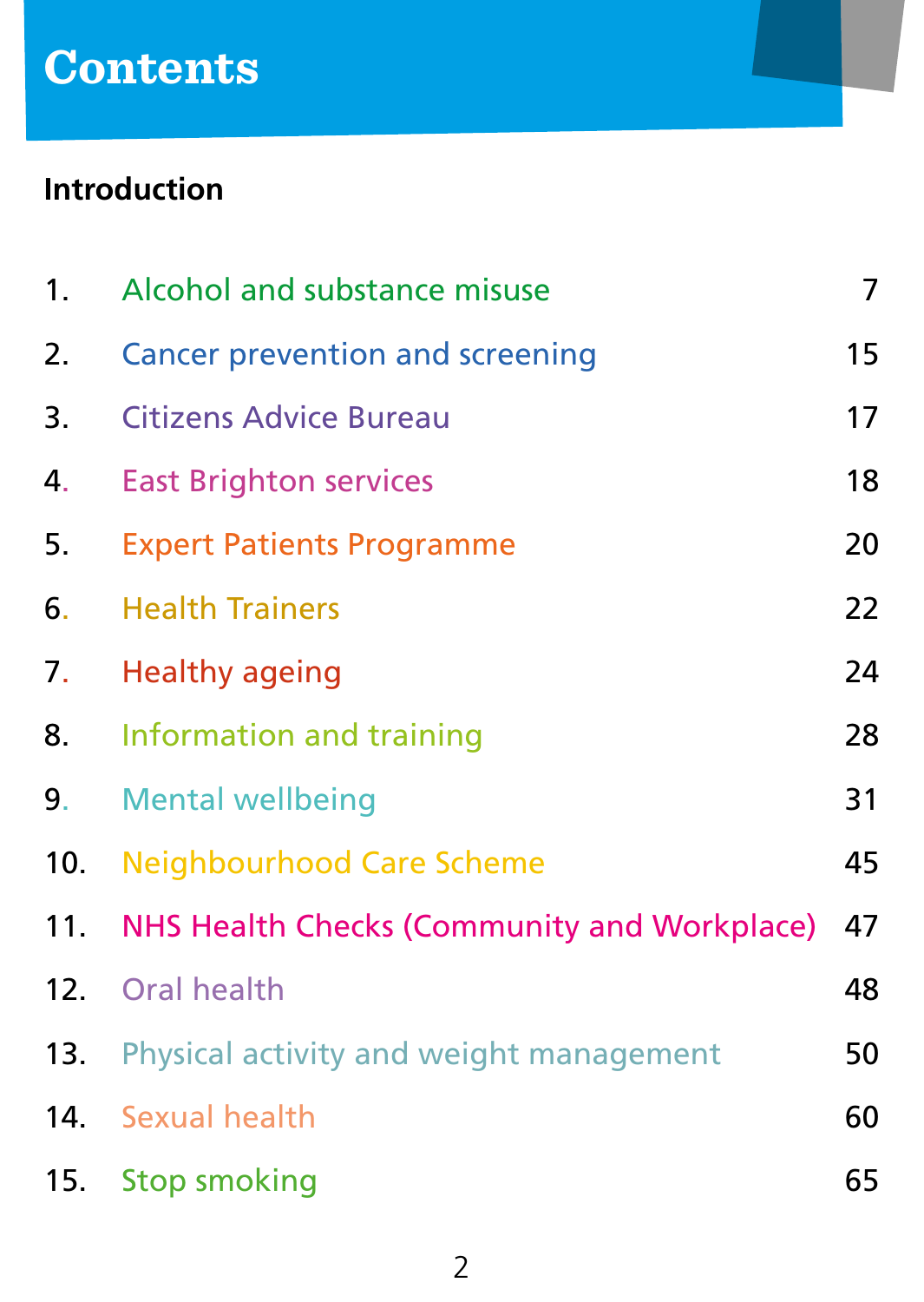This guide lists the health and wellbeing services that are commissioned by the Brighton & Hove City Council Public Health Department.

# Type of Service

If you know the type of service you are looking for you can use the headings along the top of the pages or the contents list to guide you.

Services are grouped under the following headings:

Alcohol and substance misuse, Cancer prevention and screening, Citizens Advice Bureau, East Brighton Services, Expert Patients Programme, Health trainers, Healthy ageing, Information and training, Mental wellbeing, Neighbourhood Care Scheme, NHS Health Checks, Oral health, Physical activity and weight management, Sexual health, Stop smoking.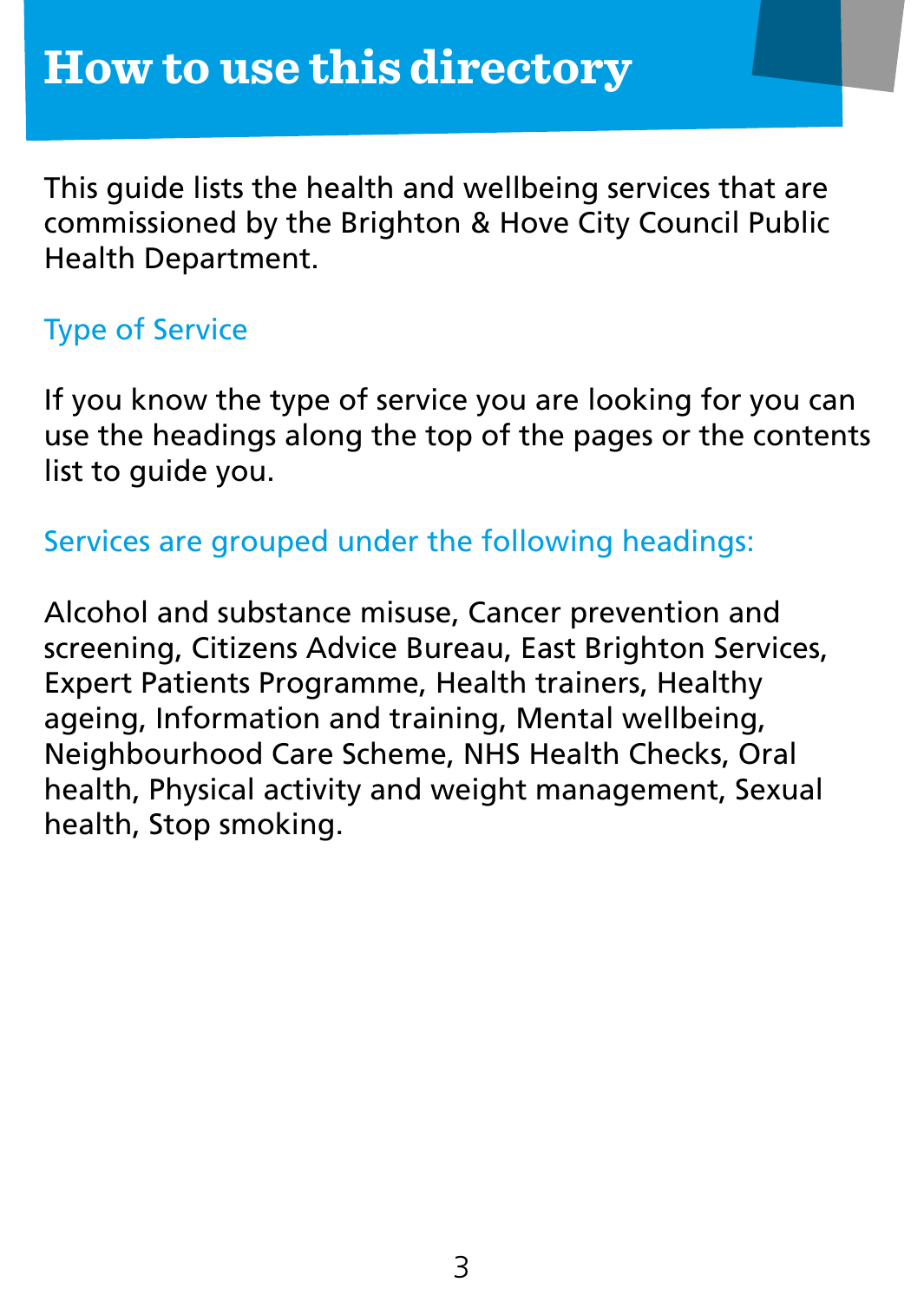# **Please Note:**

**The online referral system, 'Refer-all'** allows health professionals to make quick, easy and secure referrals to several services in this document. To register to use Refer-all, contact Ed Brotherton on 0845 4651052 or [edmund.brotherton@refer-all.net](mailto:edmund.brotherton@refer-all.net)

**Services using the Brighton & Hove Referral to Health Form:** Please ensure you send the referral form to the relevant individual service. Individual service contact information is detailed within this directory and listed on the reverse of the referral form.

**Information on reasonable adjustments that can be made for people with learning disabilities** for each of the services is available in an alternative version of this directory. To request a copy, please contact: [ellie.katsourides@brighton-hove.gov.uk](mailto:ellie.katsourides@brighton-hove.gov.uk)

**For information on a wealth of other local services,** please visit [www.cvsectorforum.org.uk](http://www.cvsectorforum.org.uk/). Click on 'Membership' and then 'New Community and Voluntary Sector Directory'.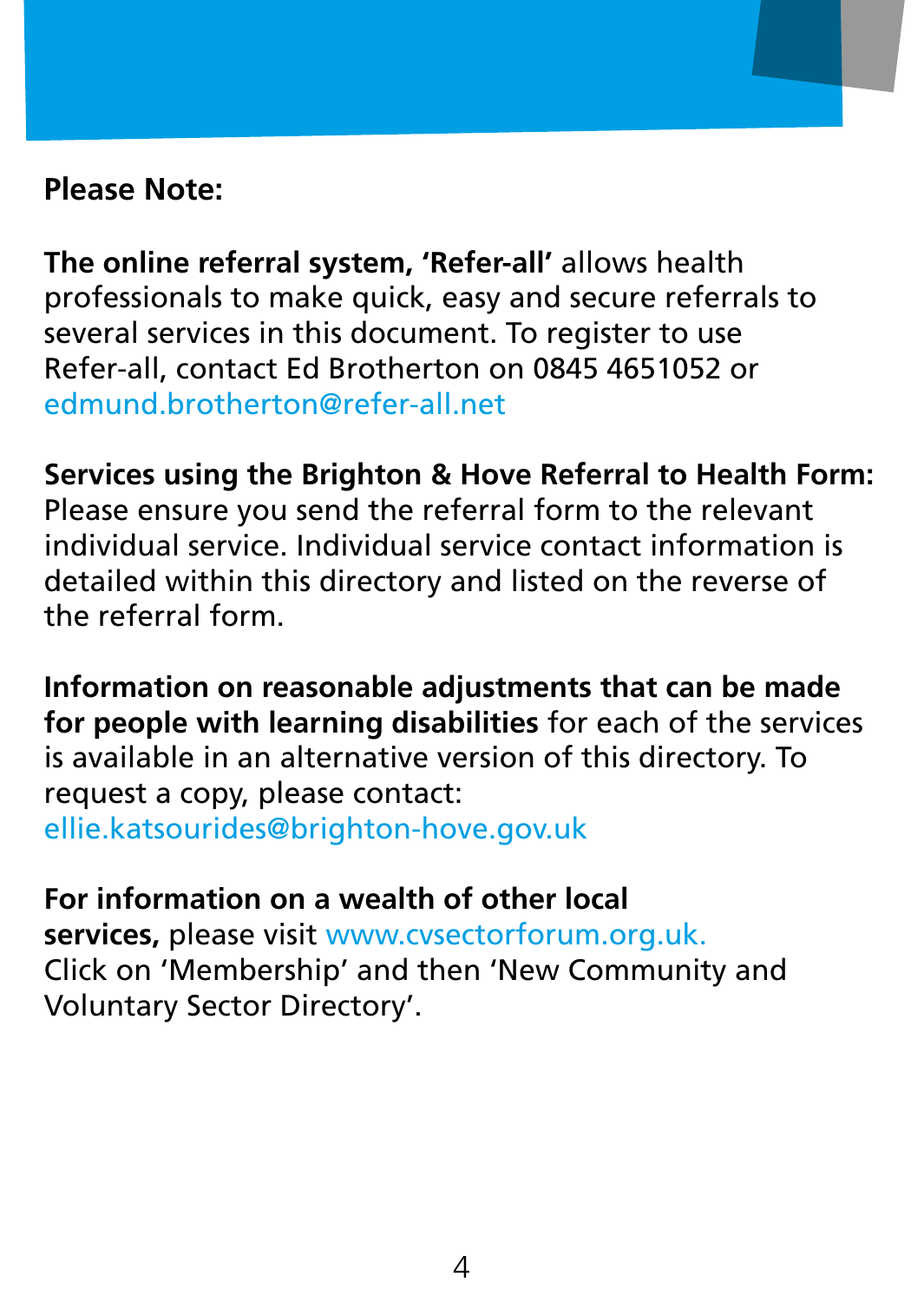# *Why is it important to promote healthy living?*

**People in different social circumstances experience avoidable differences in health, well-being and length of life.** This is known as the social gradient in health, meaning those who are least advantaged in society also experience the worst health. In England today, people living in the poorest neighbourhoods die, on average, seven years earlier than people living in the richest neighbourhoods.

**There is overwhelming evidence that changing people's health-related behaviour can have a major impact on some of the largest causes of death and disease**. Lifestyle related diseases and conditions are responsible for 70-80% of all deaths in developed countries, yet 96% of our national health expenditures are focused on medical care and treatment – with only 4% dedicated to the prevention of ill health. The promotion of healthy living and reduction of inequalities in health cannot be left to the health sector alone; it requires determined joint working across whole communities.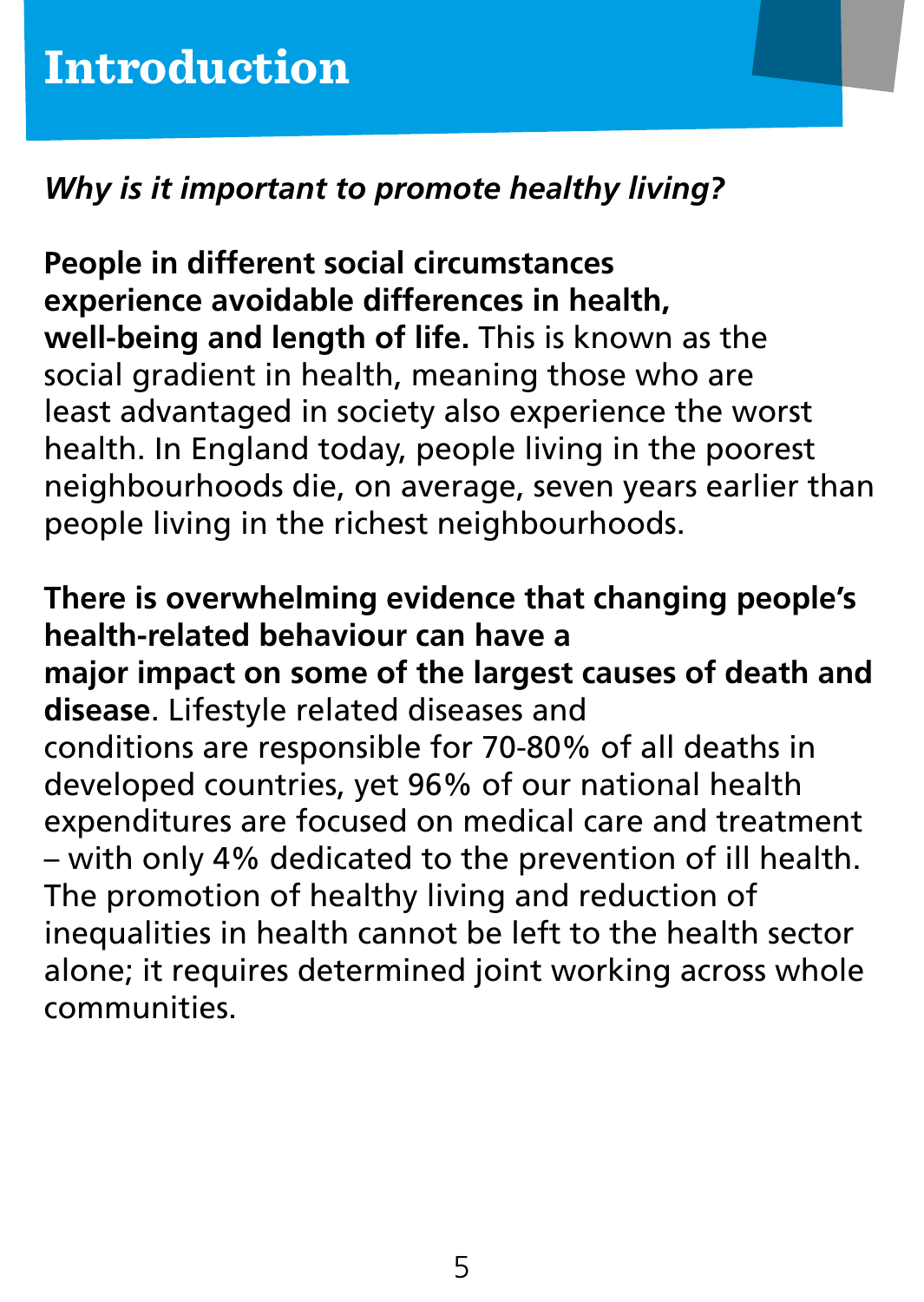# *This directory*

**In Brighton & Hove, a range of services that promote healthy living have been developed** through joint working between health, social care, community groups, business and local people. This has been in response to local need as identified by needs assessments and clinical evidence. This directory provides an overview of these services, which are available either directly, or by referral, to people in Brighton & Hove. Information for each service is arranged under the following headings:

- • **Who are we?**
- What do we do?
- **Why is this important?**
- **Contact details**

The intended audience for this directory is front line workers, to assist with referrals and training. We hope it will prove useful to you and the people you work with.

Ellie Katsourides (Public Health Team Administrator, Brighton & Hove City Council) and colleagues have compiled this information and intend to update annually. If you have any amendments or additions for the directory, please contact [ellie.katsourides@brighton-hove.gov.uk.](mailto:ellie.katsourides@brighton-hove.gov.uk)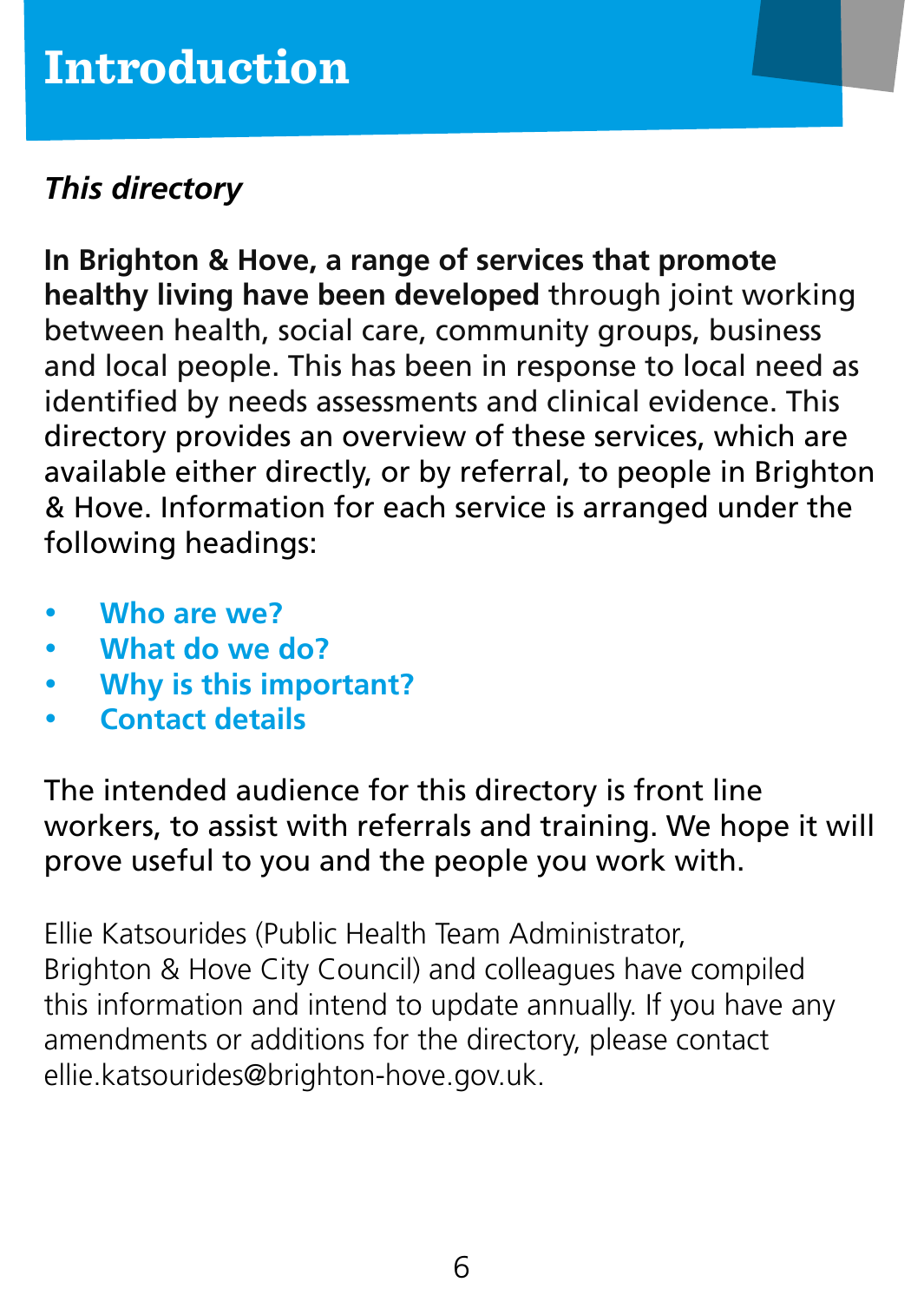# <span id="page-6-0"></span>**CRI Alcohol Brief Interventions Service (BIS)**

#### **Who are we?**

BIS provides one to one sessions for individuals looking to address and reduce their alcohol consumption to safer levels of drinking. BIS is a mainstream service available to anyone aged 16 or over.

#### **What do we do?**

BIS can offer 2 to 6 sessions using the motivational interviewing technique to support clients to make healthy changes.

Referrals can be made to the service by professionals or by self referral. We will signpost and refer on to other services where appropriate.

#### **Contact**

Email for all referrals: [SPNT.BIS@nhs.net](mailto:SPNT.BIS@nhs.net)

Project Workers: Rita Figueiredo Emily Miller Tel: 07717 863 183 Tel: 07738 994 907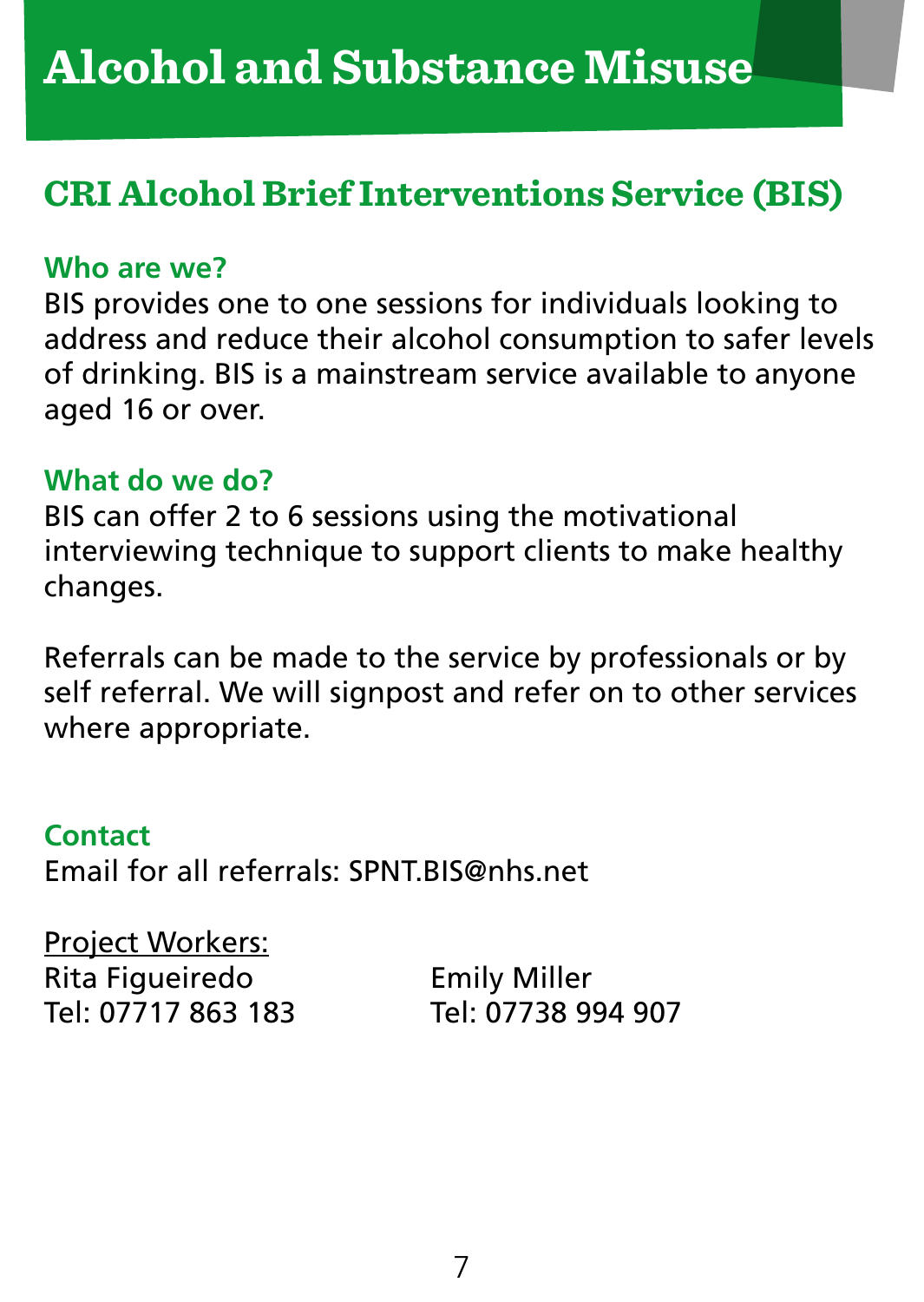# **CRI Cannabis Reduction and Cessation Service**

#### **Who are we?**

This project delivers a cannabis reduction and cessation service in Brighton & Hove.

# **What do we do?**

- Provide structured interventions to support cannabis users to significantly reduce or stop using
- • Refer to other services and treatments if appropriate
- • Provide harm reduction and health promotion advice
- Refer clients and support them in accessing stop (tobacco) smoking service

# **Why is this important?**

Two million people in the UK smoke cannabis, half of all 16 to 29 year olds have tried it at least once. In spite of government warnings, many people see it as a harmless substance that helps you to relax and 'chill'. But, recent research has suggested that it can be a major cause of psychotic illnesses in those who are genetically vulnerable. Cannabis was re-classified in January 2009 and is now a Class B drug under the Misuse of Drugs Act, 1971.

#### **Contact:**

Jo Hart, Senior Project Worker Mobile: 07500961586 Email: [Joanna.Hart@cri.org.uk](mailto:Joanna.Hart@cri.org.uk)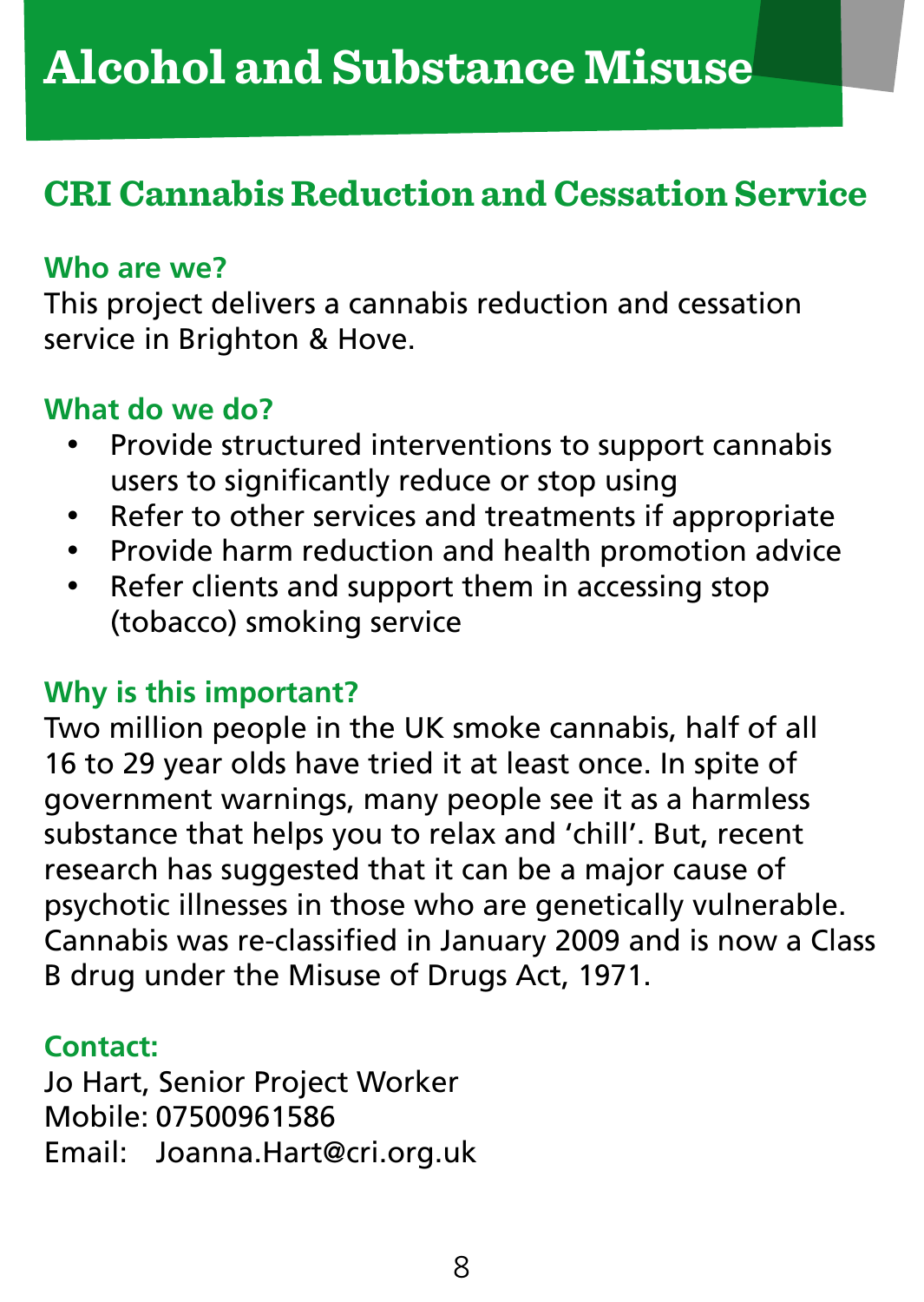# **CRI Drug and Alcohol Health Promotion**

#### **Who are we?**

CRI Brighton and Hove's Drug and Alcohol Health Promotion **Practitioners** 

## **What do we do?**

We offer a range of training courses to practitioners and community / student groups via Brighton & Hove City Council. The courses aim to educate and inform, reduce stigma and tackle discrimination, and equip people with the skills and confidence to support others affected by substance misuse.

**To find out more:** follow this link **[www.brighton-hove.gov.](http://www.brighton-hove.gov.uk/healthpromotion) [uk/healthpromotion](http://www.brighton-hove.gov.uk/healthpromotion)**, call Ben Miles on 01273 296184, or visit **[coursesforcare@brighton-hove.gov.uk](mailto:coursesforcare@brighton-hove.gov.uk)**

We promote local campaigns and initiatives, support local businesses to promote sensible drinking, facilitate the sharing of best practice and manage the **[www.](http://www.thinkdrinkdrugs.com/) [thinkdrinkdrugs.com](http://www.thinkdrinkdrugs.com/)** website, which offers information and advice on drugs and alcohol.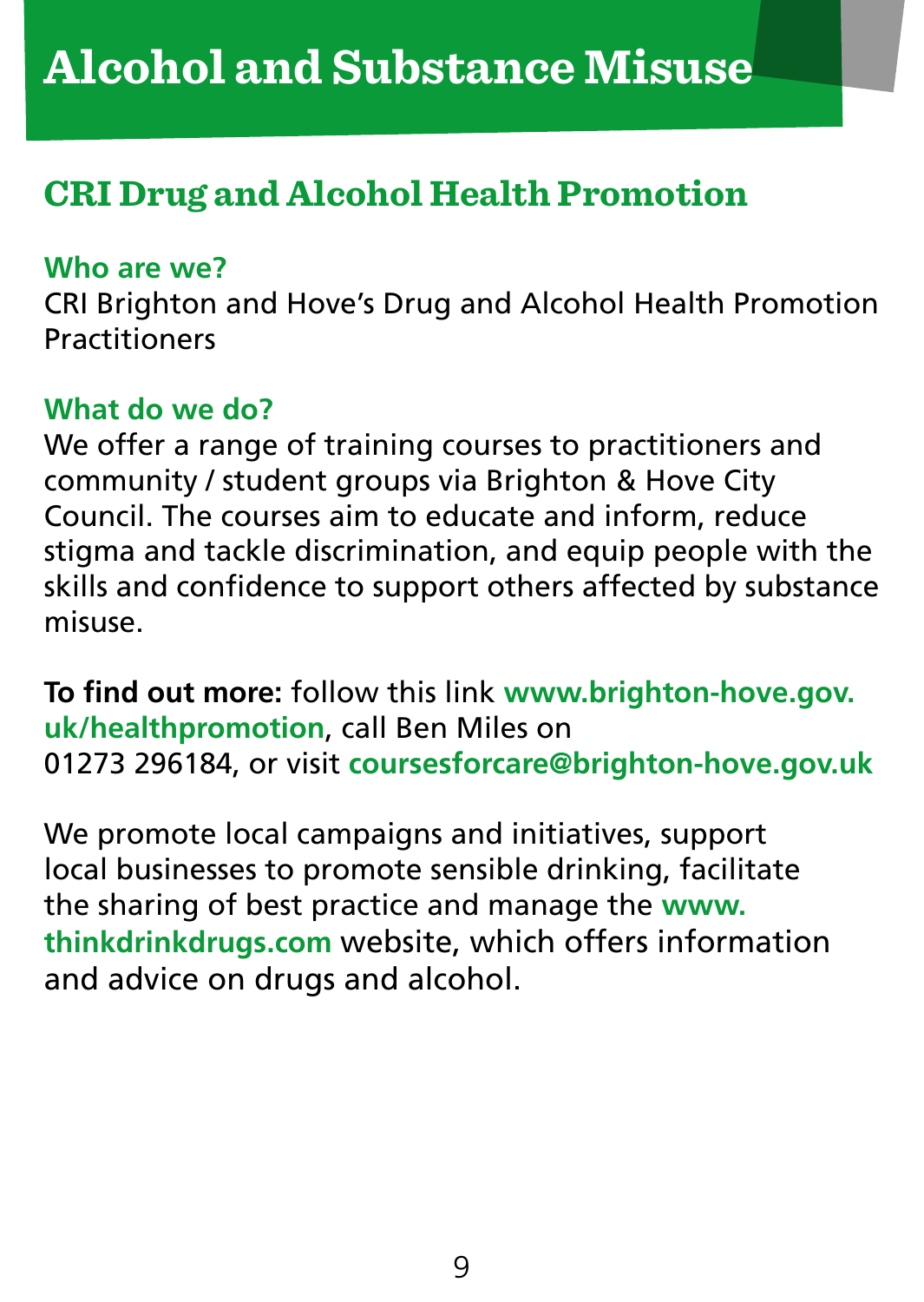# **Why is this important?**

Brighton & Hove has a significant issue with substance misuse and associated issues, with around 1,400 people in structured drug and alcohol treatment at any one time. The city also has a 'party' reputation, with a small but significant proportion of the resident population and visitors using a range of substances in an 'experimental' or 'recreational' way. This style of use is often not regarded as being 'problematic' by those using substances in this way, but remains a risk to many aspects of health.

# **Contact:**

Penny Ashby Health Promotion Team Leader (Substance Misuse) Tel: 07738 994322 Email: [Penny.Ashby@sussexpartnership.nhs.uk](mailto:Penny.Ashby@sussexpartnership.nhs.uk)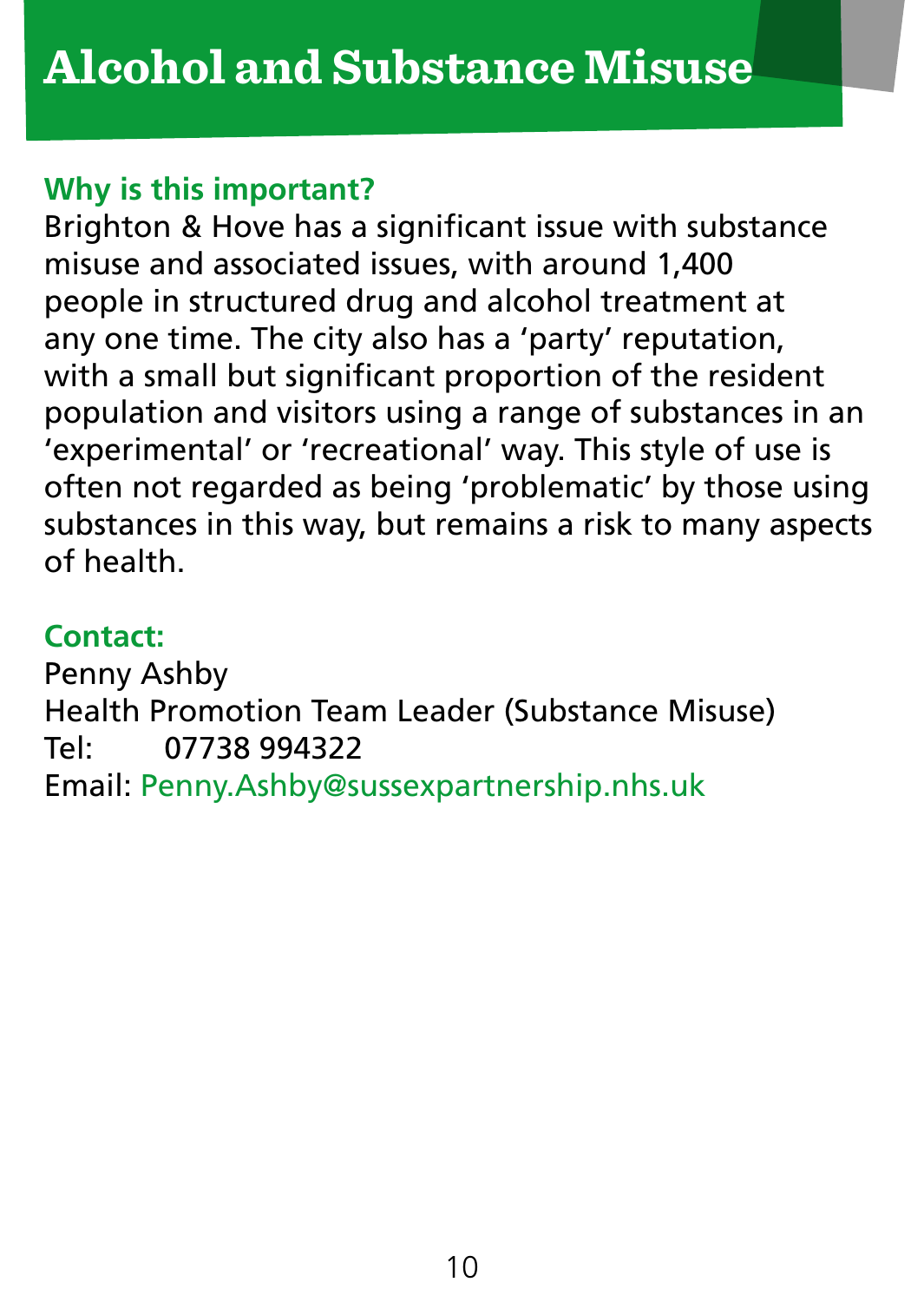# **CRI Harm Reduction and Treatment Service**

#### **Who are we?**

Drug and community based advice and treatment service. A flexible service that meets the needs of the individuals we work with.

# **What do we do?**

As part of Brighton & Hove's recovery-based treatment services, the harm reduction service at No. 11 St George's Place provides the main route of access into the treatment system within the city. It also provides advice on substances, support to reduce and/or stop use of substances, and information on relevant services in the city.

We offer a free, open-access information and advice service to those affected by substance use. This includes:

- Referral to structured treatment
- • Group work and peer support
- • Hepatitis screening and vaccinations
- • Complementary therapies
- • Outreach workers to engage with those in the community
- • Needle exchange
- • Aftercare
- • 'Holding' groups for those waiting for treatment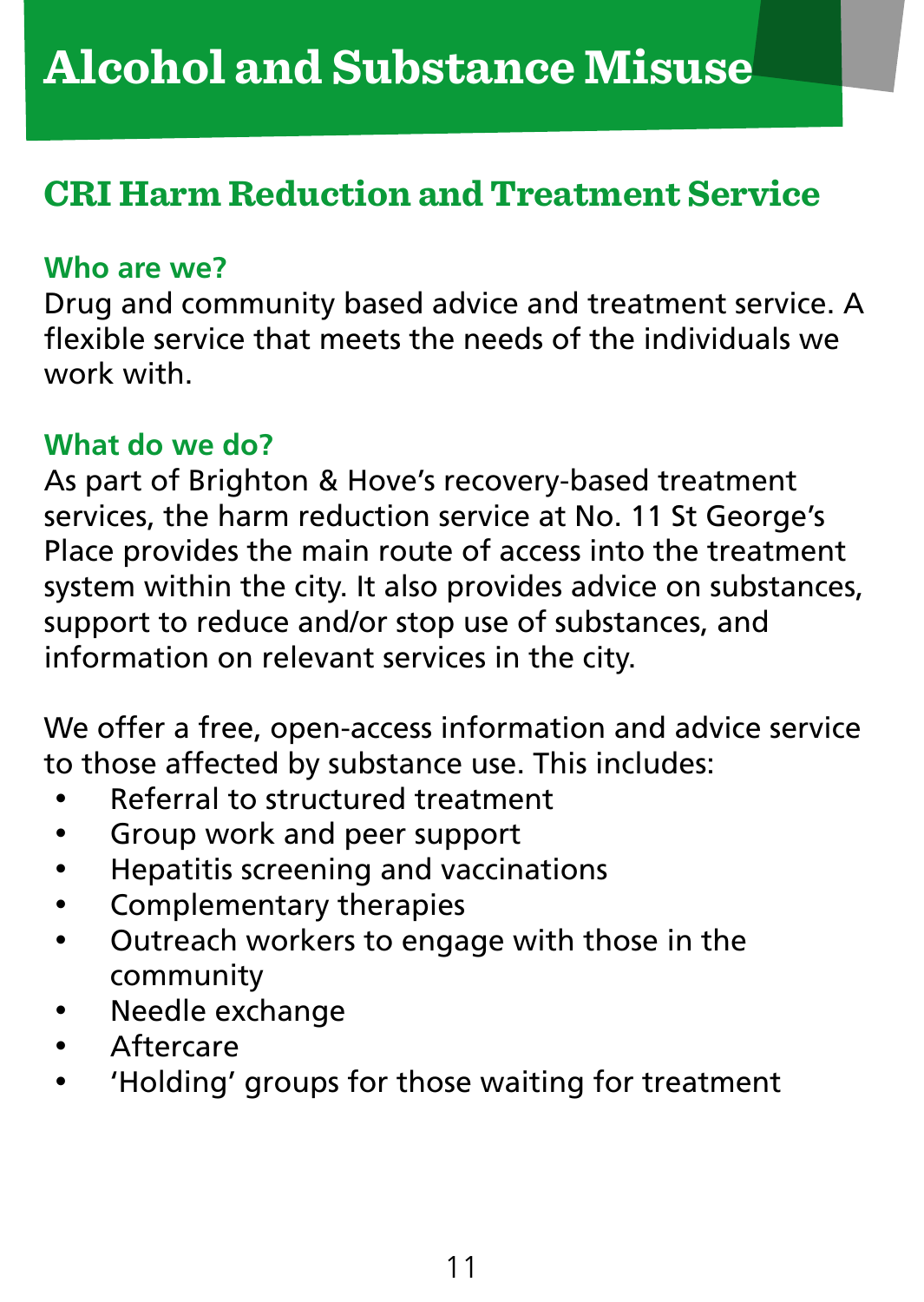#### **Why is this important?**

**No. 11 is the 'gateway' for adults** wishing to access drug treatment and related services. No.11 staff can support adults to access the Community Alcohol Team (CAT) at 9 The Drive, Hove, if the individual chooses not to access the regular CAT drop-in sessions (held at 9 The Drive on Mondays, Tuesdays and Wednesdays, 10am - 2pm).

Advice and support is also available from No. 11 staff for professionals who work with those affected by substance misuse, including families / partners / carers; whether this is related to treatment packages, supporting those in treatment, or supporting people who are not yet ready to access structured support.

**The young people's service 'ru-ok?**' is run by Brighton & Hove City Council and can be accessed by calling 01273 293966, or visiting **[www.areyouok.org.uk](http://www.areyouok.org.uk/)**.

## **Contact:**

CRI: 01273 607575 Office: No. 11 St George's Place, Brighton Website: **[www.thinkdrinkdrugs.co.uk](http://www.thinkdrinkdrugs.co.uk/)**

- for a range of current information on drugs and alcohol, including details of drug and alcohol services in the city.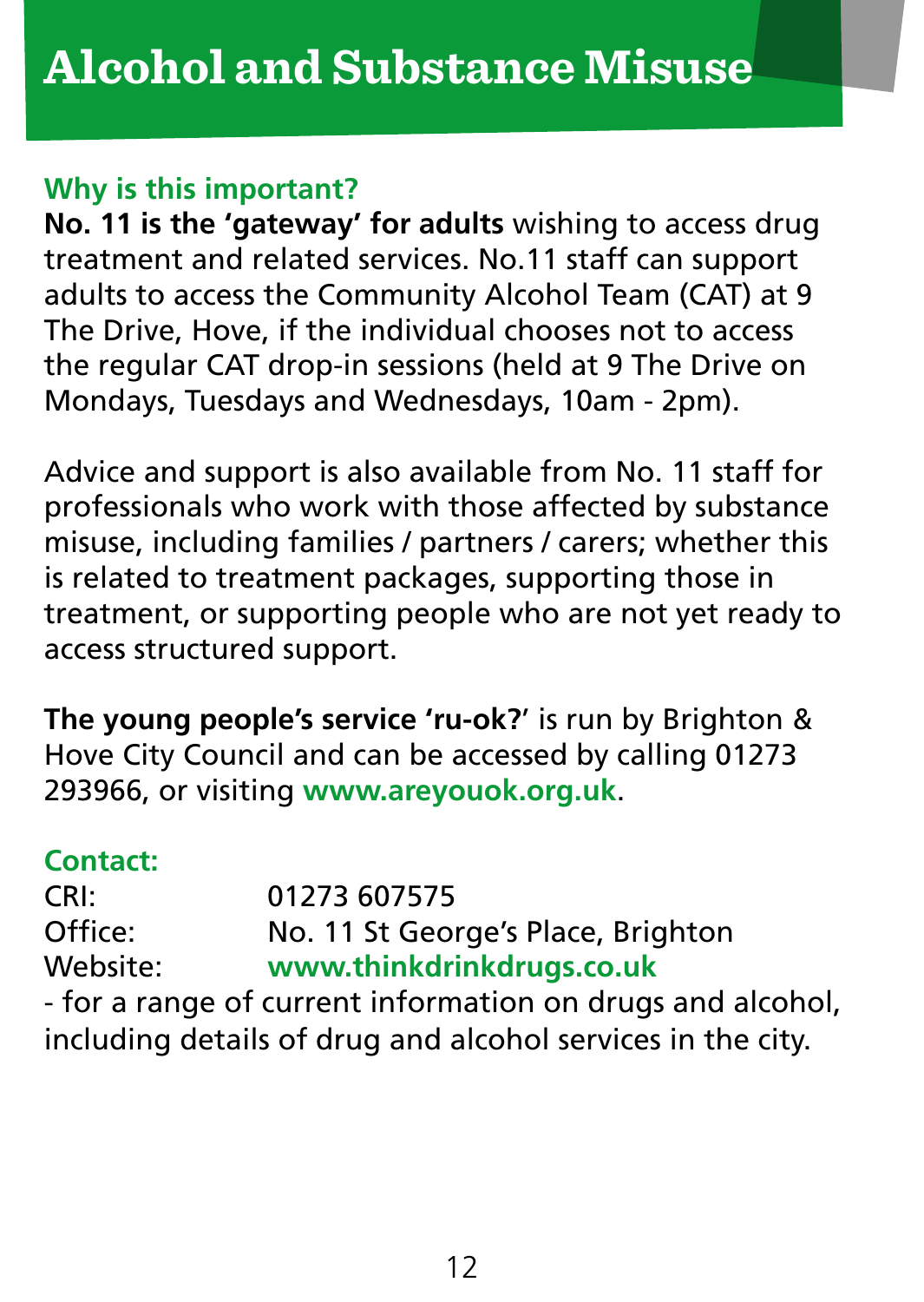# **Safe Space**

#### **Who are we?**

At Safe Space, Red Cross volunteers are available to deliver any medical support needed and Resolve Security Services help keep everyone on the project safe. The experienced Sussex Central YMCA project workers are also on hand to deliver quality advice and emotional support to both visitors and residents enjoying Brighton's busy clubbing scene.

#### **What do we do?**

The project helps those who have become distressed, either through being intoxicated, injured, have lost their friends or are unable to get home. The majority of people who access the project have become vulnerable through alcohol or drug use and are in need of immediate support and assistance.

#### **Why is this important?**

Safe Space aims to provide a joined up approach between the large numbers of support services across Brighton & Hove. They work in partnership with key organisations to signpost their clients to the necessary services both locally and nationally for those people who are visitors to Brighton & Hove.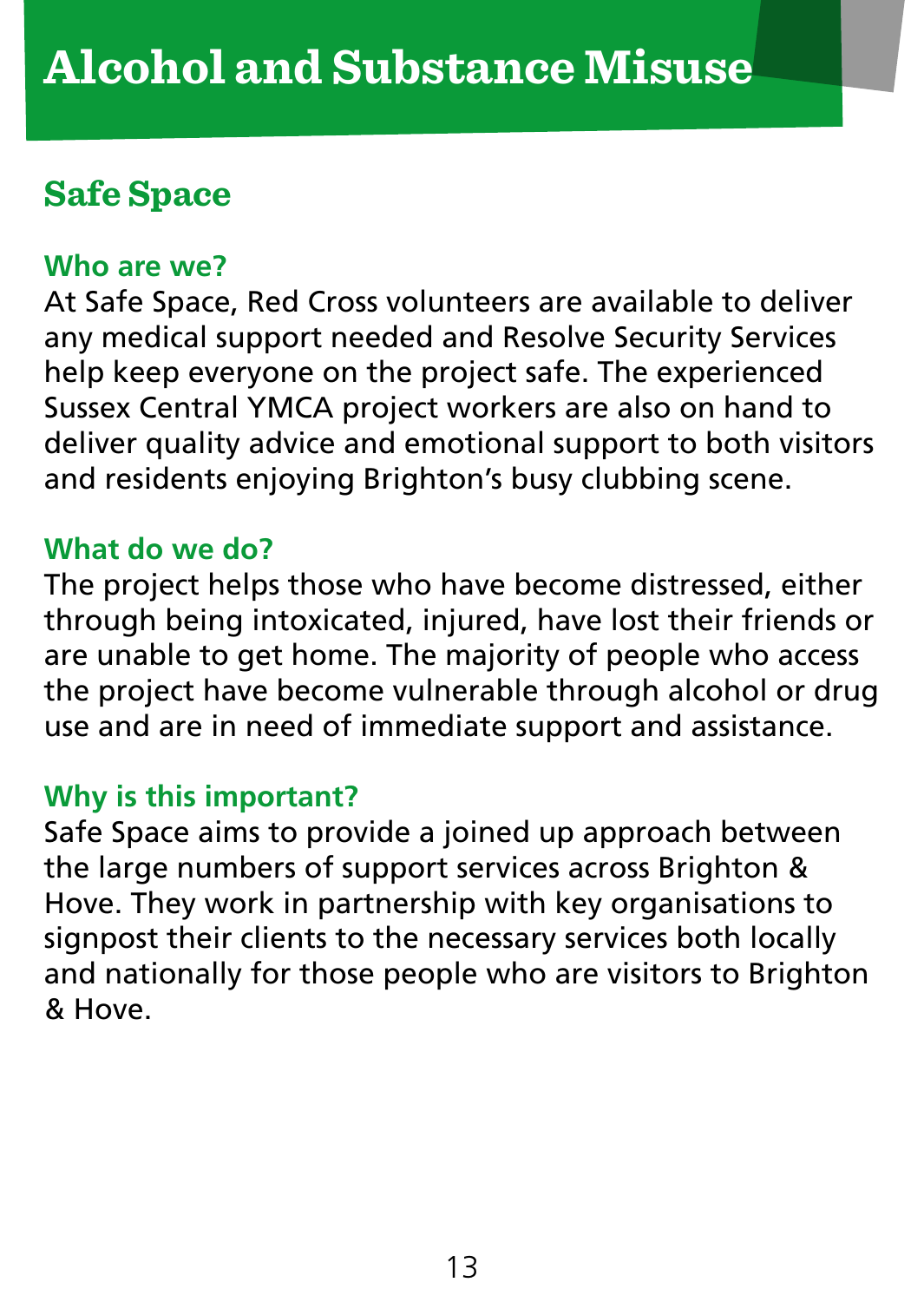Some of the projects we link in with include: The Drug and Alcohol Services such as RUOK? and the Brief Intervention Service (including harm minimisation), counseling and family mediation services, housing and homelessness projects and advice centres, sexual health clinics and NHS direct services.

Safe Space also work with Brighton and Hove Police to feed back and monitor the area of the city covered by "Operation Marble", which includes Safe Space and the West Street area. Working in partnership with multiple organisations, Safe Space has linked the night-time economy to daytime services, which helps to support people enjoying Brighton's nightlife and keep them safe.

#### **Contact:**

The Safe Space project runs every Friday and Saturday night from St Paul's Church on West Street in the city centre, 11pm until 3.45am.

Safe Space Coordinator- 47 Reed House, Church Road, Hove BN3 2BE 07841 211 216

<https://twitter.com/SafeSpaceSCYMCA>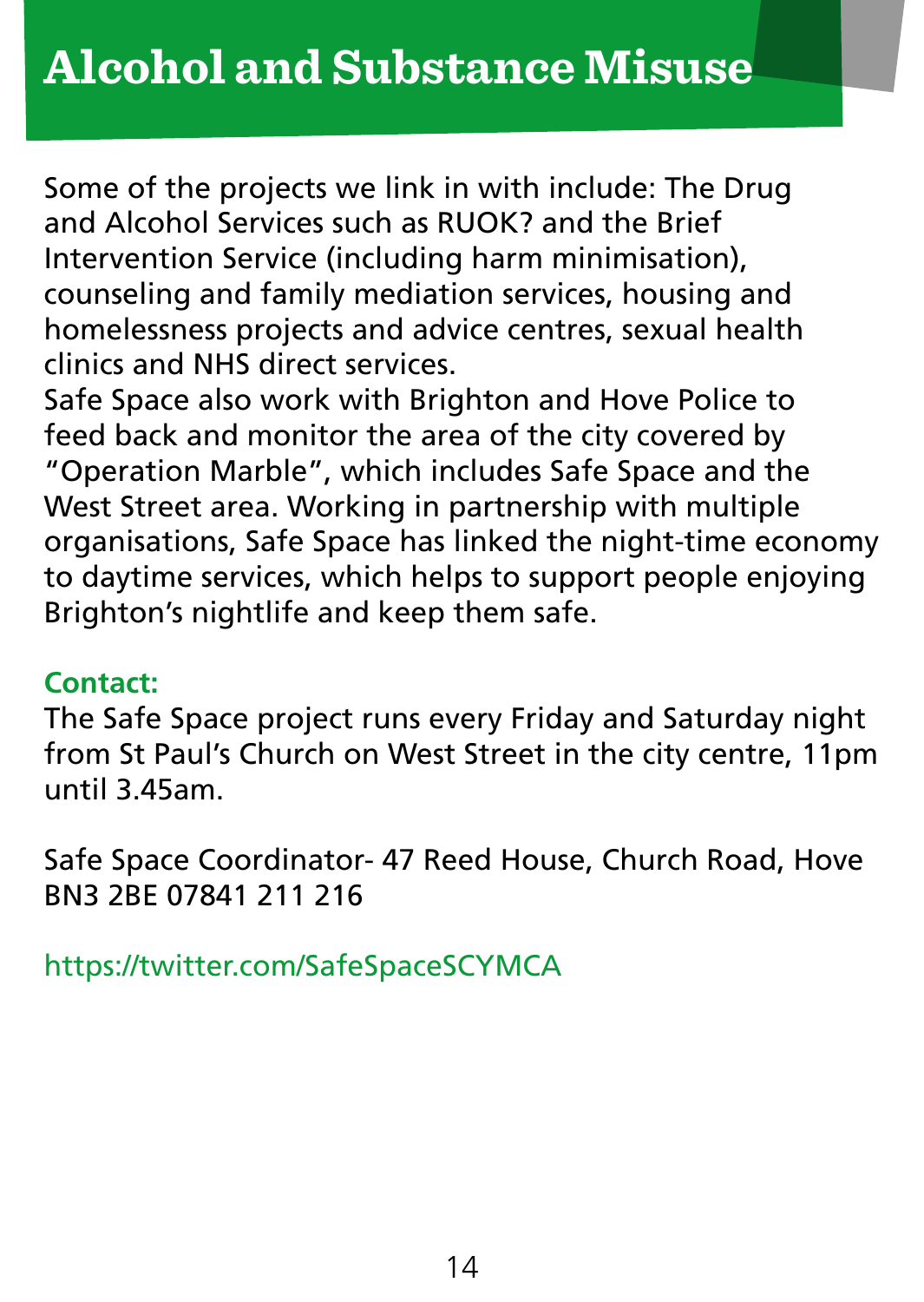# <span id="page-14-0"></span>**Health Promotion Cancer Team**

#### **Who are we?**

We are a Health Promotion team based within Sussex Community Health NHS Trust, working for the people of Brighton & Hove. We promote the three NHS cancer screening programmes; breast, bowel and cervical - and early symptom recognition of cancer.

# **What do we do?**

- Raise awareness and help to dispel myths around cancer
- Inform and encourage people to participate in free NHS Cervical, Breast and Bowel cancer screening programmes
- Provide training and information on prevention and early symptom recognition of various cancers in line with local campaigns
- Work across the city with health professional colleagues and employers, as well as the public

## **Why is this important?**

In the UK, one in three people will develop cancer at some point in their lives.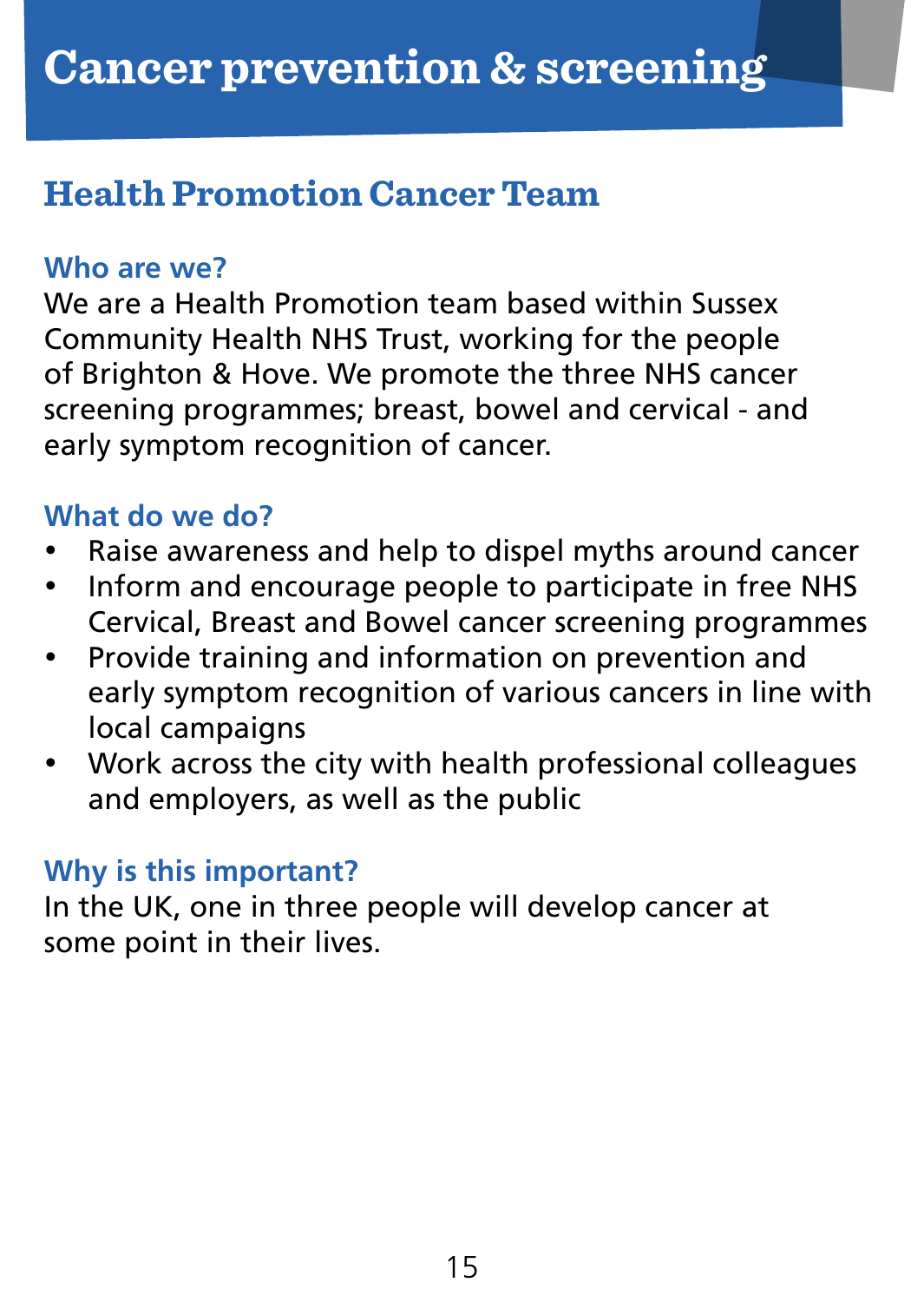Every year, over 285,000 people are diagnosed with the disease.

The good news is that cancer can be prevented, or significantly delayed, through cancer screening and early symptom recognition. Being aware of early symptoms to look out for and having them checked with the GP saves lives.

Cervical screening saves around 4,500 lives each year Breast screening saves around 1,500 lives each year When bowel cancer is detected at the earliest stage there is a 90% chance of survival

#### **Contact:**

Margaret Felton Health Promotion Specialist Cancer Prevention and Early Detection Team

| Tel:   | 01273 267378           |
|--------|------------------------|
| Mob:   | 07919 572877           |
| Email: | margaretfelton@nhs.net |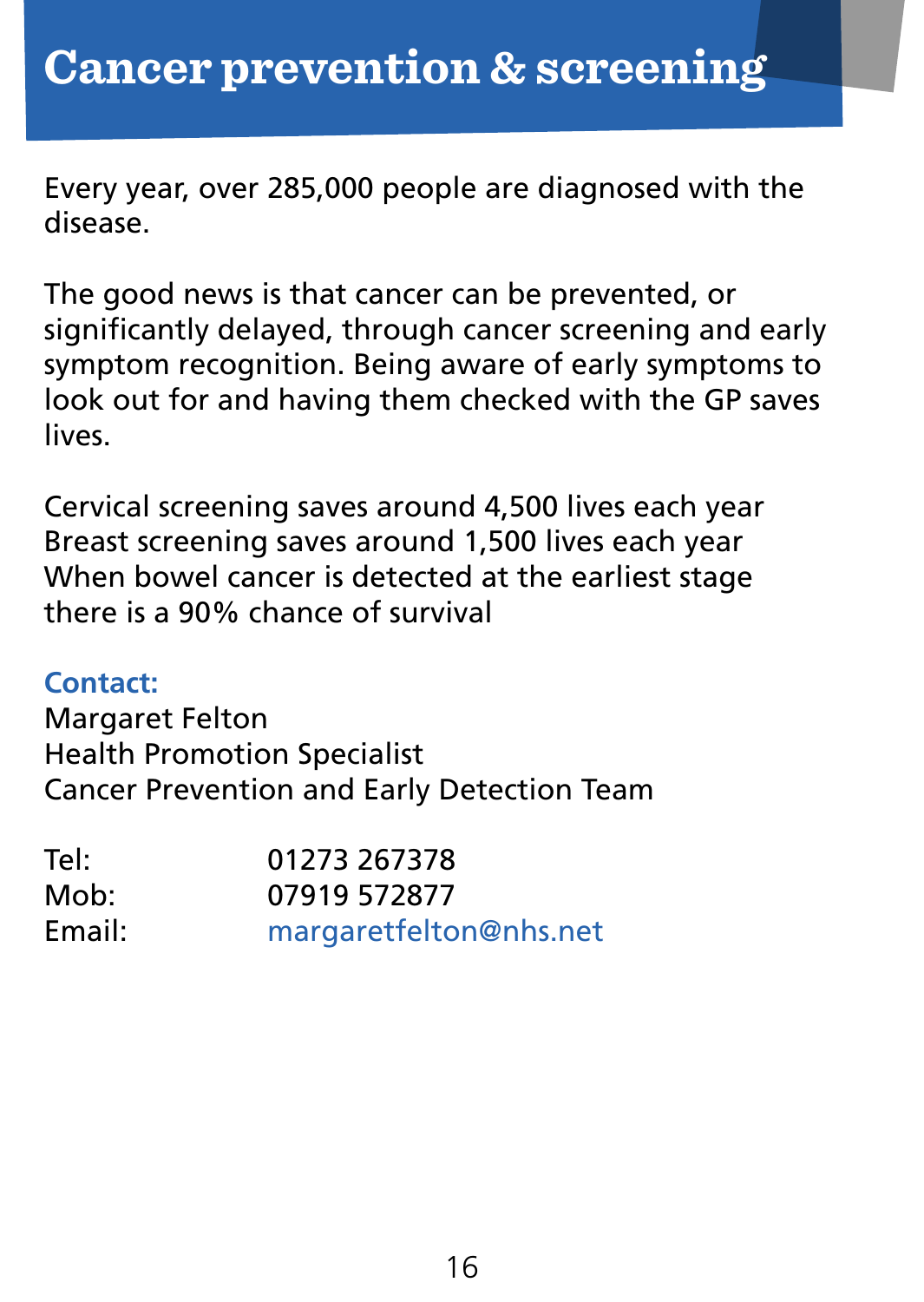# <span id="page-16-0"></span>**Citizen's Advice Bureau**

#### **Who are we?**

We give confidential and free benefits outreach advice based in 6 GP surgeries across Brighton & Hove. This advice can only be accessed by clients / patients of the GP surgeries that we are based in. The surgeries are St Peters, Park Crescent, The Practice and The Broadway surgeries at The Welsbourne Medical Centre, Goodwood and Eaton Medical Centre and Mile Oak Medical Centre.

#### **What do we do?**

We can give advice on a wide range of benefits, for example Disability Living Allowance, Attendance Allowance, Carers Allowance, Statutory Sick Pay, Income Support, Job Seekers Allowance, Working and Child Tax Credit, Housing and Council Tax Benefit, Community Care Grants, Social Fund Loans, Incapacity Benefit, Employment and Support Allowance.

#### **Why is this important?**

The clients we see are from a vulnerable group and may not otherwise be able to access advice and assistance.

#### **Contact:**

This is a referral only service via the Doctors and users of the surgeries.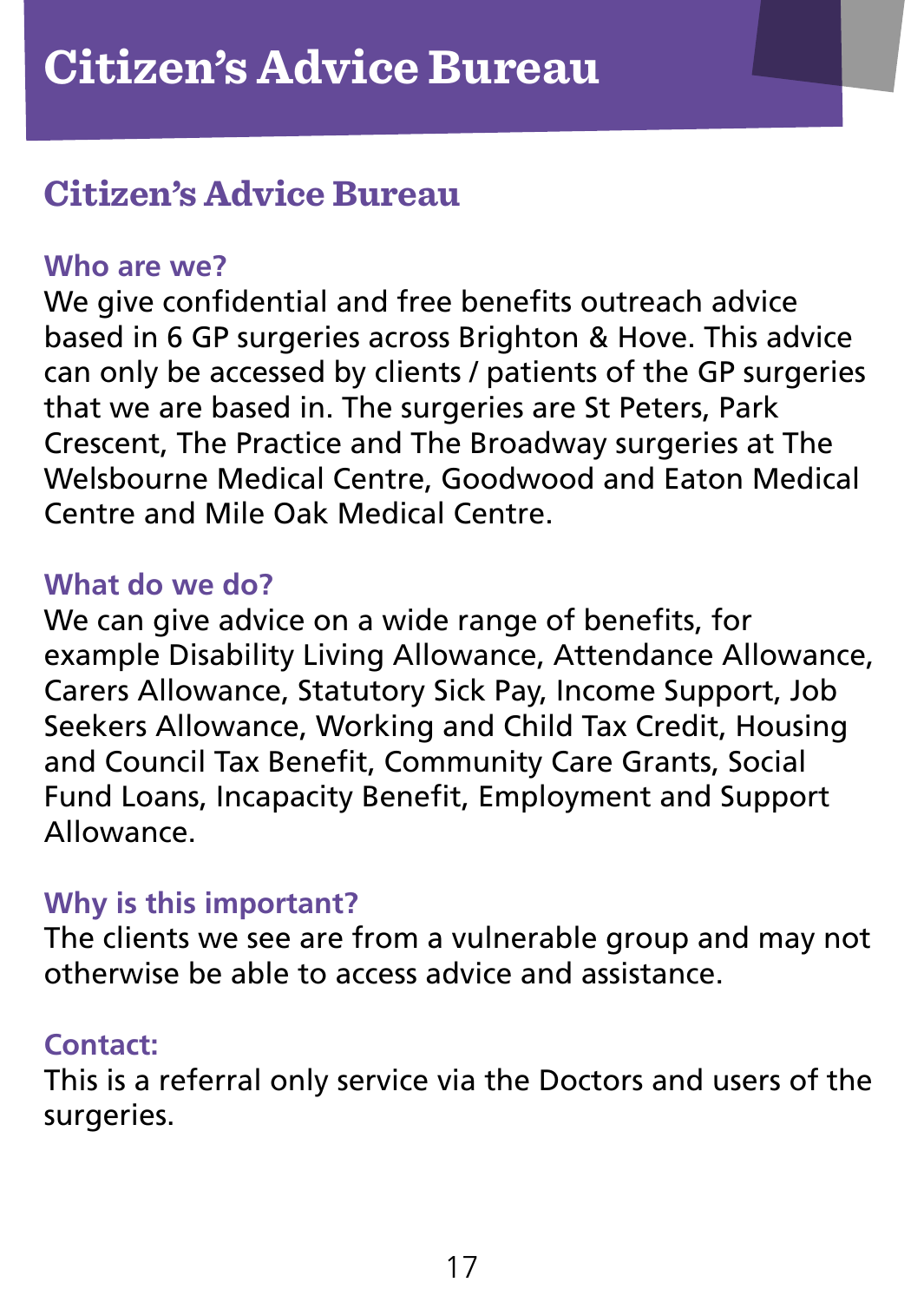<span id="page-17-0"></span>There are a number of services listed in this directory for residents of East Brighton. The services work together to promote health awareness within the East Brighton community and offer both one to one and group support.

# **What do we do?**

We offer an open and friendly service to help local East Brighton residents access a range of health support from any of the services listed below. People can self refer or be referred by their GP, Practice Nurse, or a range of other community health professionals.

# **Mental Health** - **Mind in Brighton & Hove**

Confidential one to one advice / information for adults feeling low, stressed, anxious or experiencing any other mental health issue. Help to access local groups, activities and services.

# **Substance Misuse** - **Whitehawk Clinic**

Confidential information, advice and support for adults with substance misuse issues. Harm reduction, access to treatment and relapse prevention

## **Advice and Support for Carers** – **The Carers Centre**

One to one emotional support and advocacy. Information and signposting to a wide range of support services. Access to dedicated carers groups and activities.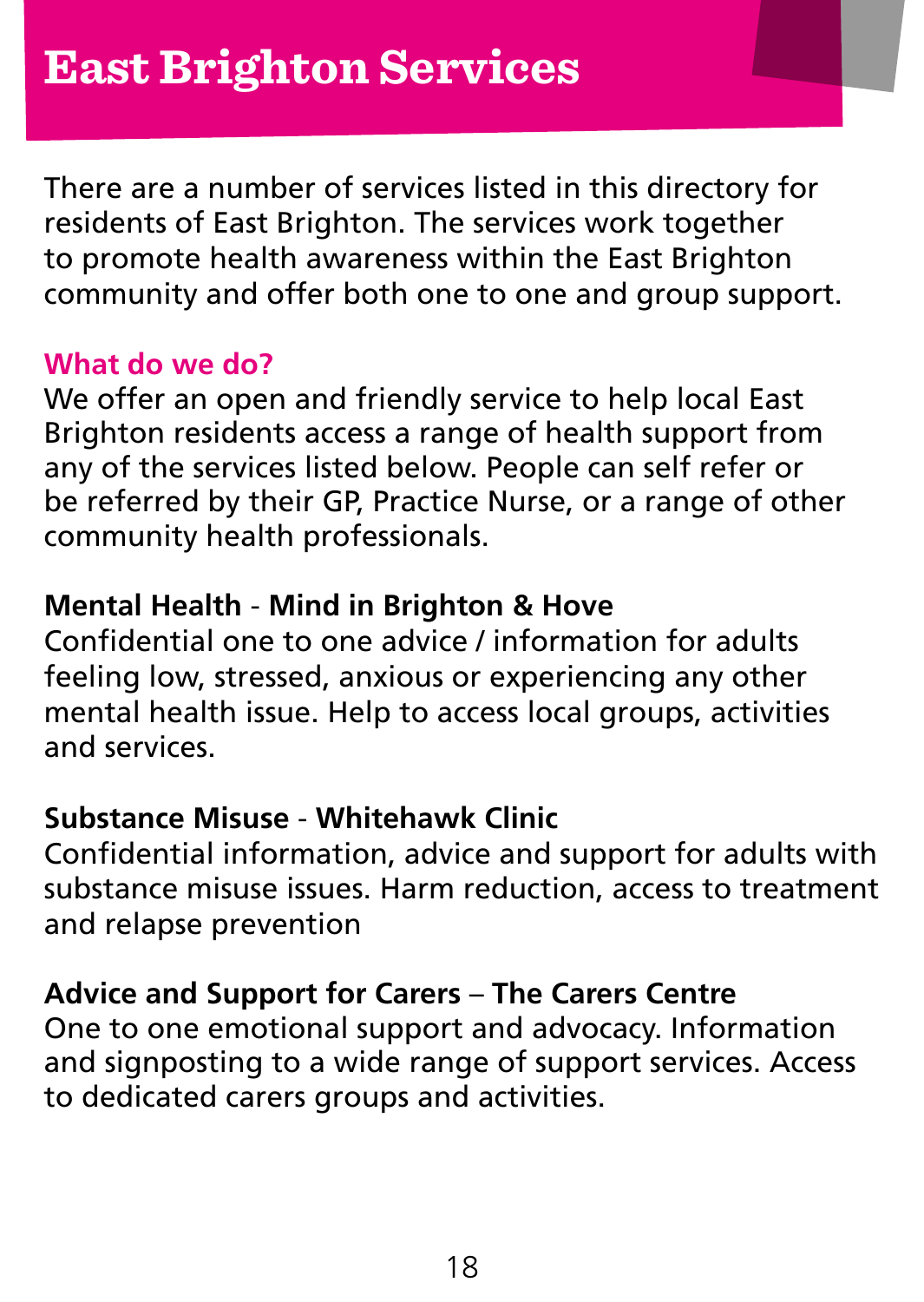# **Sexual Health** - **Morley Street Contraception and Sexual Health (CASH) Clinic**

Therapeutic support for young people at risk of pregnancy and poor sexual health. To make a referral to this service please contact 01273 242091

# **Healthy Weight and Community Cookery** – **The Food Partnership**

Information for people who want to learn to cook healthily. Signposting to local cookery courses and training resources. Recipes and nutritional information available on request.

# **Community Health Trainers**

Free, confidential support to adults (aged 18+) to make realistic and manageable lifestyle changes. Support offered through one-to-one behaviour change support, motivation, guidance and signposting. Typical lifestyle areas covered are: getting more physically active, drinking less alcohol, eating more healthily and stopping smoking. Please also see the Health Trainers page in this directory for more information (p. 22).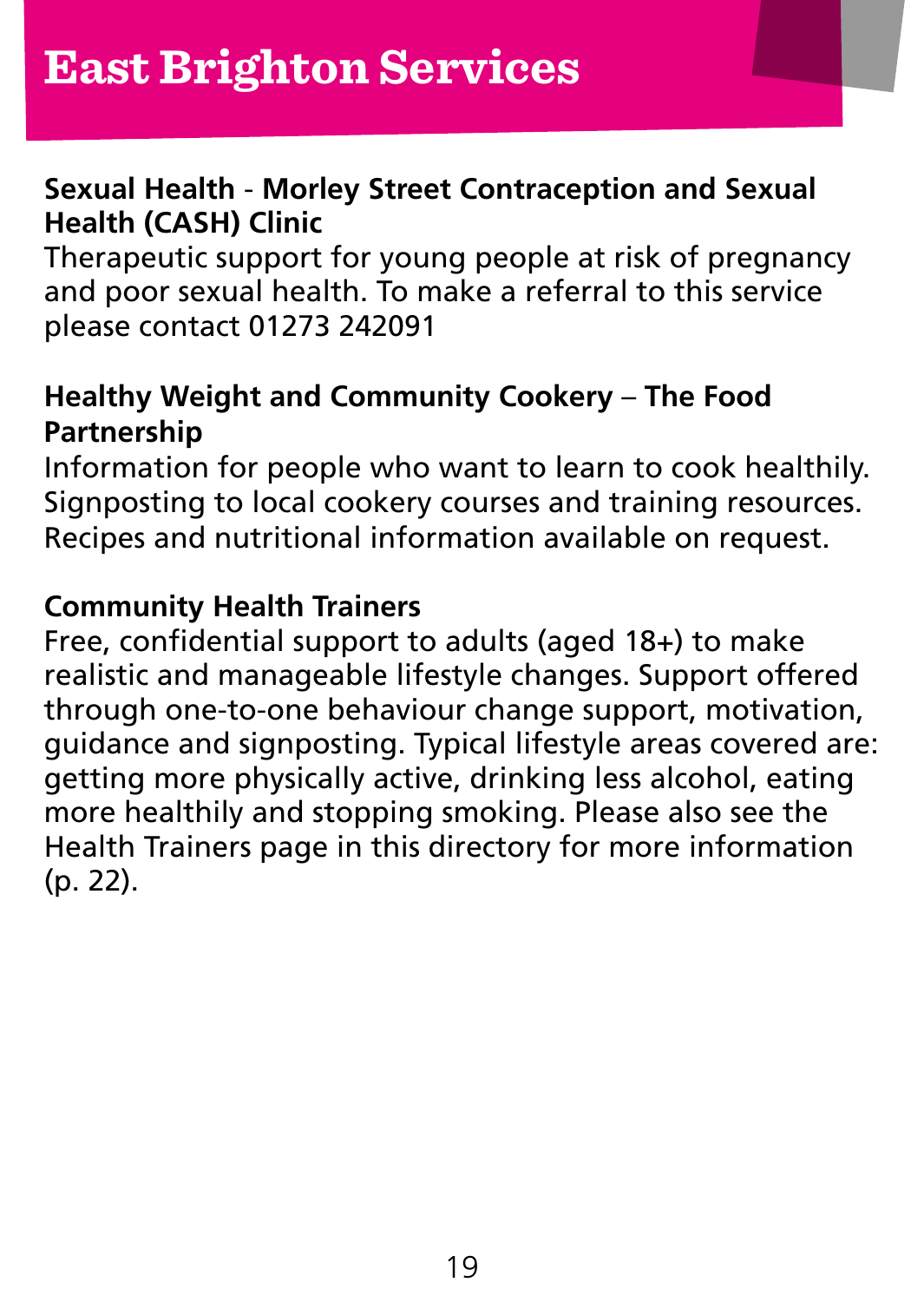# <span id="page-19-0"></span>**Expert Patients Programme**

## **Who are we?**

The Expert Patients Programme is a free self management course for people who are living with any long term health condition. All our courses are delivered by trained and accredited tutors who themselves live with a long term health condition.

# **What do we do?**

We provide regular courses across Brighton & Hove, which equip people with the tools and skills to better manage their condition and improve quality of life. The courses are run over six weekly sessions lasting 2.5 hours each, including a break. All courses are held in accessible community venues and cover the following topics:

- How to manage your condition and common symptoms such as pain, fatigue, anxiety, depression and stress
- Weekly action planning
- • Shared problem solving
- • Communication skills
- • Relaxation, distraction and visualisation techniques
- • Dealing with difficult emotions
- • Making appropriate treatment decisions
- • Healthy eating and physical activity
- • Working with your healthcare professional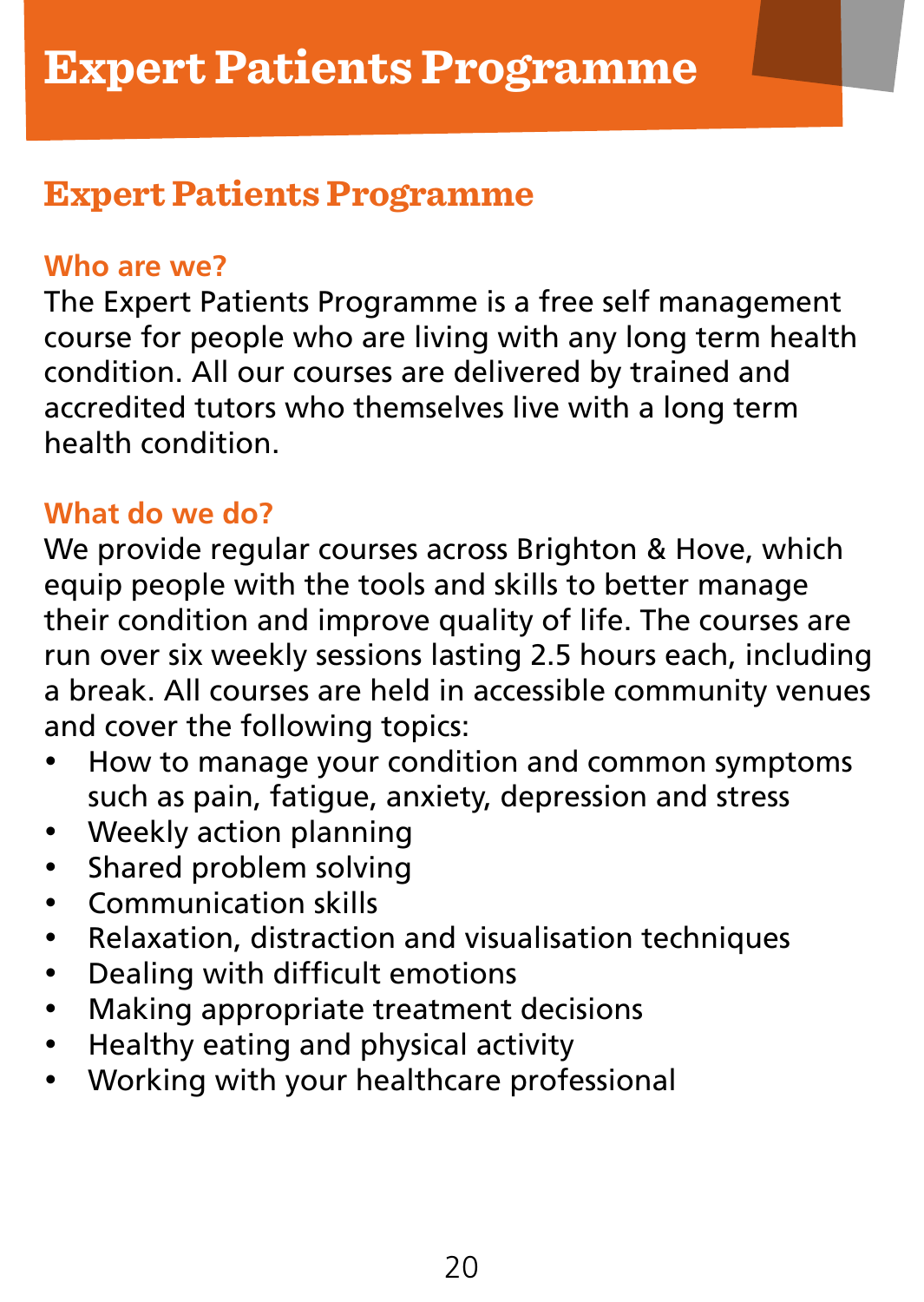# **We provide a range of courses, which include:**

- **Living Well** a generic course for people with any long term condition
- **New Beginnings** a 7 week course specifically for people living with a mental health condition and delivered by tutors who have experience of a mental health condition themselves
- **Carers Course** a set of 7 flexible workshops specifically designed for Carers. Sessions include; Caring and Coping, Caring and Resources, Caring and Me.

# **Why is this important?**

Self management is a key element of maintaining health and wellbeing when you live with a long term health condition. A national evaluation of the Expert Patients Programme found that six months after completing the course there were improvements in patients' confidence to manage their condition; energy levels; quality of life; psychological wellbeing; partnerships with doctors and other healthcare professionals; feelings of isolation and anxiety.

## **Contact:**

Charlotte Stevens, Expert Patients Programme Manager Sussex Community NHS Trust Tel: 01273 574647 or 01273 574780 [sc-tr.epp@nhs.net](mailto:sc-tr.epp@nhs.net) Website: **[www.sussexcommunity.nhs.uk](http://www.sussexcommunity.nhs.uk/)**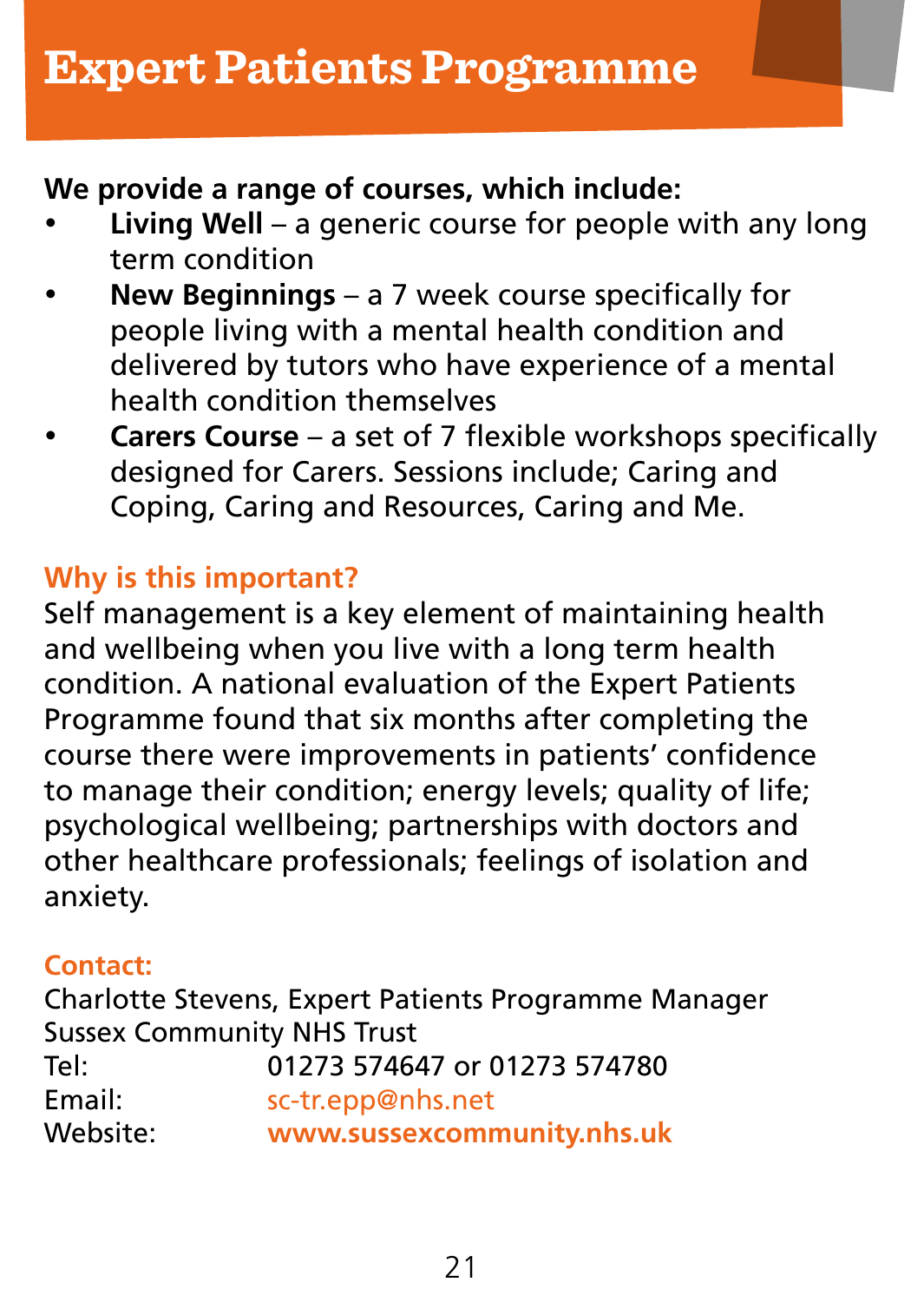# <span id="page-21-0"></span>**Health Trainers**

# **Who are we?**

Health Trainers are part of a national programme to provide support for people to improve their health by making and maintaining healthy lifestyle changes. The Brighton & Hove Health Trainer service is funded and provided by Brighton & Hove City Council.

# **What do we do?**

The Brighton & Hove Health Trainer Service provides free and confidential support to adults (aged 18 and over) to make realistic and manageable lifestyle changes, through one-to-one support, guidance and signposting.

Typical areas covered are:

- Getting more physically active
- • Drinking less alcohol
- • Eating more healthily
- Stopping smoking
- Improving general wellbeing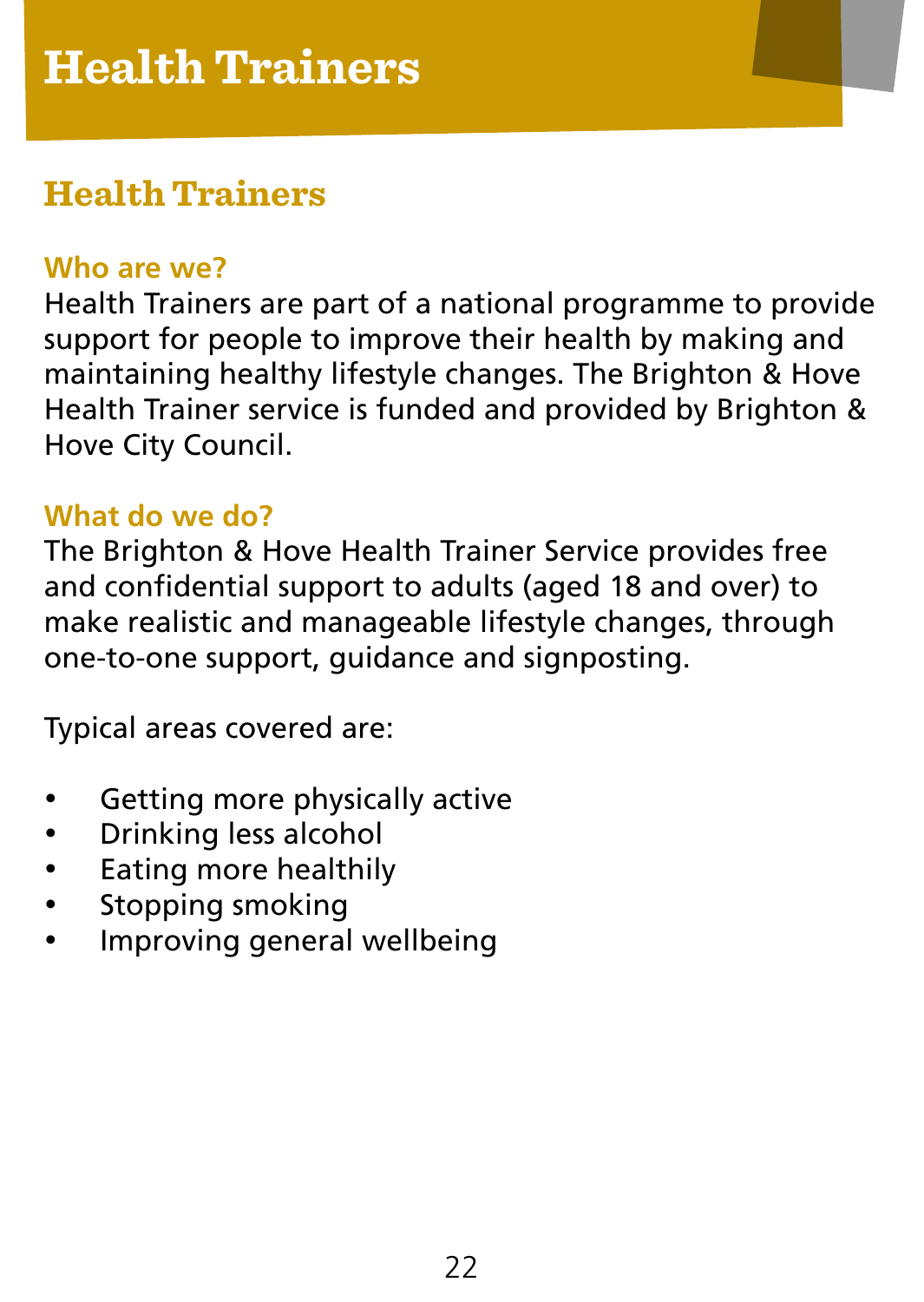Through information, behaviour change tools and motivation, adults wanting to improve their health are encouraged and supported to achieve and maintain healthy changes.

# **Why is this important?**

Healthier lifestyle choices can have a big impact on an individual's short and longer term health. But making changes can be difficult – Health Trainers support, motivate, build confidence and make it more likely that changes will be achieved and maintained.

#### **Contact:**

For more information about how this service supports people to improve their health, and to make a referral, please contact:

Rachel Friggens Community Health Trainer Coordinator Brighton & Hove City Council

Tel: 01273 296876 Email: [Rachel.friggens@brighton-hove.gov.uk](mailto:Rachel.friggens@brighton-hove.gov.uk)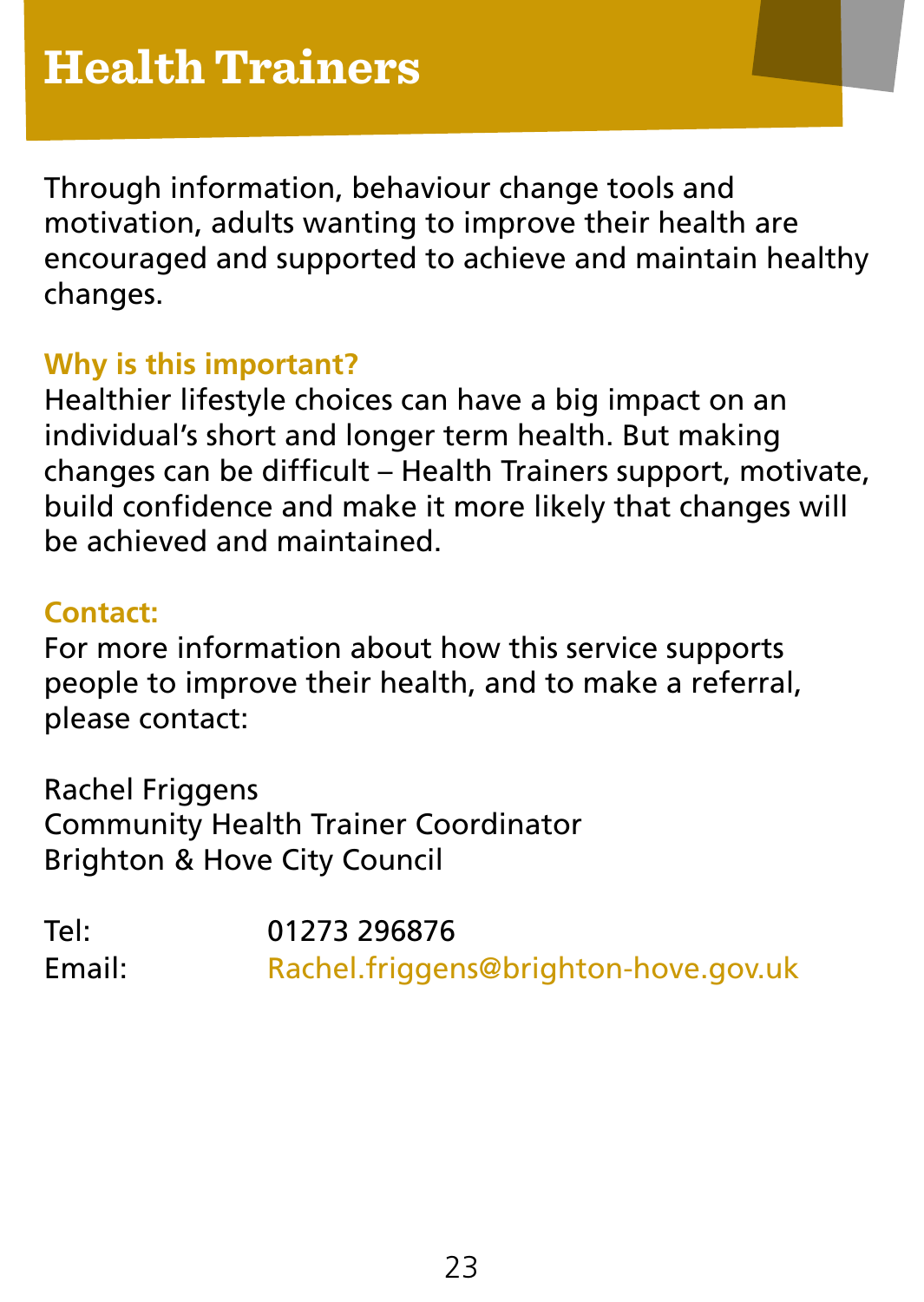# <span id="page-23-0"></span>**Albion in the Community**

**Standing Tall: Extra Time** provides post NHS support to people over 60 years old who have suffered falls, by providing a specially designed exercise programme that aims to increase individuals' physical activity levels and improve muscle strength, balance and flexibility while using the pull of professional football to help combat social isolation.

# **Contact**

Dan Lawson, Health Development Manager Tel: 01273 878262 or 07912 092334 Email: [dan.lawson@albioninthecommunity.org.uk](mailto:dan.lawson@albioninthecommunity.org.uk)

# **Age UK**

## **Who are we?**

Age UK Brighton & Hove provide a range of home care services, information and advice on a range of issues, and activities to keep you fit, healthy and feeling good.

# **What do we do?**

We aim to support you in your home, help you access the benefits and entitlements you need, and make your later life an enjoyable and safe experience. We also provide a range of Age UK products and services.

## **Contact**

[www.ageuk.org.uk/brightonandhove](http://Www.ageuk.org.uk/brightonandhove)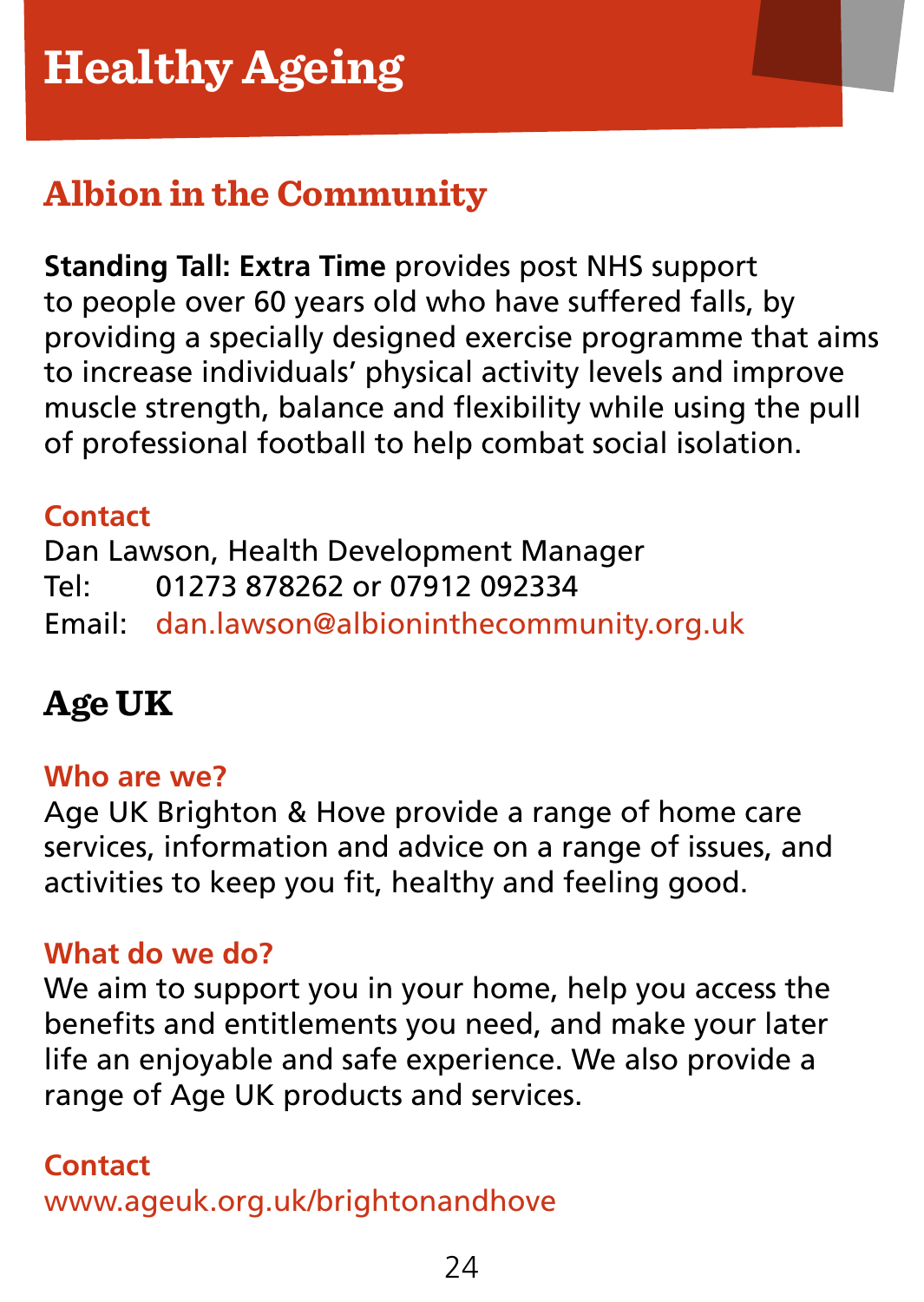# **The Fed Centre for Independent Living - "It's Local Actually"**

#### **Who are we?**

The Fed is a user-led organisation that promotes independent living for all. It works towards equality by inspiring disabled people to identify barriers and define solutions.

## **What do we do?**

The Fed offers a range of support services to disabled people. **"It's Local Actually"** is a community resource for all residents which lists free / low-cost activities on offer in neighbourhoods across Brighton & Hove. These include things such as lunch clubs, arts groups and social activities.

#### **Why is this important?**

There is nowhere else to find this information in one place. The site is searchable by category and postcode and lists what's happening on your doorstep.

It lists over 250 groups offering over 500 activities per week in the City.

#### **Contact:**

**[www.thefedonline.org.uk/local](http://www.thefedonline.org.uk/local)**

**Keith Beadle: [keith.beadle@thefedonline.org.uk](mailto:keith.beadle@thefedonline.org.uk) 01273 208934**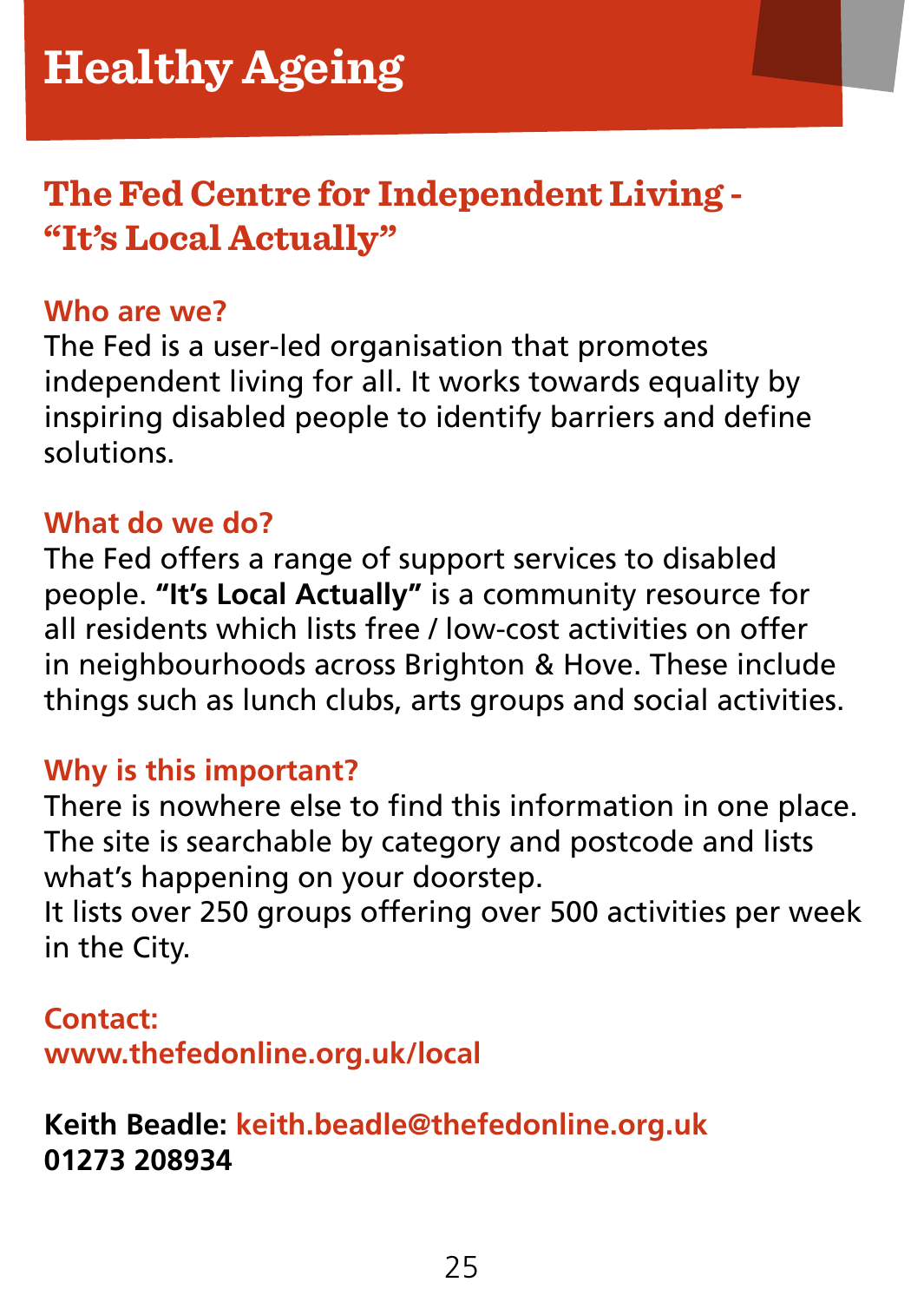# **LifeLines (for people over 50)**

Anyone who lives in Queens Park, Craven Vale, Kemp Town, Tarner and Eastern Road area and is over 50 years old can access support.

#### **Who are we?**

LifeLines is a volunteer-led project run by Community Service Volunteers (CSV) in partnership with Brighton & Hove City Council and NHS Sussex which aims to improve the health and well-being of isolated and vulnerable older people.

# **What do we do?**

Volunteers who are over 50 years old support individual older people and run activities to help them get more out of life. All LifeLines one to one support and activities are free although some activity groups may ask for a voluntary donation towards small costs.

#### **Activity Partners**

Older volunteers enable an older person who may be feeling isolated, lacking in confidence or frail, to get out more. Activity Partners also help older people to set goals to become more physically active or join in social activities that they may not have the confidence to do on their own.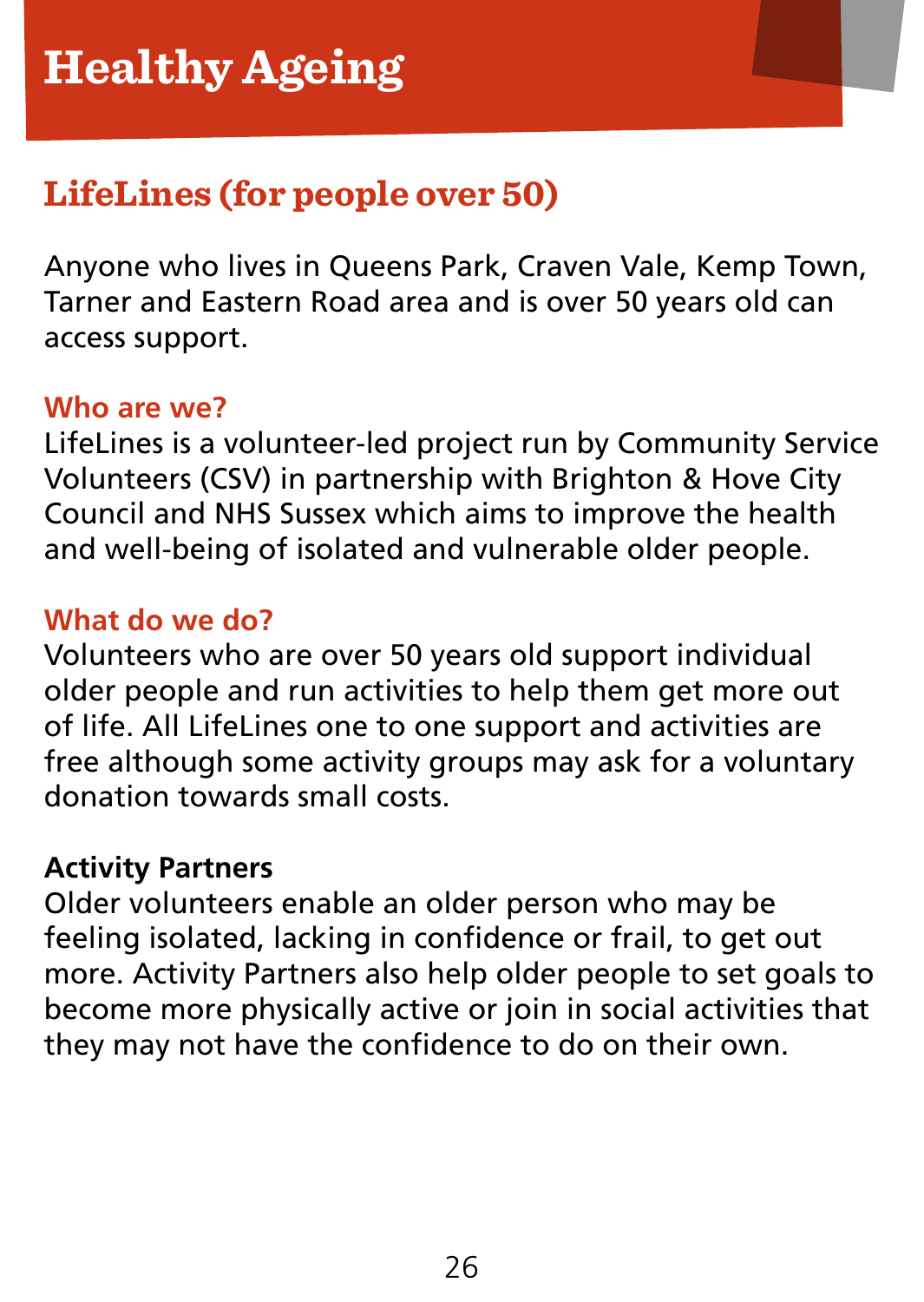## **HealthLink**

Importantly, if the older person wishes, a HeathLink volunteer can sit in an appointment and take an unofficial record of the points discussed. Transport is not provided but volunteers can accompany the older person on journeys.

## **Activities**

Volunteer run activities are open to all at Patching Lodge, Eastern Road. Activities include Yoga, Meditation, Memory Groups, Tea Dance, Short Mat Bowls, Knitting Groups and much more.

# **Why is this important?**

Isolated people are supported to improve their quality of life by getting involved in activities and building social networks. This reduces isolation and improves confidence and well-being.

Supporting people not currently accessing medical services or who have frequently missed appointments may avoid deterioration of health conditions and allow more effective treatment.

**Contact** [LifeLines@csv.org.uk](mailto:LifeLines@csv.org.uk) **Tel:** 01273 688117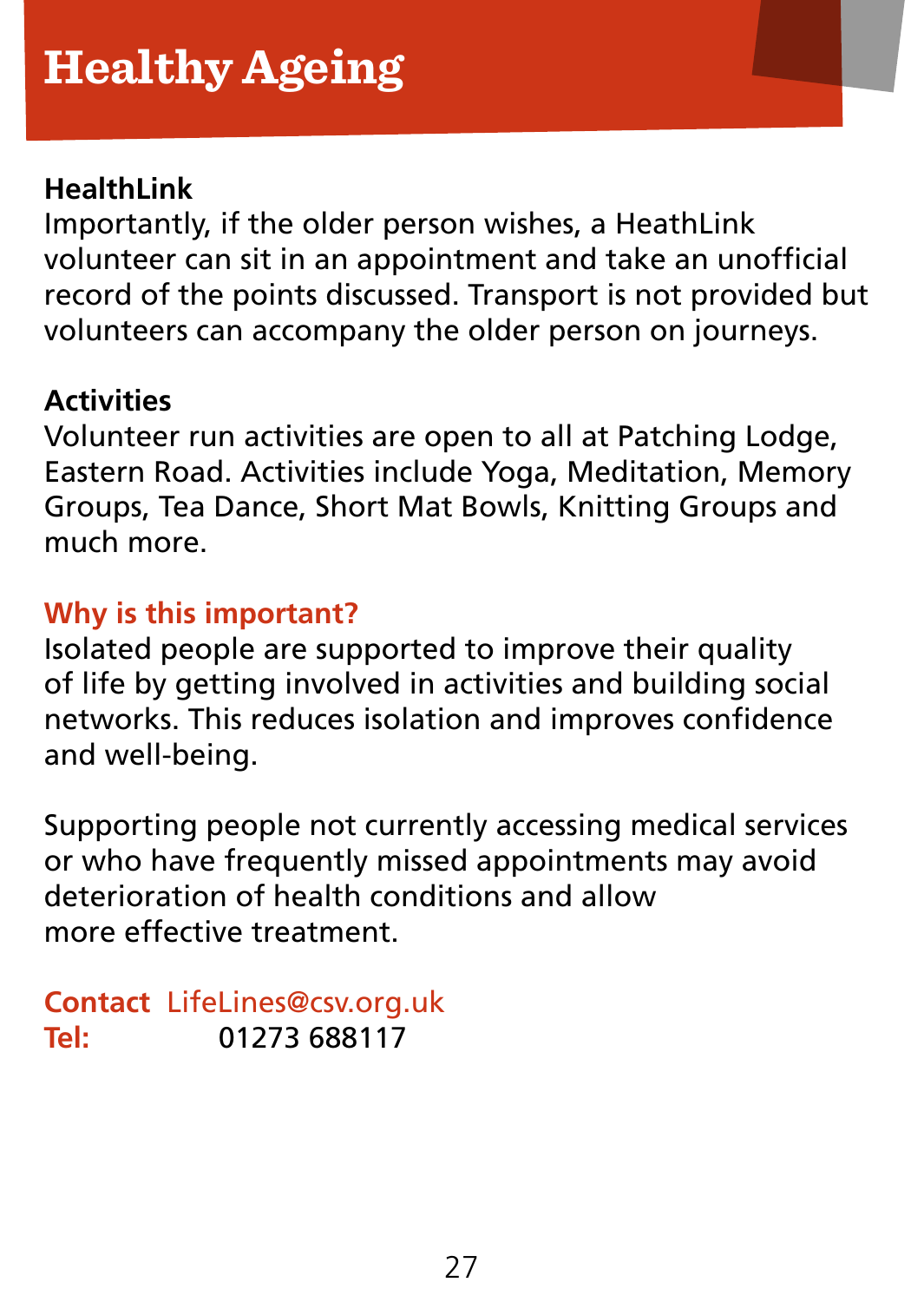# <span id="page-27-0"></span>**Health Promotion Library**

## **Who are we?**

Library and Knowledge Services health promotion team.

# **What do we do?**

We supply health improvement leaflets, posters, models, DVDs, teaching packs, and other resources to those working in Brighton & Hove and the surrounding area. The Public Health Librarian provides an information service to healthcare professionals working in public health and primary care in East Sussex and Brighton & Hove.

# **For a calendar of national health events and campaigns go to [www.bsuh.nhs.uk/library](http://www.bsuh.nhs.uk/library)**.

Please order leaflets, posters and resources to support these events from the [Health Promotion Library.](http://www.bsuh.nhs.uk/work-and-learn/library-services/health-promotion-and-public-health/health-promotion-leaflets-and-resources/?borrow=2)

## **Contact:**

Website: **[www.bsuh.nhs.uk/library](http://www.bsuh.nhs.uk/library)**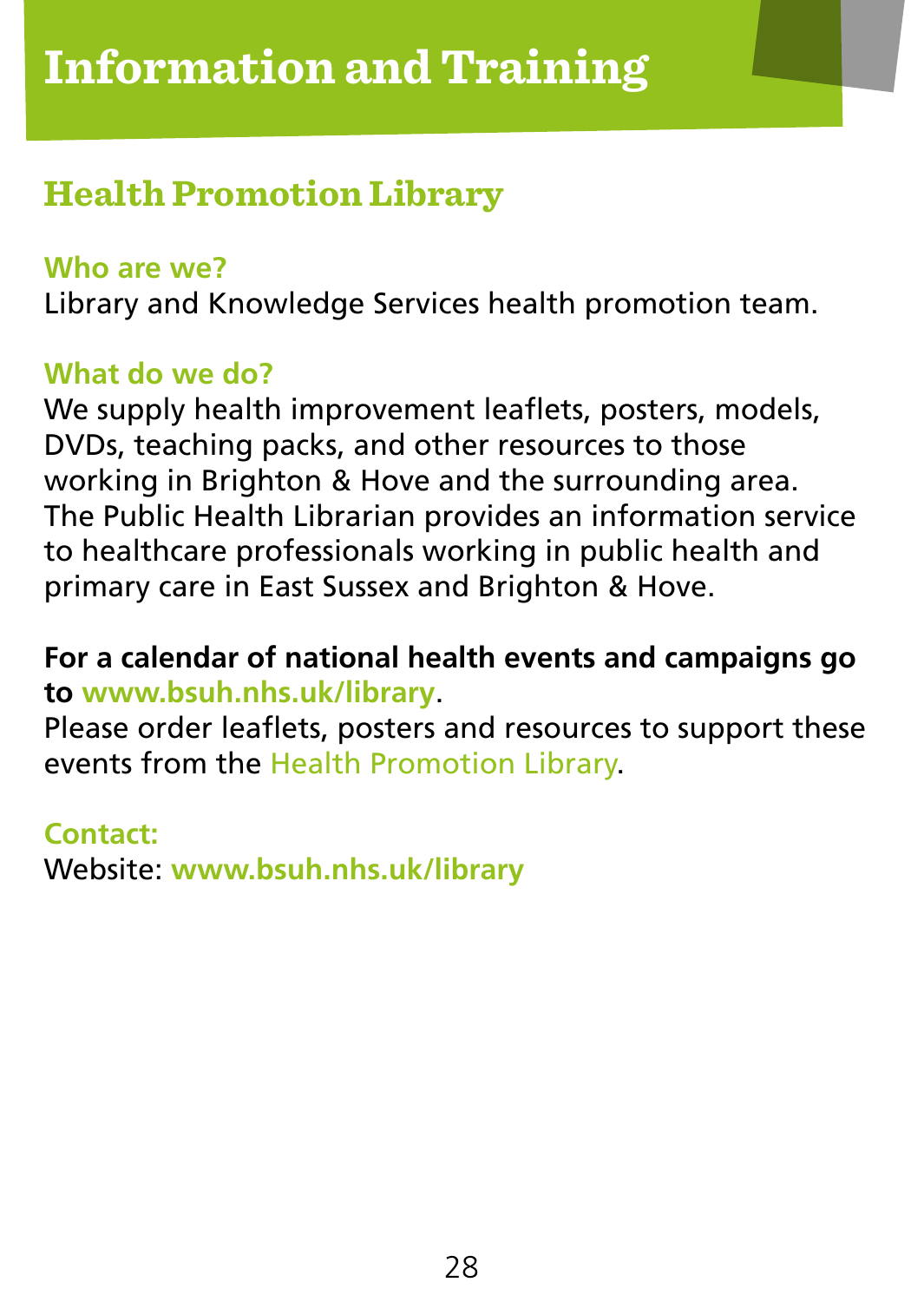# **Public Health / Health Promotion Training**

Brighton & Hove City Council offer health promotion training. The courses support development of the skills, knowledge and confidence needed to help improve the health of people living in your area.

The courses are suitable for anyone working in:

- primary and community health
- • education
- housing
- • social care
- • mental health
- • police and criminal justice
- • voluntary organisations that support these service areas

## **Contact:**

Further information on all the above courses can be found at: **[www.brighton-hove.gov.uk/healthpromotion](http://www.brighton-hove.gov.uk/healthpromotion)**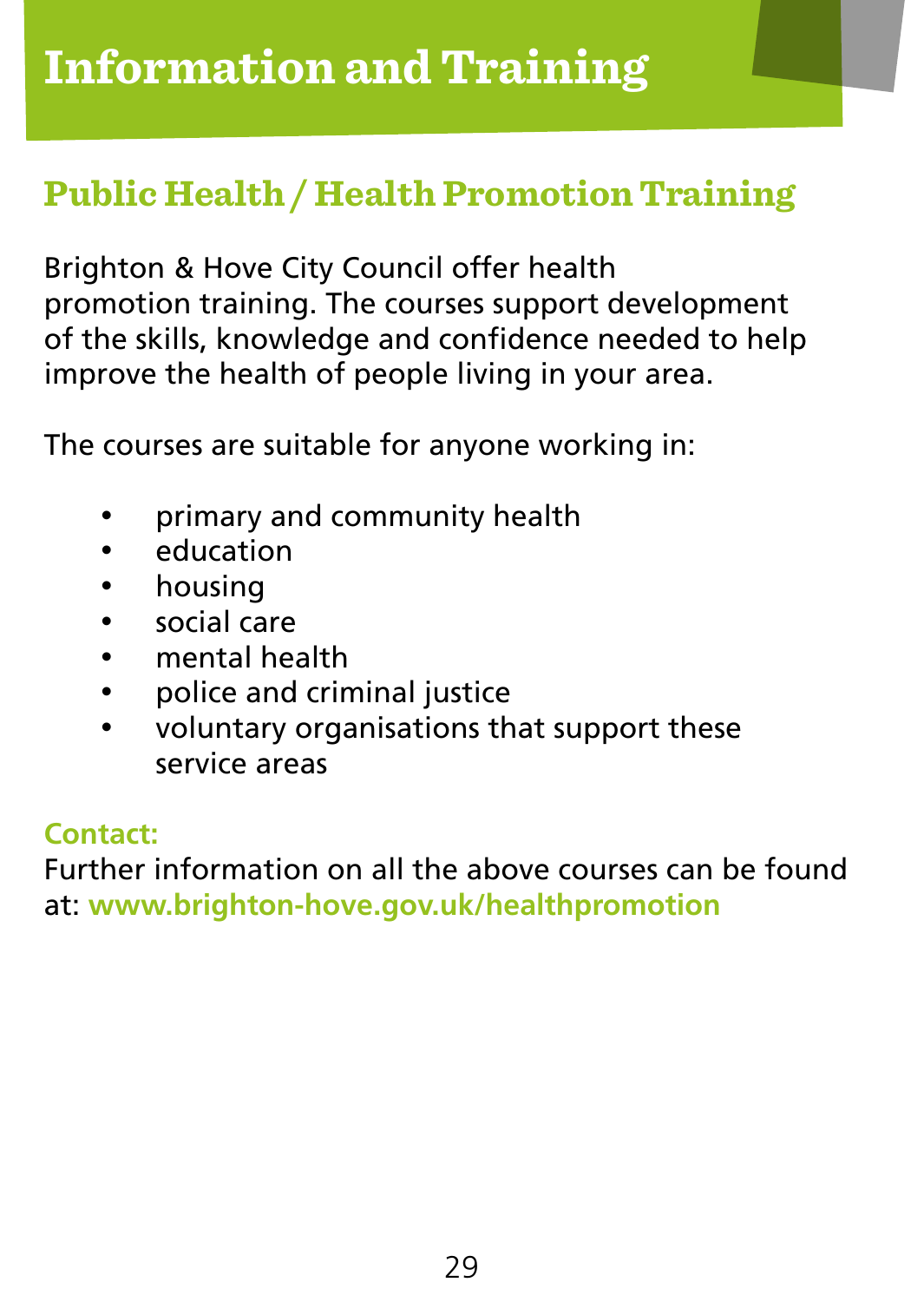# **Information Prescriptions Website**

## **Who are we?**

The Information Prescriptions website **[www.ipbh.org.uk](http://www.ipbh.org.uk/)** was developed by NHS Brighton and Hove, and Brighton & Hove City Council.

# **What do we do?**

Provide high quality online information to local residents to support their health and wellbeing.

If patients do not have access to the internet, they are encouraged to visit their local library where trained staff are on hand to assist them in finding the information that has been prescribed by the health professional. Alternatively, they can call Access Point on 01273 295555.

## **Contact:**

Jane Lodge Tel: 01273 574649 Email: Jane.lodge1@nhs.net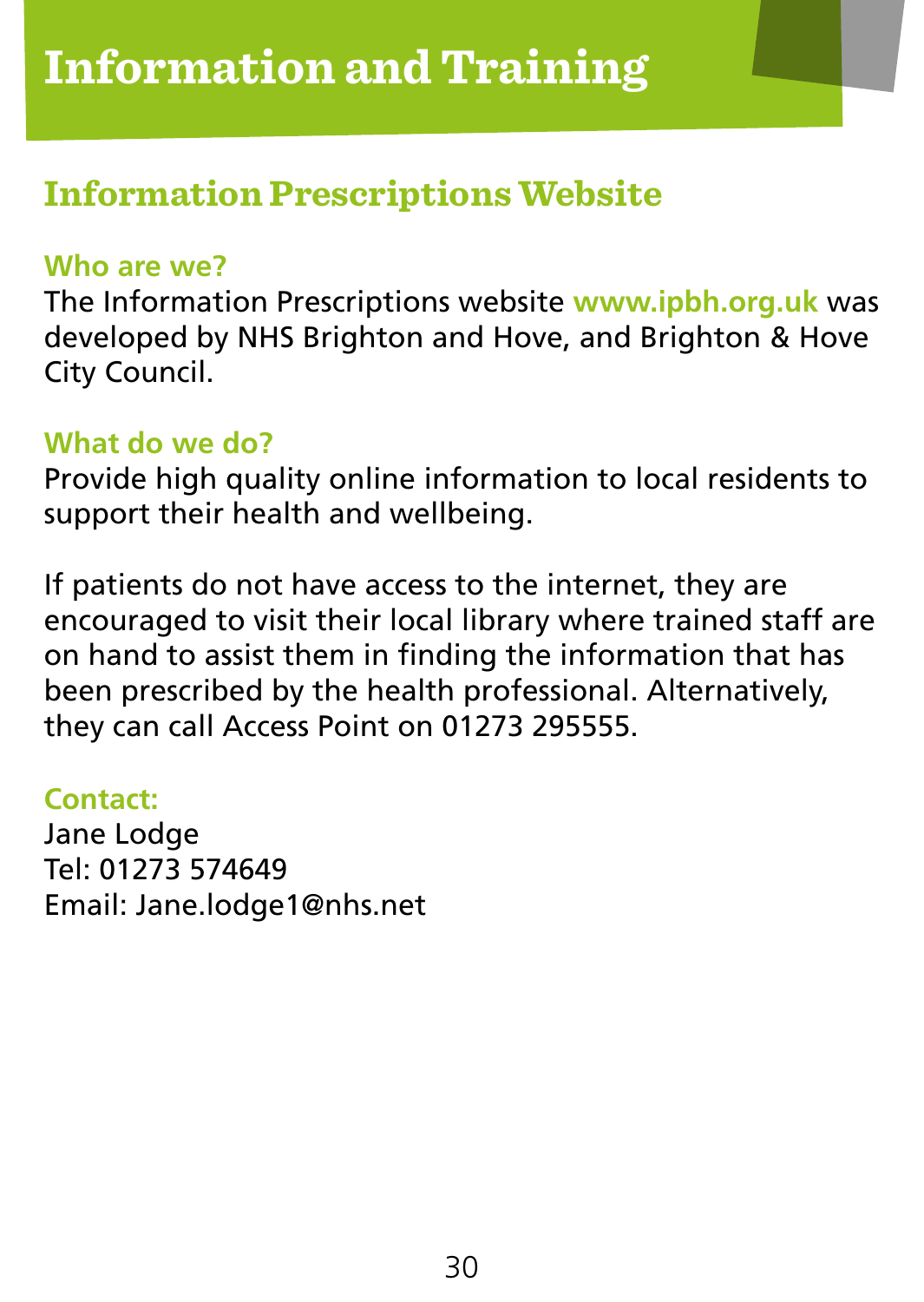# <span id="page-30-0"></span>**Allsorts Youth Project**

# **Who are we?**

Allsorts is a project based in Brighton to support and empower young people under 26 who are lesbian, gay, bisexual, trans or unsure (LGBTU) of their sexual orientation and/or gender identity.

# **What do we do?**

We train, campaign and support; providing many services based at the Young People's Centre on 69 Ship Street, Brighton:

- Weekly drop-in on Tuesday evenings for LGBTU young people aged 16-25 between 5.30 and 8.30pm
- Male Matters (monthly young men's group for ages 16-25)
- No Dress Code (monthly young women's group for ages 16-25)
- Bi Brighton (monthly young bi / pan / omni / poly / queer group for ages 16-25)
- • Transformers (monthly young trans and gender questioning group for ages 16-25)
- TAG (an under 16s group)
- Young People's Voice (LGBT youth volunteering and campaign programme)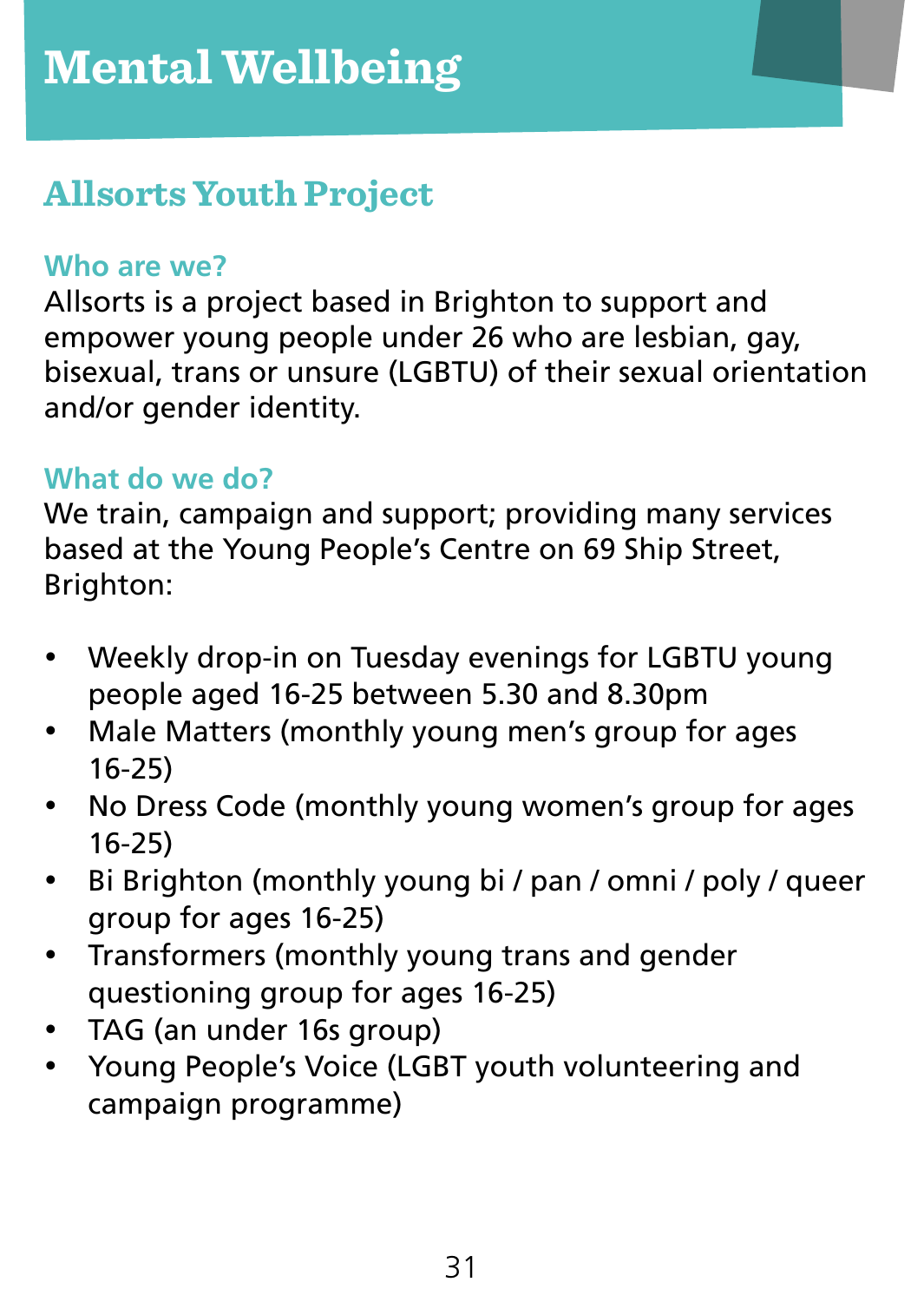- Telephone, email and one to one support to LGBTU young people with LGBT Youth Workers.
- Homophobia / biphobia / transphobia awareness training for staff at schools, colleges, youth services and other statutory and community organisations
- Trained peer educators help run LGBT Youth Awareness workshops for young people at local schools, colleges and youth projects
- Teen To Adult Personal Advisor (TAPA) one-to-one support sessions

# **Why is this important?**

Allsorts Youth Project supports and empowers lesbian, gay, bisexual and trans young people to take a lead in raising awareness of homophobia, biphobia and transphobia and challenge prejudice and discrimination in all areas of young people's lives.

# **Contact:**

Mel Berry 01273 721211 [info@allsortsyouth.org.uk](mailto:info@allsortsyouth.org.uk)

[www.allsortsyouth.org.uk](http://www.allsortsyouth.org.uk/)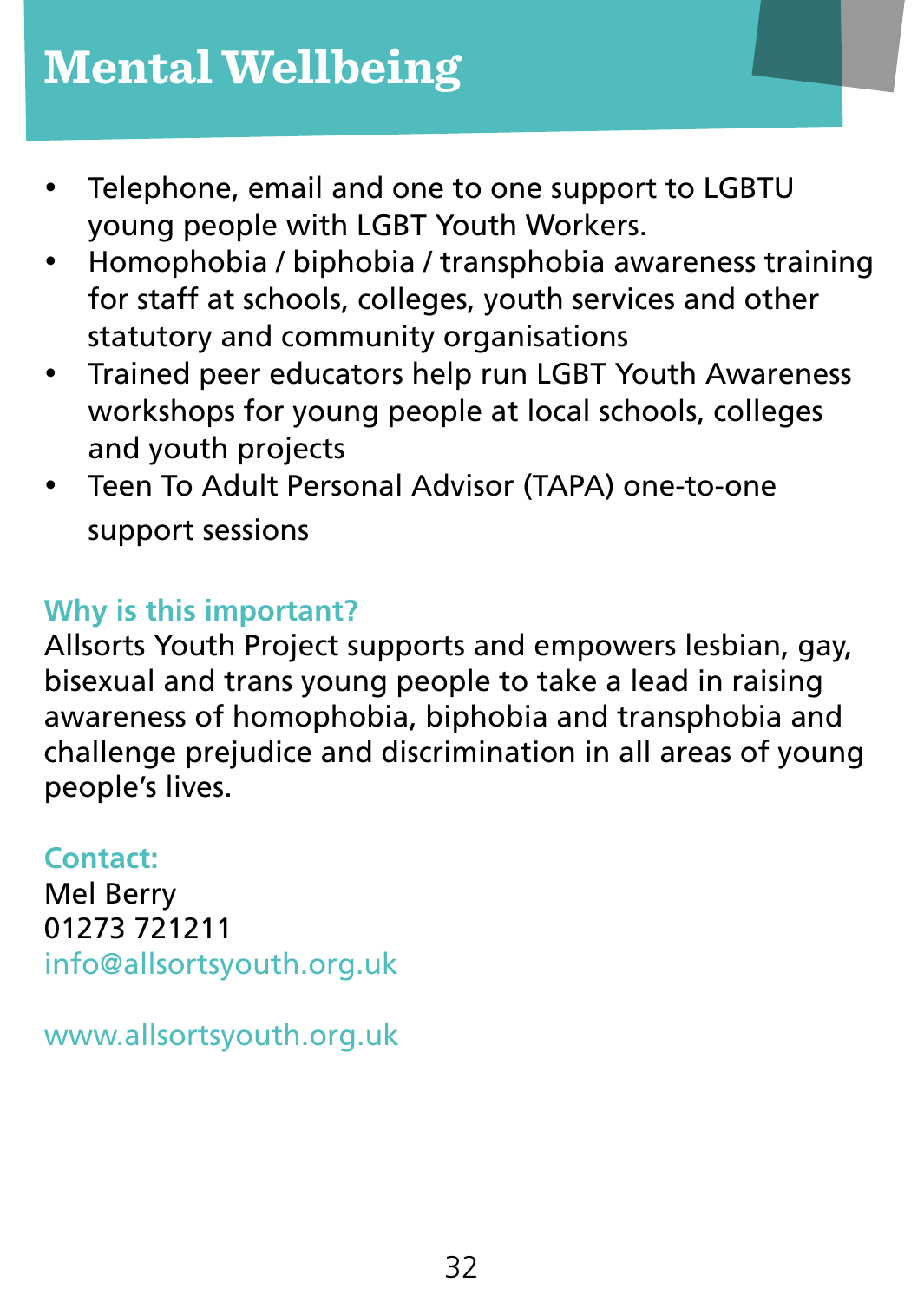# **Big White Wall**

## **Who are we?**

Bigwhitewall.com is an award wining national online psychological wellbeing support service delivered in partnership with the Tavistock and Portman NHS Foundation Trust.

# **What do we do?**

Bigwhitewall.com provides 24/7 access to a safe, anonymous, supportive community where members can choose from a range of therapeutic interventions to help take steps towards improving wellbeing. Furthermore, the site is facilitated 24/7 by trained counselling staff and access to support is immediate as there are no waiting lists. Support on offer includes:

- Peer support
- Guided self-care
- • Professionally led programmes and guided group therapies
- • A broad range of self-care resources, including clinical tests to track progress
- • Creative self-expression
- • Mindfulness, sleep, relationships and other topics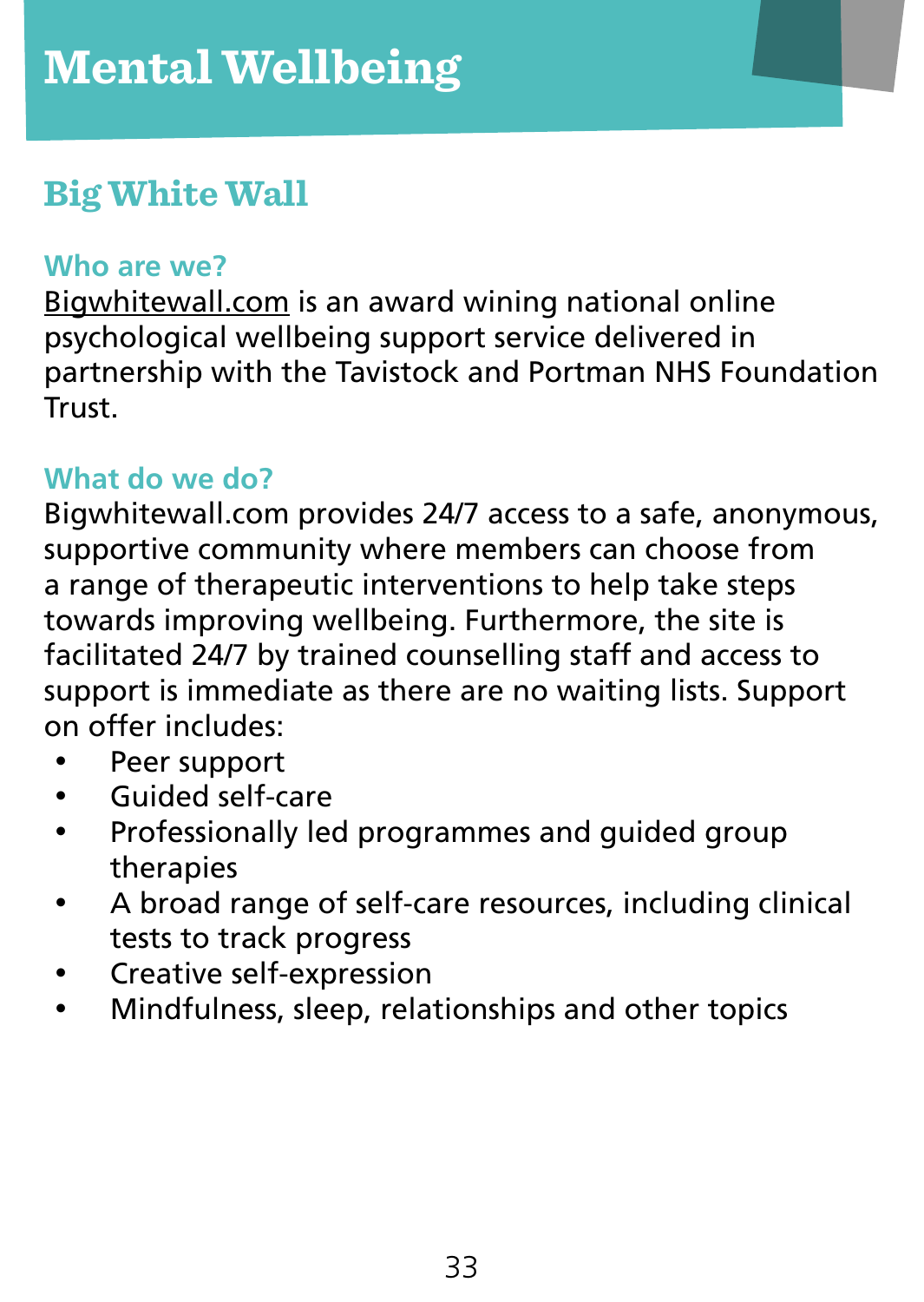# **Why is this important?**

73% of our members have talked about an issue for the first time; 95% of members feel better as a result; 24/7 and immediate; Online; By providing a complete, interactive, safe and engaging psychological support service online bigwhitewall.com is offering a flexible service which essentially takes the member's care to them 24/7, be they at home, workplace, or in the community.

# **Contact:**

**To access the service ask your client to go to [www.](http://www.bigwhitewall.com/) [bigwhitewall.com](http://www.bigwhitewall.com/) and enter their Brighton or Hove postcode where prompted. This will enable them to register and access support for up to 6 months.** 

The service is also available free nationally for all British Serving Personnel, Veterans and their families.

For more information please contact: [joly@bigwhitewall.com](mailto:joly@bigwhitewall.com)

07415-120255 Joly Babu Client Engagement Manager Big White Wall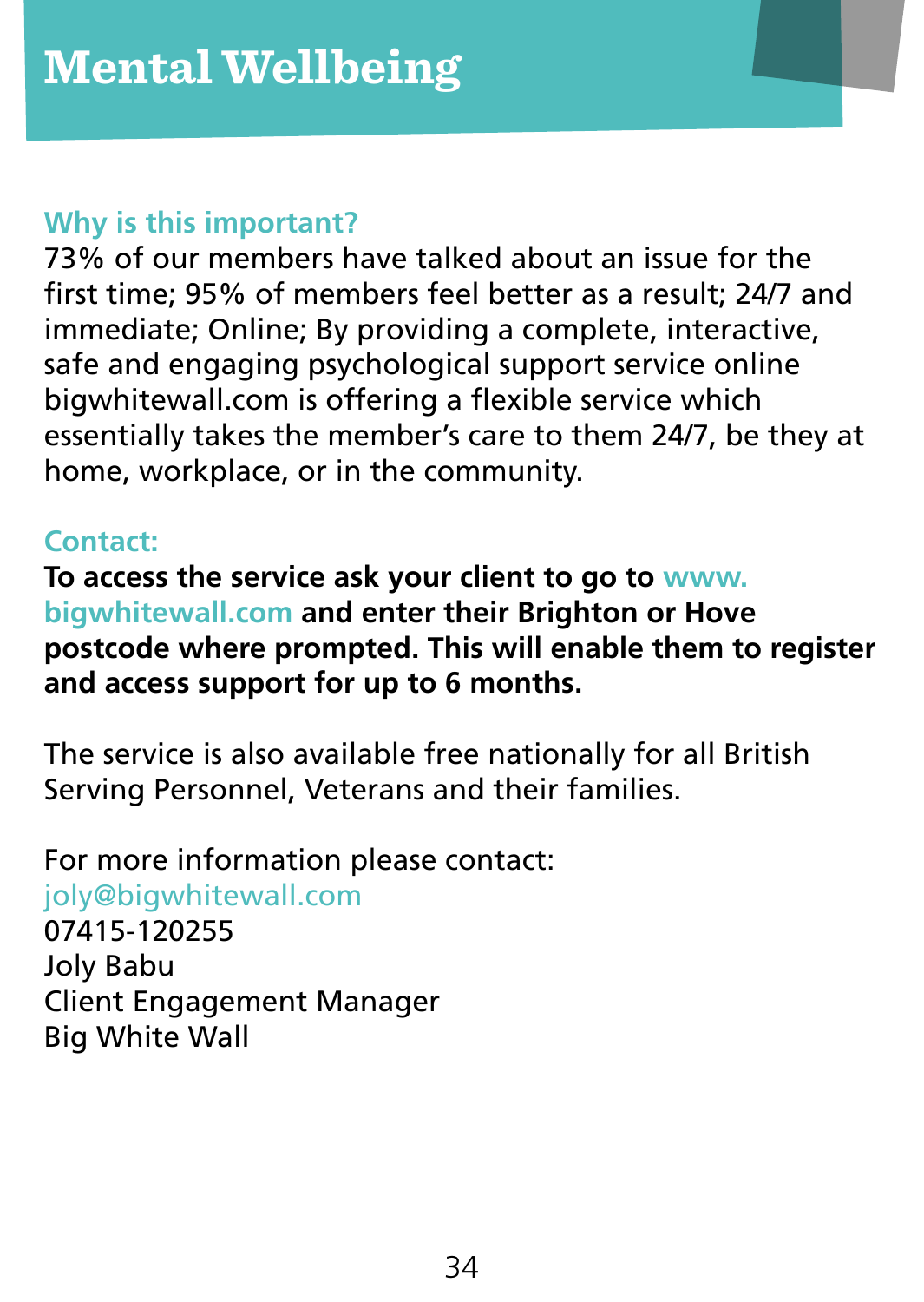# **Dialogue Therapeutic Services, Sussex Central YMCA**

#### **Who are we?**

Dialogue Therapeutic Counselling Services are accredited by the British Association of Counselling and Psychotherapy; the only accredited counselling service in Sussex working with children and young people.

## **What do we do?**

Dialogue provides therapeutic counselling, art and play therapy to children, young people and families. We are based in primary and secondary schools and colleges, at the Youth Advice Centre in Hove and via our Families Plus service at The Dialogue Centre in Brighton.

Our counselling helps children and young people to explore their feelings around current or past difficulties, whilst simultaneously addressing specific problems.

They are supported to make choices, manage crises, work through feelings of inner conflict and focus on improving relationships with others.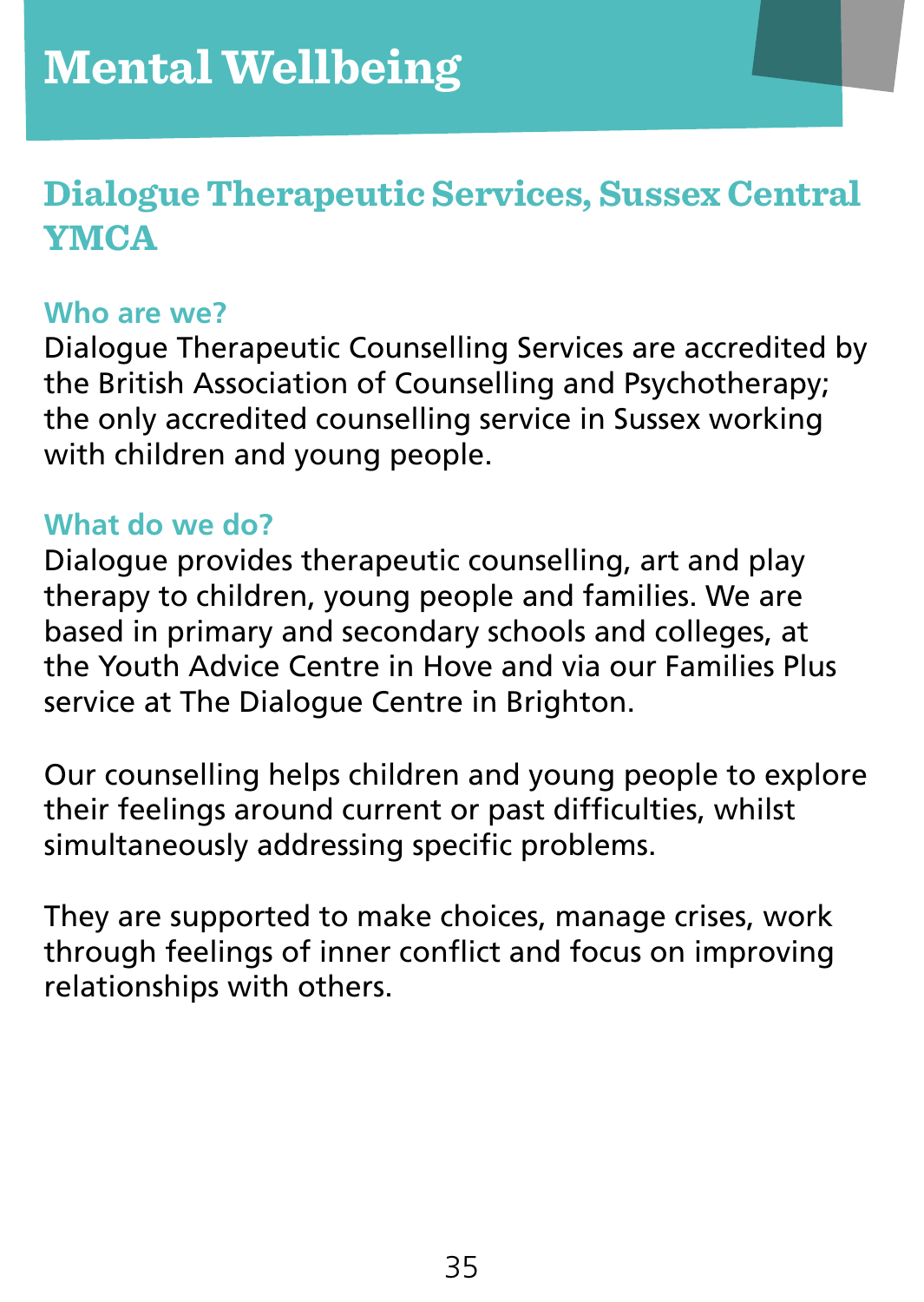## **Why is this important?**

Counselling enables children and young people to gain a better understanding of themselves and situations, as well as developing strategies to manage change. Counselling is an effective, early intervention and prevention strategy in the management of stress levels, and significantly increases the emotional well being of children and young people.

# **Contact:**

Anita Barnard 01273 320500 [dialogue@sussexcentralymca.org.uk](mailto:dialogue@sussexcentralymca.org.uk) [www.thedialoguecentre.org.uk](http://www.thedialoguecentre.org.uk/) [www.sussexcentralymca.org.uk](http://www.sussexcentralymca.org.uk/)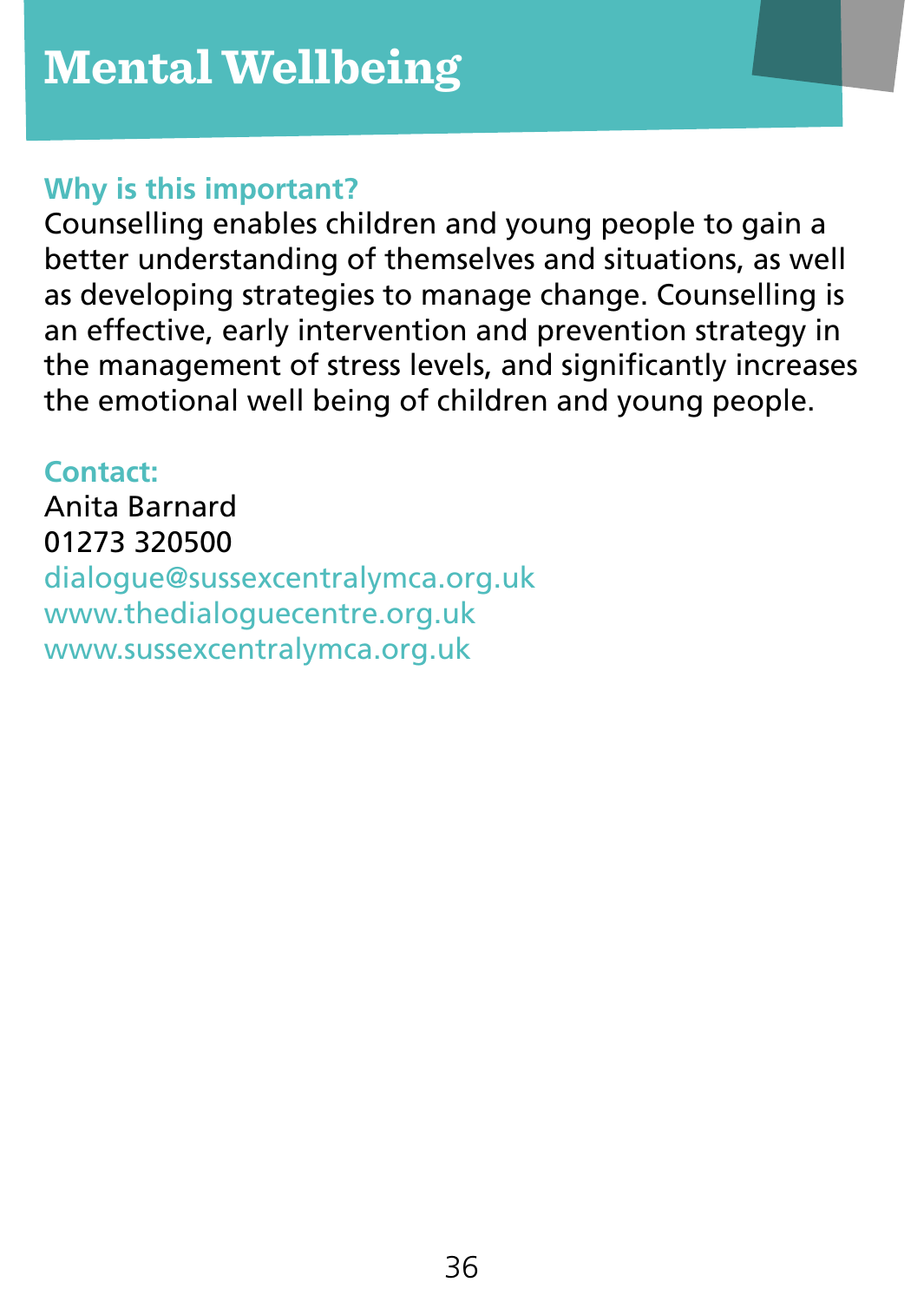# **First Steps to Mental Wellbeing in Brighton & Hove** (online resource)

#### **Who are we?**

First Steps to Mental Wellbeing in Brighton & Hove is an on-line resource providing information to the public in Brighton & Hove on a range of mental health and emotional issues. Our aim is to help those experiencing these difficulties.

#### **What do we do?**

Provide effective self-help booklets and links to recommended websites and local sources of support. Multiple copies of self help booklets are available for professionals to order via the website.

# **Why is this important?**

Mental health problems are common: one in four of us will experience a mental health problem at some point in our lives. One in ten children has a mental health problem at any one time. Stress-related conditions are the commonest reported cause of sickness absence from work. Self-help resources have been shown to be effective in helping to manage common mental health problems such as anxiety and depression.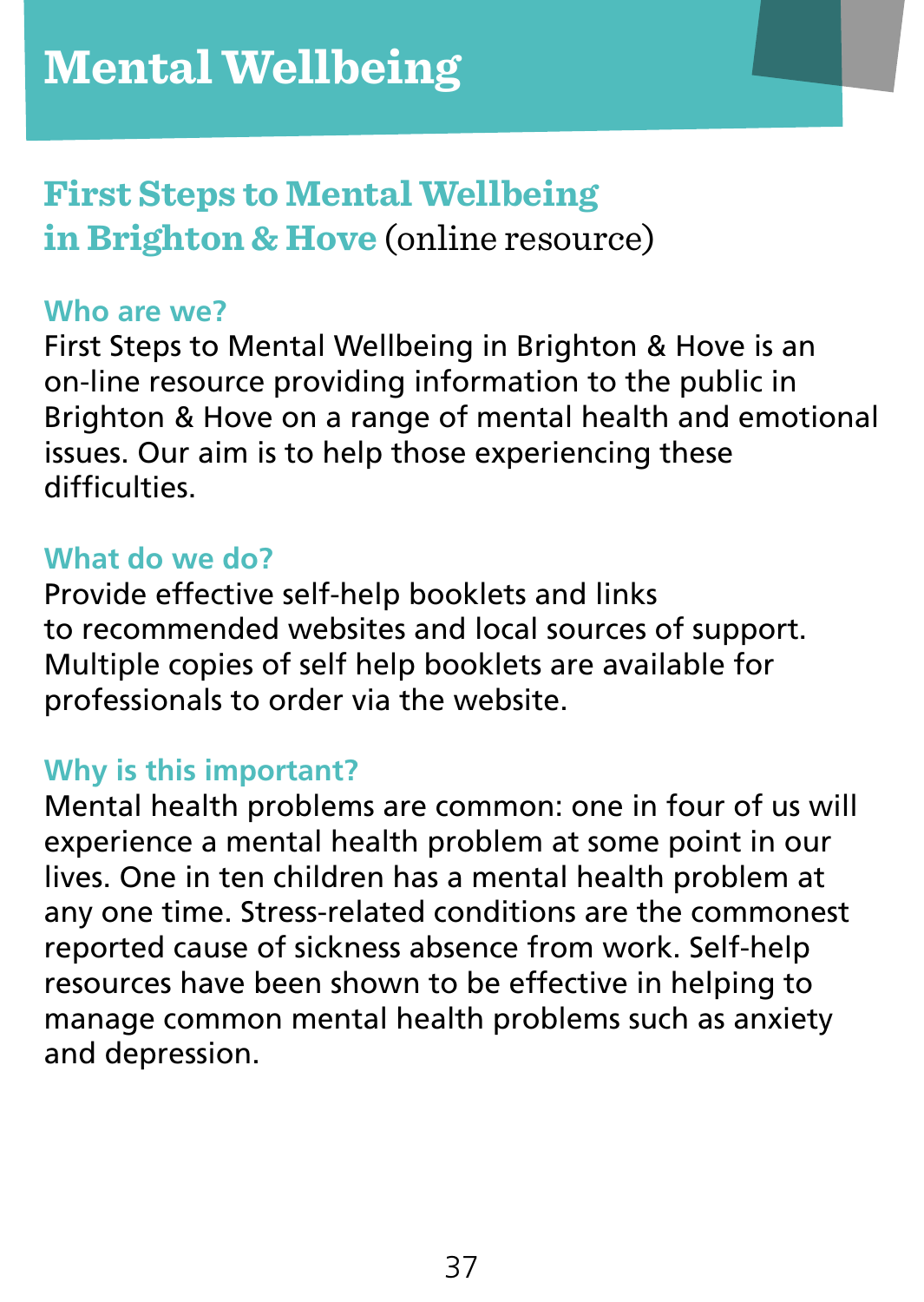Self-help resources have been shown to be effective in helping to manage common mental health problems such as anxiety and depression.

#### **Contact:**

Elizabeth Rowan Public Health Librarian Brighton & Hove City Council

Tel: 01273 523300<br>
Fmail: elizabeth row Email: **[elizabeth.rowan@bsuh.nhs.uk](mailto:elizabeth.rowan@bsuh.nhs.uk)**

Website: **[www.bsuh.nhs.uk/library/first-steps](http://www.bsuh.nhs.uk/library/first-steps)**

*NB. There has been no capacity to update the First Steps website in the past year, but it remains in use as a way of ordering leaflets and other resources from the Health Promotion Library. A new information and advice service for mental health is currently being commissioned and will become available during spring/summer 2013.*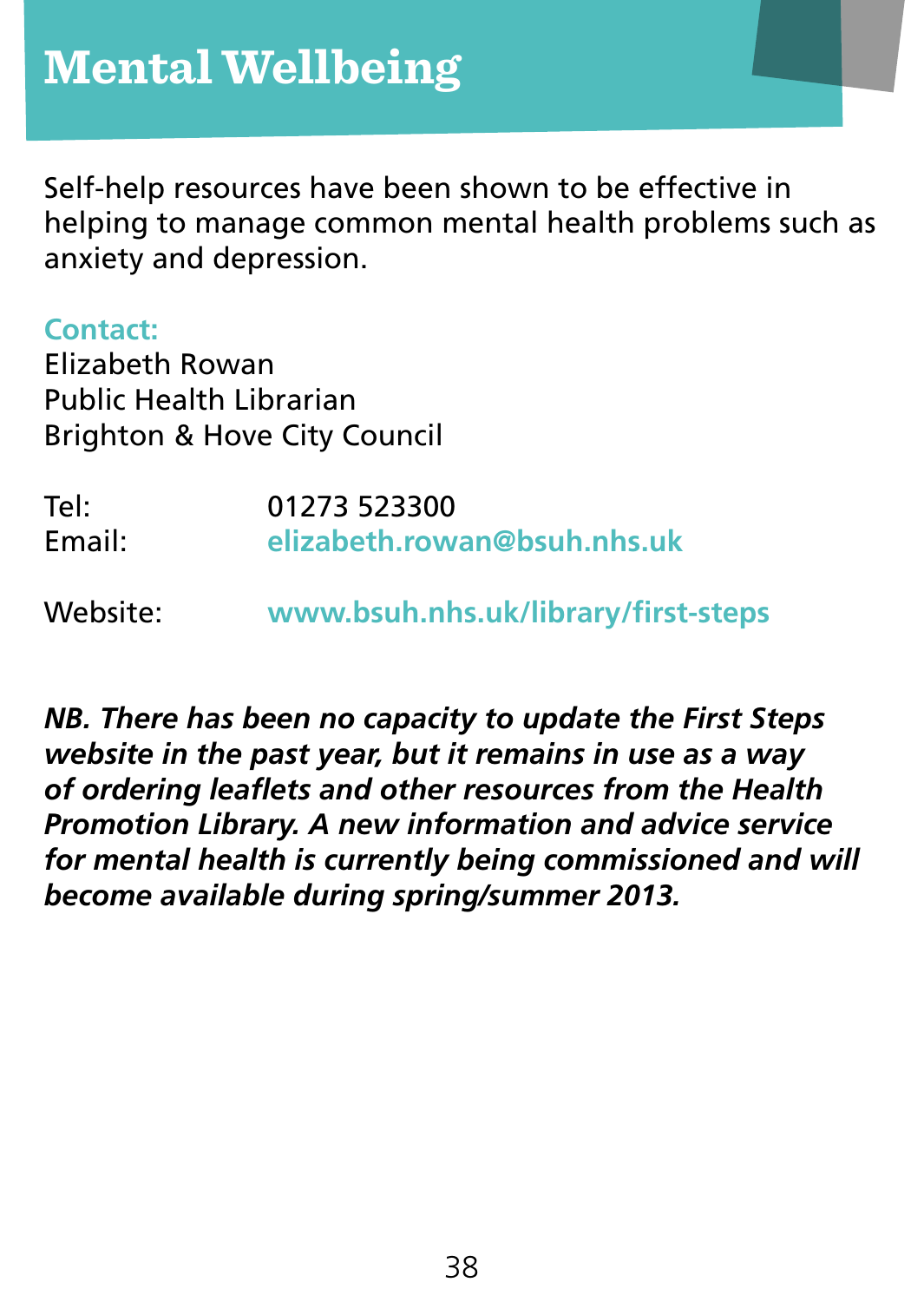# **Grassroots**

#### **Who are we?**

Grassroots Suicide Prevention is a registered charity, number 1149873, and a company limited by guarantee, 5687263

# **What do we do?**

Grassroots Suicide Prevention: supporting community members to prevent suicide, one life at a time. We teach suicide alertness and intervention skills to community members and professionals.

# **Training**

Our core product is a training workshop called ASIST (Applied Suicide Intervention Skills Training). ASIST is a two-day workshop that teaches a powerful model of suicide first aid. It is licensed to a Canadian organisation called LivingWorks and has been developed over 26 years; it is internationally recognised and evidence-based (www. livingworks.net).

We offer a range of training programmes to complement ASIST, including safeTALK (Suicide Alertness) and Tune Up (ASIST Refresher) both of which are LivingWorks courses. We also deliver our own range of mental health training packages: One in Four: Mental Health Awareness, Mental Health & Recovery, Mental Wellbeing in the Workplace, and Understanding & Working with Self Injury.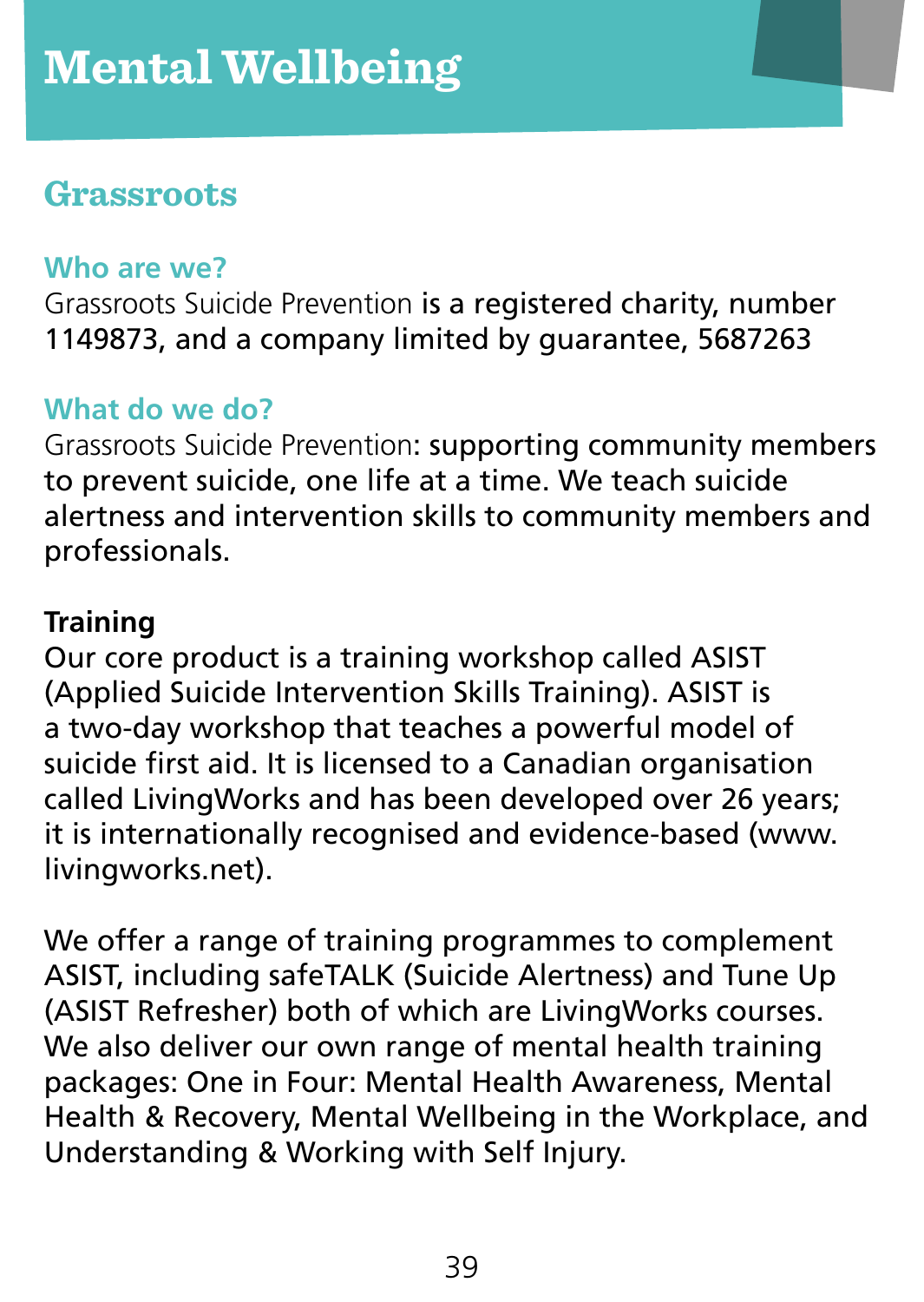#### **Why is this important?**

Effective communication is fundamental to the health and strength of a community. Our courses offer a chance for open and positive discussion around the issue of suicide: bringing light to an often dark and confused issue.

**Contact:** [office@prevent-suicide.org.uk](mailto:office@prevent-suicide.org.uk) [www.prevent-suicide.org.uk](http://www.prevent-suicide.org.uk)

Grassroots Suicide Prevention Room 10, Valley Social Centre Whitehawk Brighton BN2 5HE

01273 675764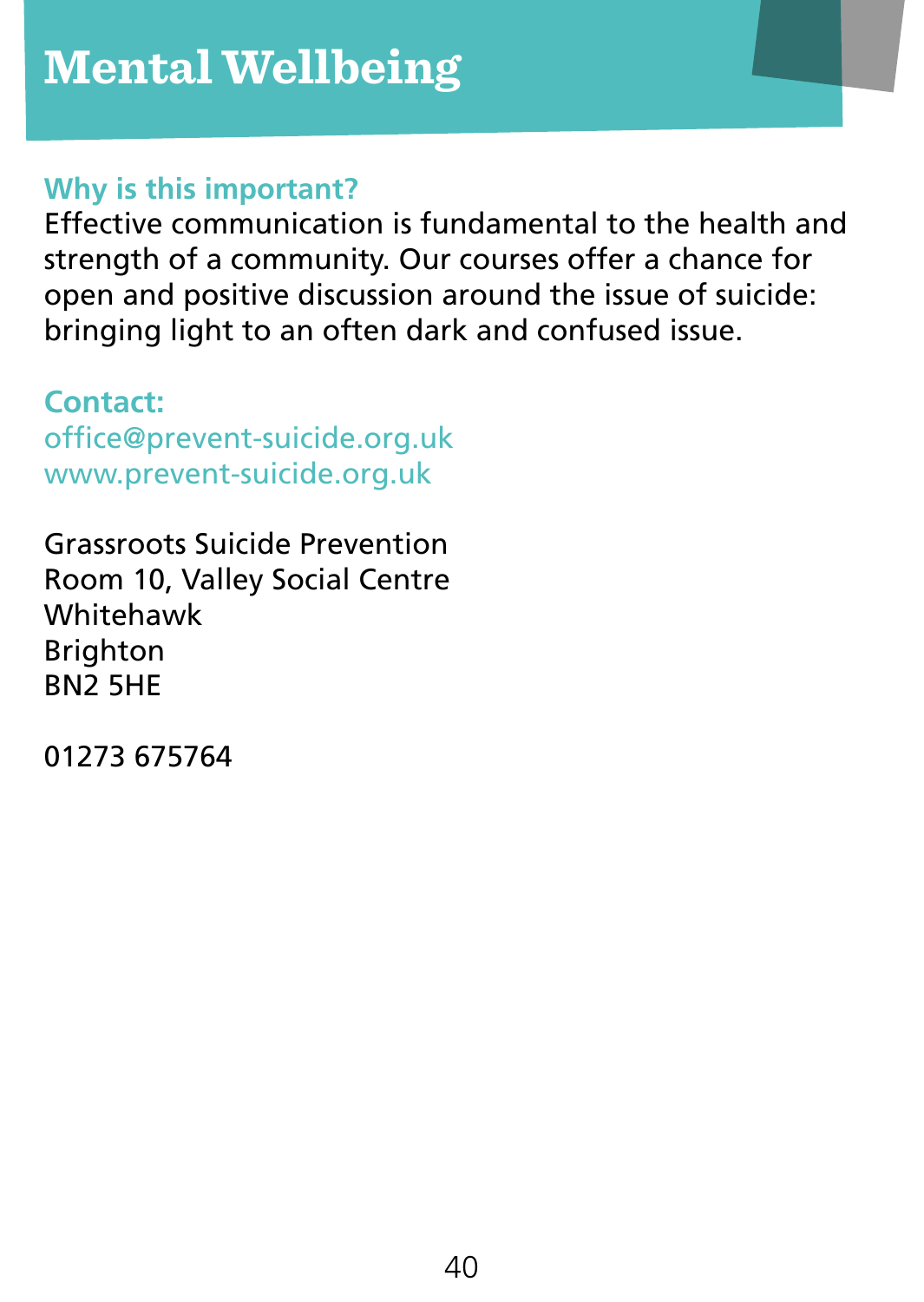# **MindOut, LGB&T Mental Health Project**

# **Who are we?**

MindOut is a mental health project run by and for LGB&T people with experience of mental health issues. We are based in Brighton & Hove, working across Sussex. We provide training and consultancy around the UK. We aim to improve the mental wellbeing of LGB&T people through empowerment for individuals and groups.

# **What do we do?**

We offer a range of confidential, free, independent and impartial services, including:

- • advice, information and advocacy
- • peer support group work
- • activity based groups
- • suicide prevention, including Out of the Blue peer support group
- • wellbeing initiatives, short courses and events
- • training for mental health and substance misuse service providers
- • mental health promotion
- • anti-stigma campaigning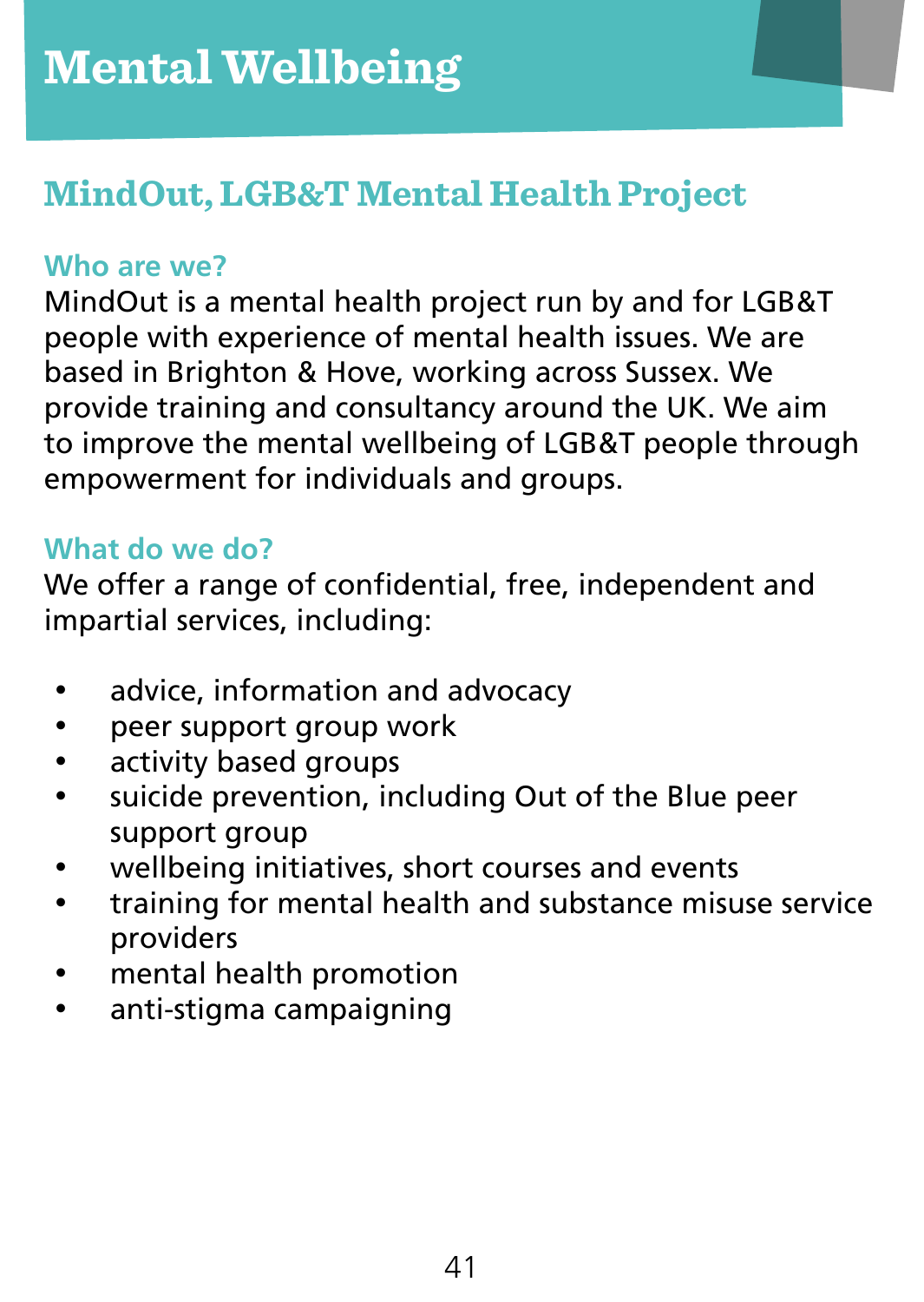#### **Why is this important?**

LGB&T people make up the largest minority community in Brighton & Hove. Research shows higher rates of common mental health issues and suicidal distress for LGB&T people, many of whom do not access mainstream mental health support. Our services support people to gain access to services, explore their options and make informed choices. There is a high level of social isolation for LGB&T people who experience mental health issues, our group work service provides a safe, supportive place for people to meet each other, share experiences and learn self-management from each other.

## **Contact:**

Enquiries welcome on [info@mindout.org.uk](mailto:info@mindout.org.uk) or ring 01273 234839 or see our website www.mindout.or.uk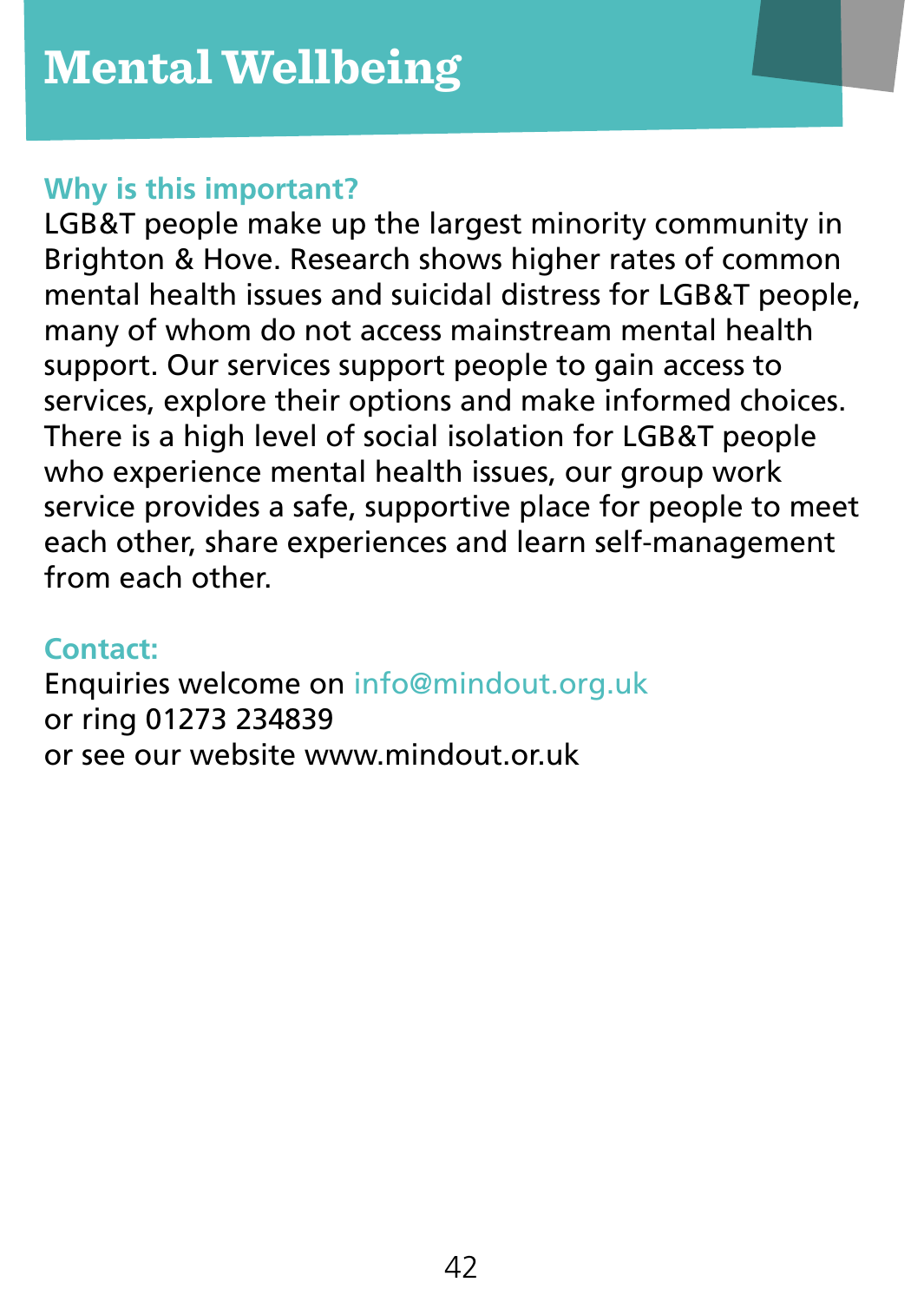# **Right Here Brighton and Hove**

#### **Who are we?**

A project led by young people aged 16-25 in Brighton & Hove. We are a partnership between Sussex Central YMCA and Mind in Brighton & Hove. We promote the mental and emotional wellbeing of young people in the city.

#### **What do we do?**

#### **Free resilience building activities**

We run a programme of free activities for 16-25 year olds in Brighton & Hove, aiming to build resilience and confidence. Activities include rock-climbing, Chill Out (yoga), Keep Calm and Carry On (anger management), a creative arts course for building confidence, and more. View our activities timetable here – [www.right-here-brightonandhove.org.uk/activities/](http://www.right-here-brightonandhove.org.uk/activities/activities-timetable) [activities-timetable](http://www.right-here-brightonandhove.org.uk/activities/activities-timetable)

#### **Campaigns and resources**

We create and maintain resources to help 16-25 year olds in Brighton & Hove. Recently we have produced a film, How Can I, about getting the most out of a GP appointment [www.howcanifilm.com](http://www.howcanifilm.com/)

We also run an online service map and database of local services, which is available to view at [www.wheretogofor.](http://www.wheretogofor.co.uk/) [co.uk](http://www.wheretogofor.co.uk/)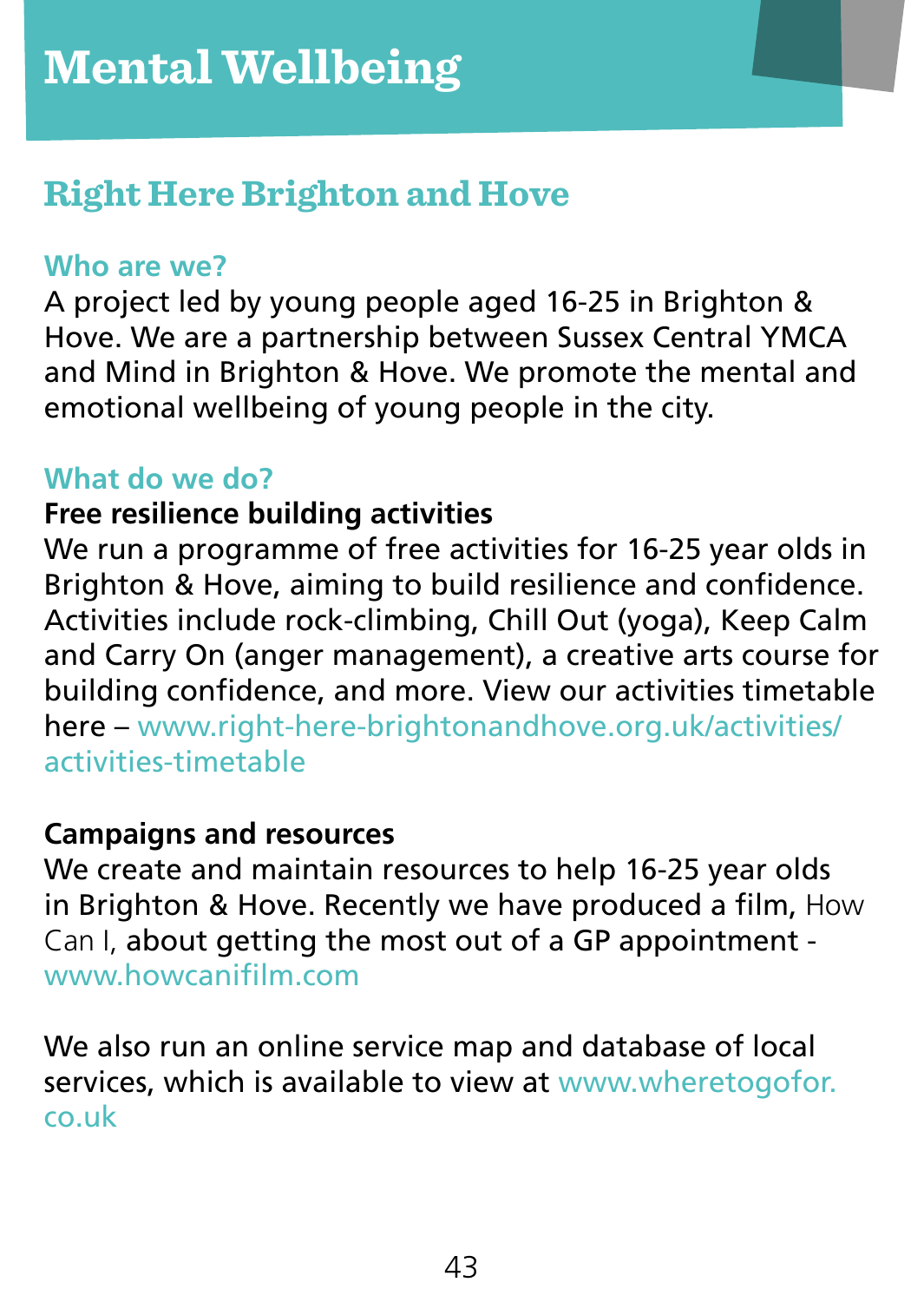#### **Why is this important?**

Resilience is arguably the most vital trait to possess when it comes to dealing with life's ups and downs. By building resilience in young people, we can prepare them to face any difficulties that life might throw at them. We firmly believe that the most effective project for young people is one run by young people too, and therefore much of our decision-making and work is carried out by 16-25 year olds themselves.

## **Contact:**

Email: [info@right-here-brightonandhove.org.uk](mailto:info@right-here-brightonandhove.org.uk) Tel: 01273 222562 For enquiries about activities please contact Jo Woodhams at: 07850 500420 or [jo.woodhams@sussexcentralymca.org.uk](mailto:jo.woodhams@sussexcentralymca.org.uk)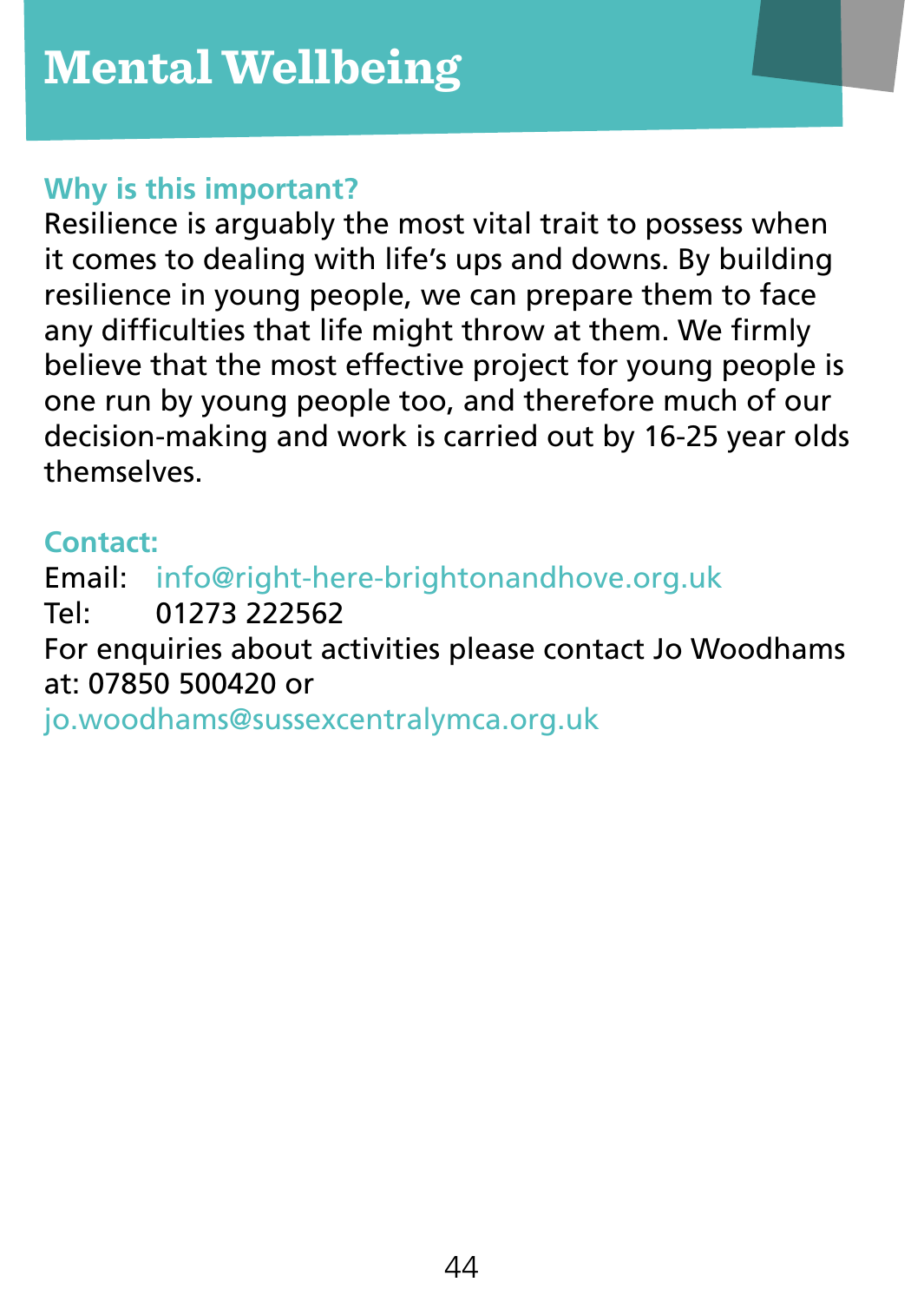# <span id="page-44-0"></span>**The Neighbourhood Care Scheme**

## **Who are we?**

The Neighbourhood Care Scheme (NCS) is a good neighbour scheme that supports older people, adults with physical disabilities and carers by recruiting local volunteers to support them in various ways. The NCS has been operating for nearly thirty years and, with over 300 volunteers, is one of largest befriending schemes in the country. We work in ten neighbourhoods of Brighton & Hove: Hangleton & Knoll: Hanover; North Laine; North Portslade; Patcham & Hollingbury; Poets Corner / Vallance; Queens Park; Regency; Whitehawk, Manor Farm and the Bristol Estate. The NCS is a project of the local charity Impetus.

## **What do we do?**

The NCS creates positive connections between neighbours. In 2012, we enabled 245 volunteers to support 249 individuals. Our volunteers provide social support (befriending), help with getting people out of the house, assistance with paperwork, odd jobs etc. Volunteers "look out" for the person they visit and, when necessary, can assist them with getting help or signposting them to someone who can help them.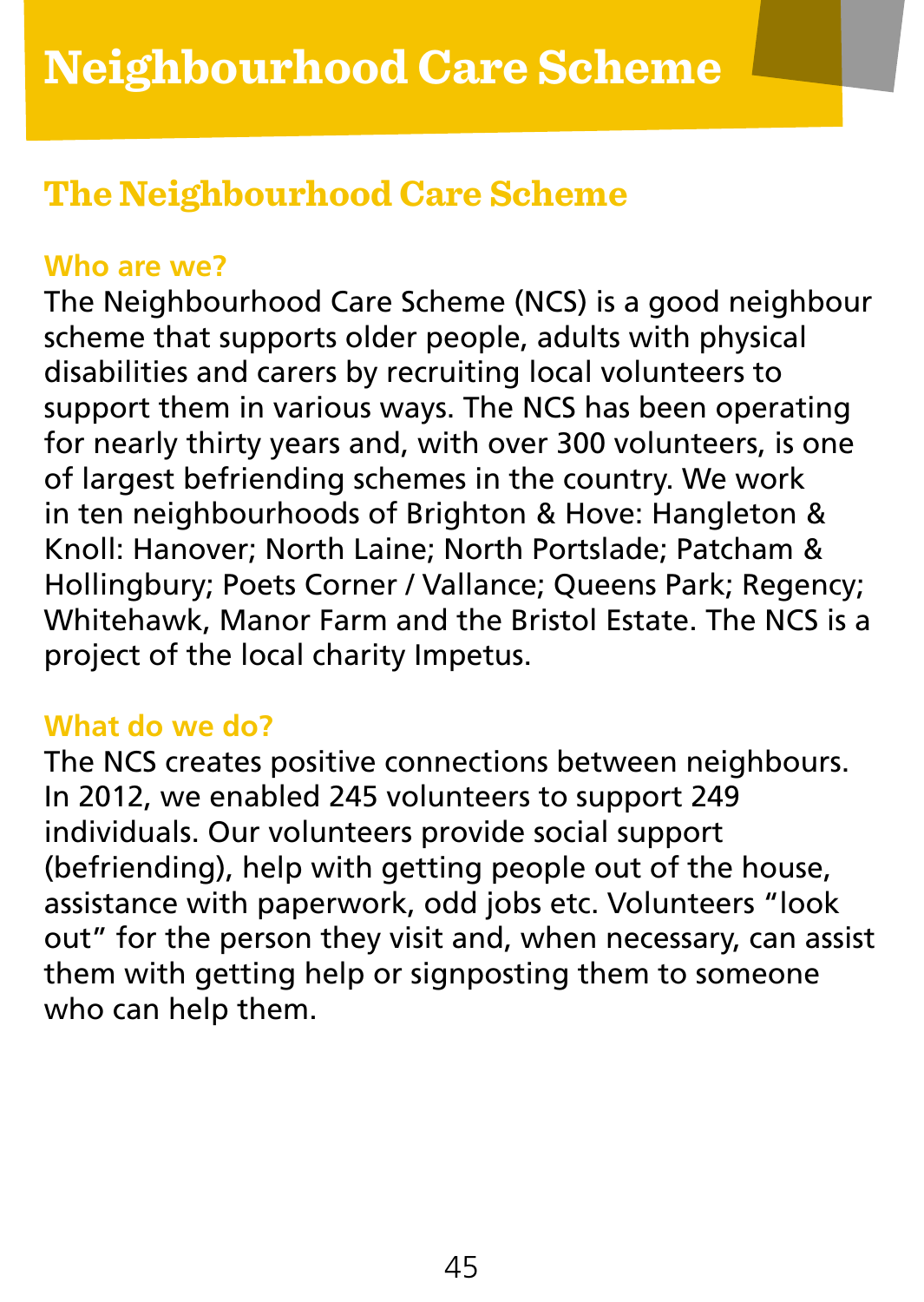#### **Why is this important?**

10% of people over the age of 65 are chronically lonely; around 20% of older people are in contact with family and friends less than once a week. Our volunteers' visits help to keep individuals connected to their community via a person who cares about them. Over 40% of scheme members report feeling less depressed thanks to the support they receive from their volunteer. Messages about lifestyle (healthy eating, doing more exercise) are more likely to be heeded when they come from a trusted person or a trusted organisation like the NCS.

#### **Contact:**

Project Leader: Sean de Podesta E-mail: [sean.depodesta@bh-impetus.org](mailto:sean.depodesta@bh-impetus.org)

# General Enquiries: Tel. 01273 775888

E-mail: [ncs@bh-impetus.org](mailto:ncs@bh-impetus.org)

Website: http://www.bh-impetus.org/neighbourhood\_care [scheme/index.php](http://www.bh-impetus.org/neighbourhood_care_scheme/index.php)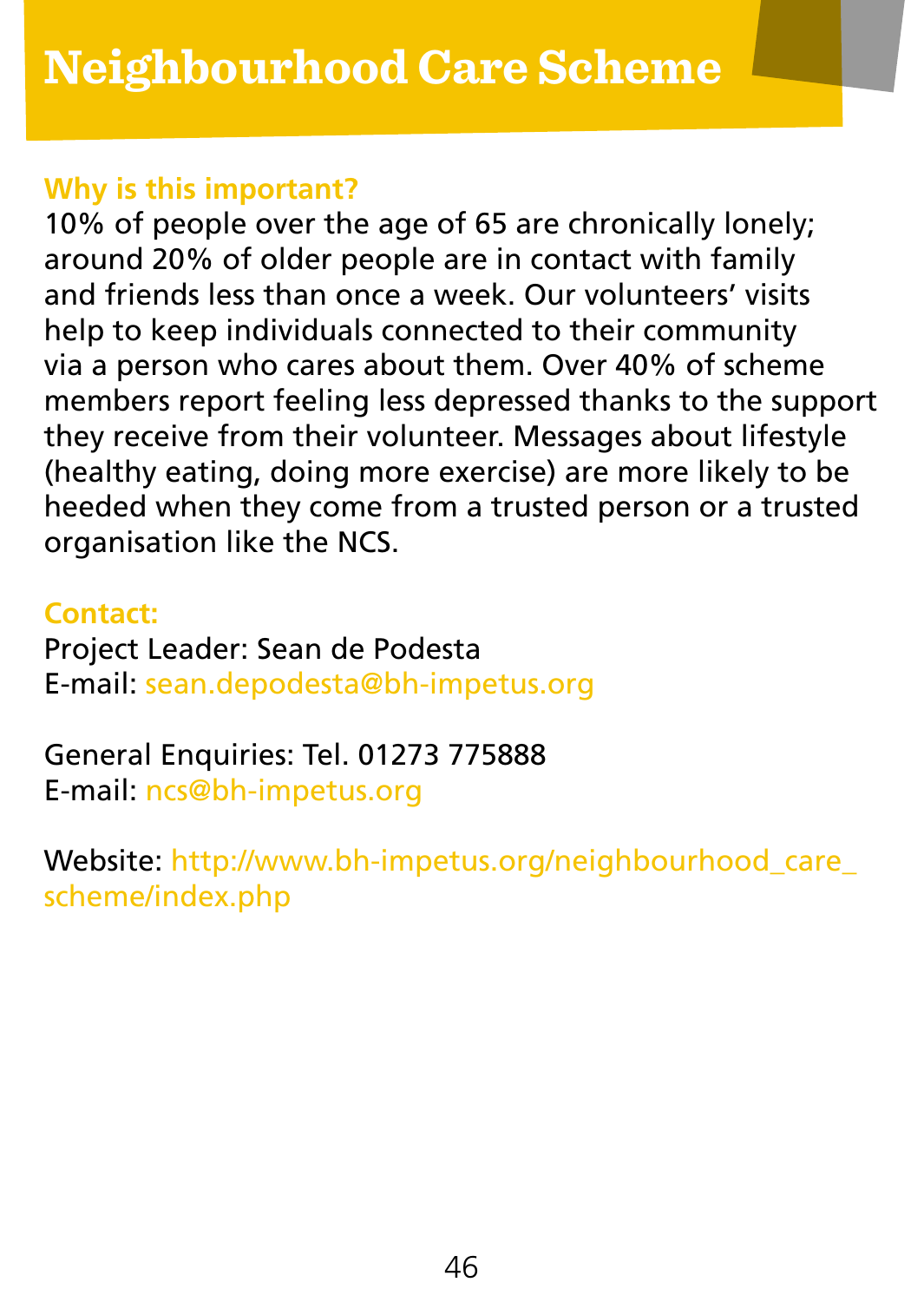# <span id="page-46-0"></span>**NHS Health Checks (Community and Workplace)**

#### **Who are we?**

NHS Health Checks is a national programme for everyone between 40 and 74 years old.

#### **What do we do?**

We provide NHS Health Checks to people in community and workplace settings. The Health Check assesses an individual's risk of developing cardiovascular disease (CVD), which includes heart disease, stroke, kidney disease and type 2 diabetes and will support them to reduce or manage that risk through individually tailored advice.

#### **Contact:**

Tel: 01273 294589 (Mon, Tues, or Wed)

E-mail:healthchecks@brighton-hove.gov.uk

Website: **[www.brighton-hove.gov.uk/healthchecks](http://www.brighton-hove.gov.uk/healthchecks)**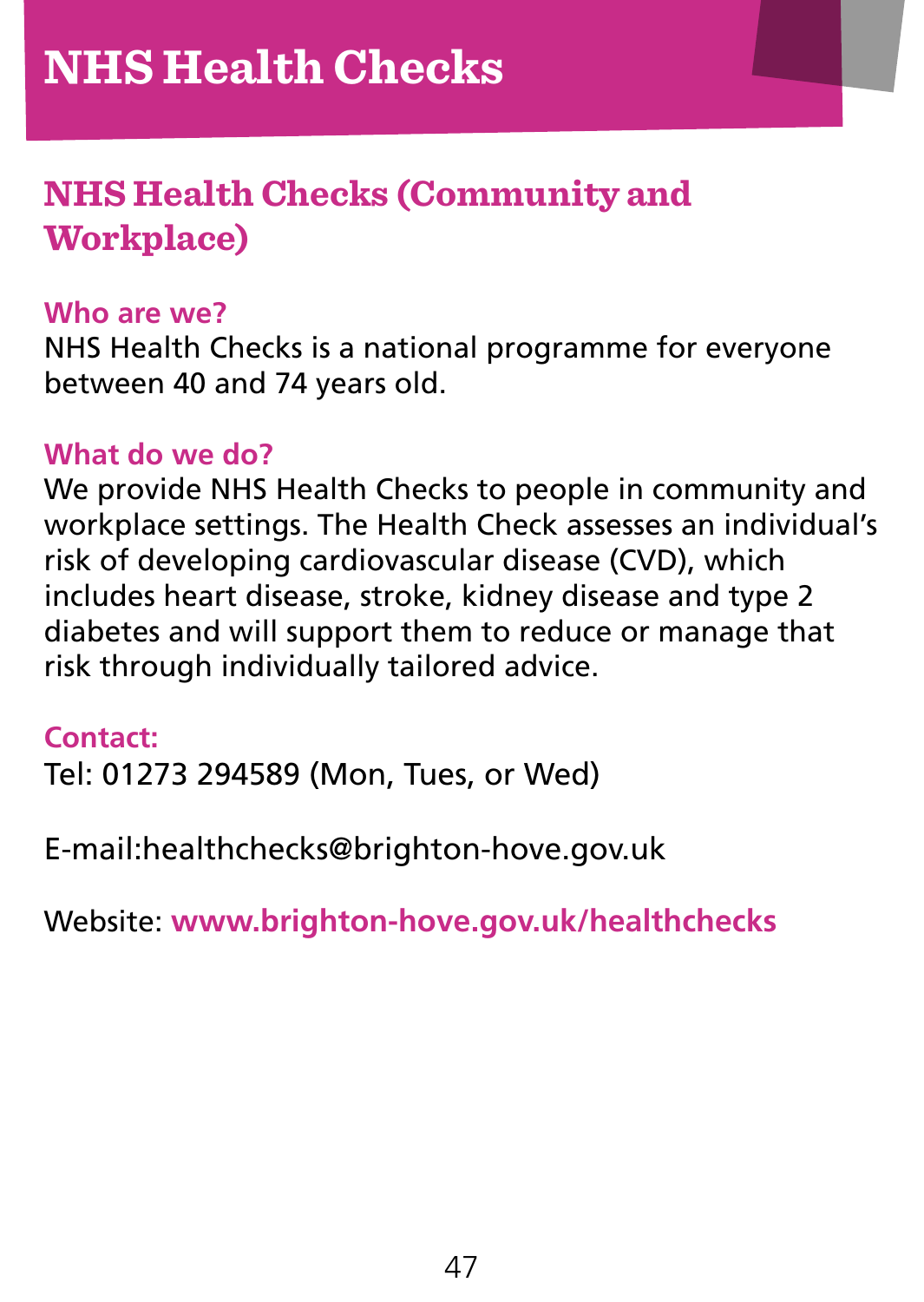# <span id="page-47-0"></span>**Oral Health Promotion**

# **Who are we?**

Oral Health Promotion is part of the Special Care Dental Service in Sussex Community NHS Trust. Our remit is to work with all sections of the community to improve the oral health status of the population within Brighton & Hove. We take a holistic approach to oral health and its importance to general health. Our main aim is to work with all vulnerable groups within the community.

## **What do we do?**

We offer Oral Health Promotion to a wide range of groups in the local population, giving practical advice and support for babies, pre-school children, special schools, those with learning disabilities, travellers, homeless, those affected by substance misuse and older people.

Training for staff can be offered, depending on the needs of the client group:

- Practical sessions with service users to raise awareness of the importance of oral care and to improve tooth brushing technique
- Practical sessions with hands on tooth brushing and adaptation of oral aids for carers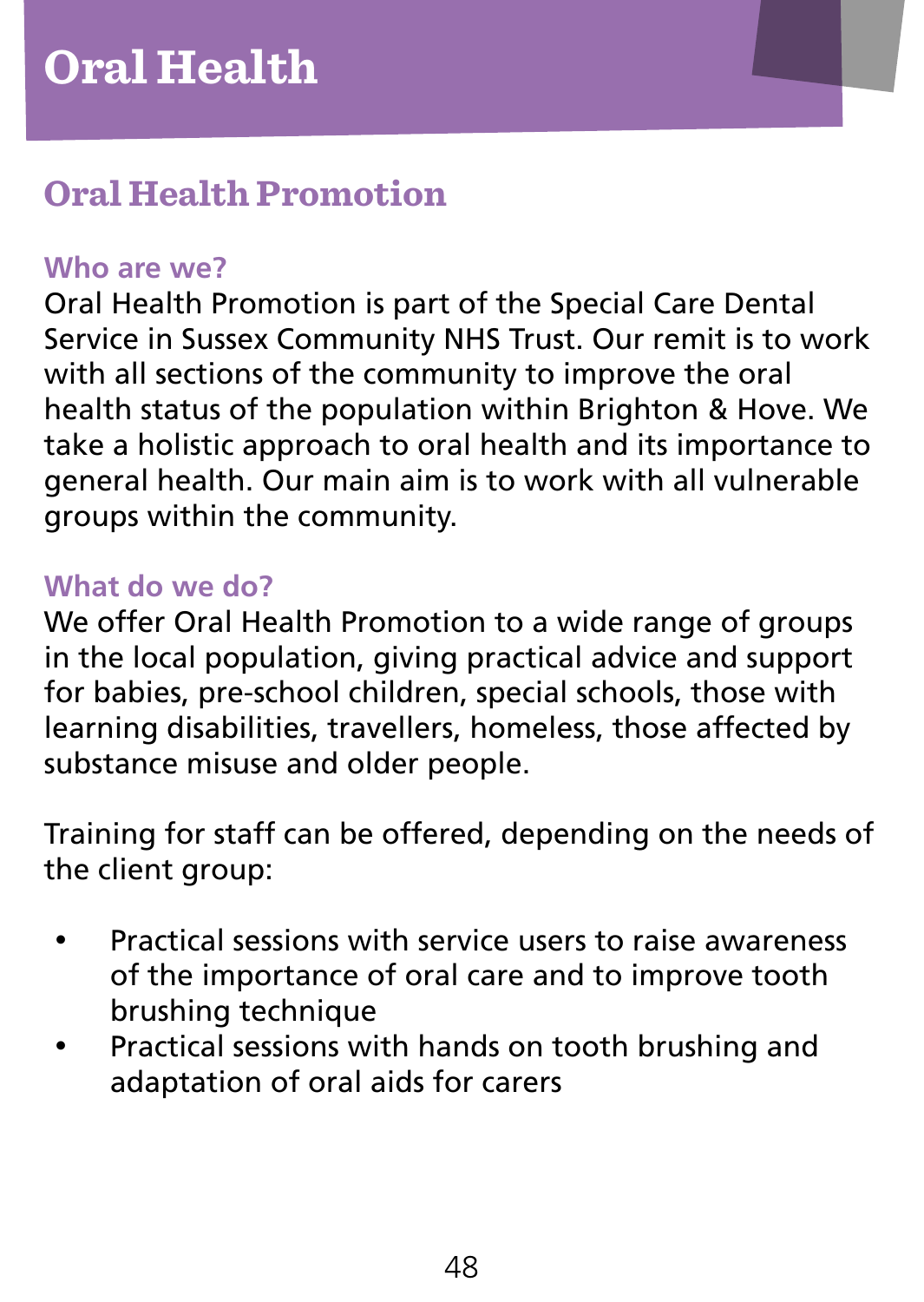#### **Why is this important?**

Oral health is essential to general health and quality of life – and is important at all stages of life. Good oral health is more than having healthy teeth. It includes being free of chronic mouth and facial pain, oral / throat cancer, gum disease, tooth decay and tooth loss. Poor oral health can limit the ability to eat, smile, speak, and can affect social and emotional wellbeing.

# **Contact:**

Ali Mcnealy Oral Health Promotion Team Leader Tel: 01273 267345 Email: [alison.mcnealy@nhs.net](mailto:alison.mcnealy@nhs.net)

Debbie Robinson Oral Health / Business Administration Officer Tel: 01273 267345 Email: [debbie.robinson@nhs.net](mailto:debbie.robinson@nhs.net)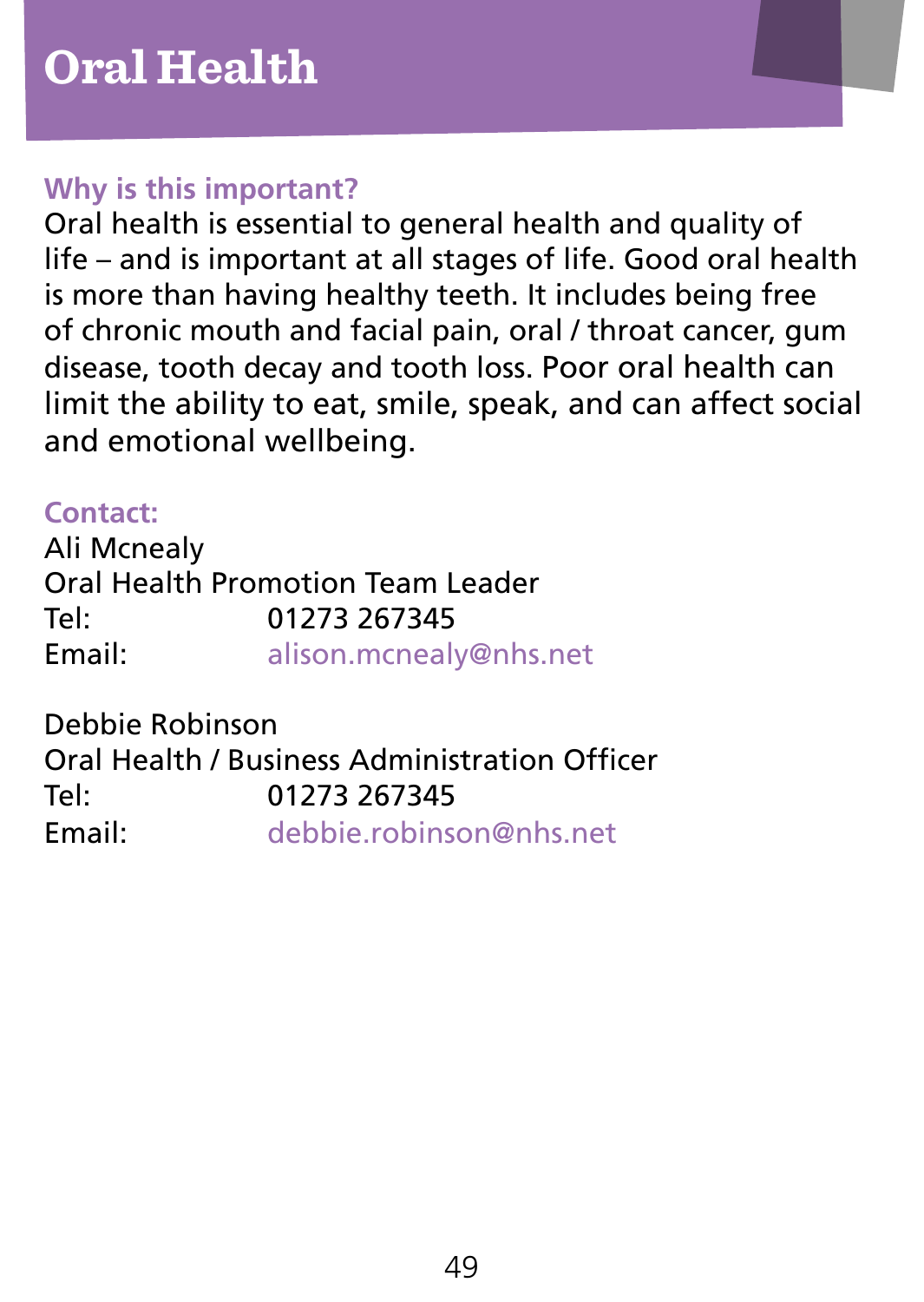# <span id="page-49-0"></span>**Active for Life**

# **Who are we?**

Active for Life is a community based project which works in areas of high deprivation and health inequalities. It aims to increase participation in physical activity levels in order to improve health and well-being and encourage communities to work together.

# **What do we do?**

We help communities get active and improve their health, by providing information and support to those who want to be more physically active. Activities run by Active for Life are either free or at a reduced cost. Our projects include:

**In Shape for Life -** Weekly physical activity sessions for adults who want a fun, relaxed fitness session, followed by friendly healthy living / weight management advice

**Fit & Fun Families -** Free after school sessions for parents / carers and their children to take part in fun games activity sessions

**Girls Get Active -** Weekly evening sessions for girls aged 14 – 19 to go to a local leisure centre and try activities like zumba, pilates and yoga

**Street Games -** After school activity sessions in the local community for young people aged 8 – 16, including street cricket, street dance and basketball.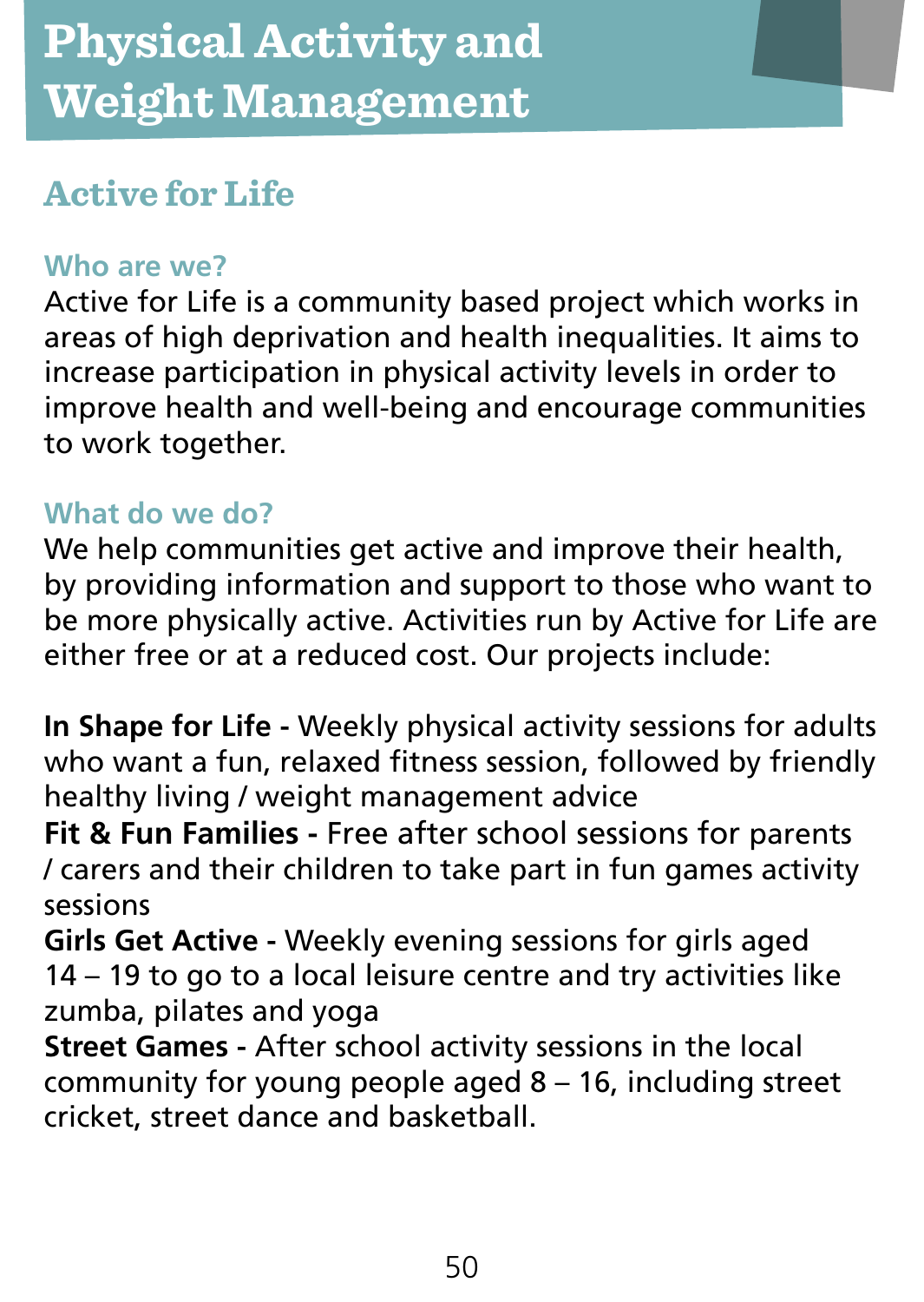**Active Forever -** Weekly physical activity sessions for adults aged 50+

**Other local community based sessions –** Ranging from yoga sessions to pilates and zumba. Low cost and in local areas **Holiday based activities -** Free Soup and Stomp events, multi sport and other family activity based sessions during the school holidays in local areas

# **Why is this important?**

Being active can reduce the risk of chronic illnesses, such as coronary heart disease and obesity, depression and anxiety, hypertension, cancer, osteoporosis, stroke and diabetes

# **Contact:**

Emma Greenough or Julie Stacey Active for Life Team Brighton & Hove City Council

Tel: 01273 292724

Email: [Emma.greenough@brighton-hove.gov.uk](mailto:Emma.greenough@brighton-hove.gov.uk) [Julie.stacey@brighton-hove.gov.uk](mailto:Julie.stacey@brighton-hove.gov.uk)

Website: **[www.brighton-hove.gov.uk/activeforlife](http://www.brighton-hove.gov.uk/activeforlife)**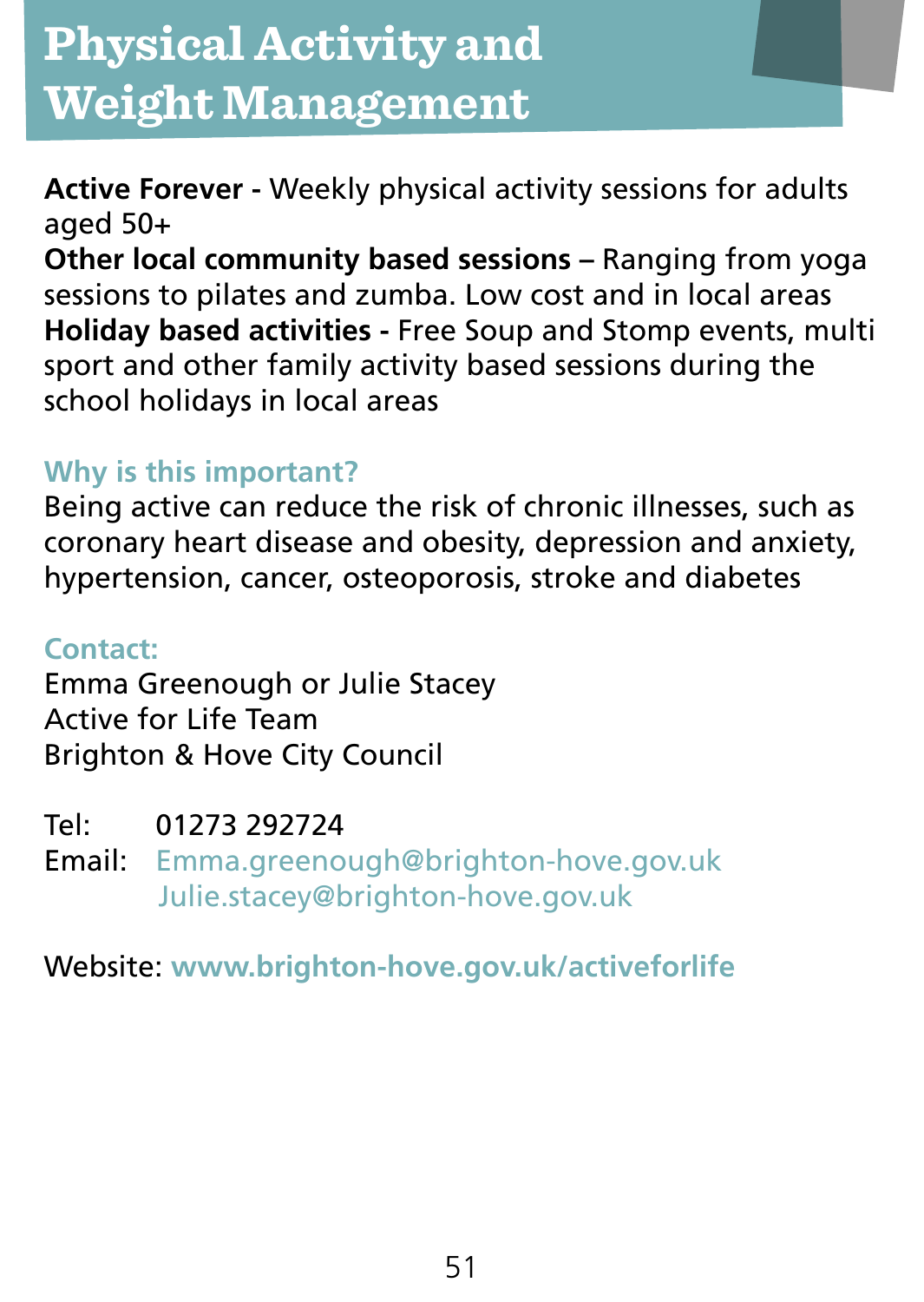# **Albion in the Community**

# **Who are we?**

Winner of the Brighton and Hove Business in the Community Award, Albion in the Community leads the way in using football as a power for good, to improve and change people's lives. Diverse and exciting projects underpin the work of our four departments – Education, Sports Participation, Health and Community Cohesion.

# **What do we do?**

Albion in the Community delivers educational activities and events, fosters links with the community and facilitates more opportunity and participation. In addition to our own projects, we develop the programmes instigated by central and local government through initiatives targeting education, social inclusion, participation, health and employment.

#### **Our projects include:**

**Standing Tall: Extra Time:** Provides post NHS support to people over 60 years old who have suffered falls by providing a specially designed exercise programme that aims to increase individuals' physical activity levels and improve muscle strength, balance and flexibility while using the pull of professional football to help combat social isolation.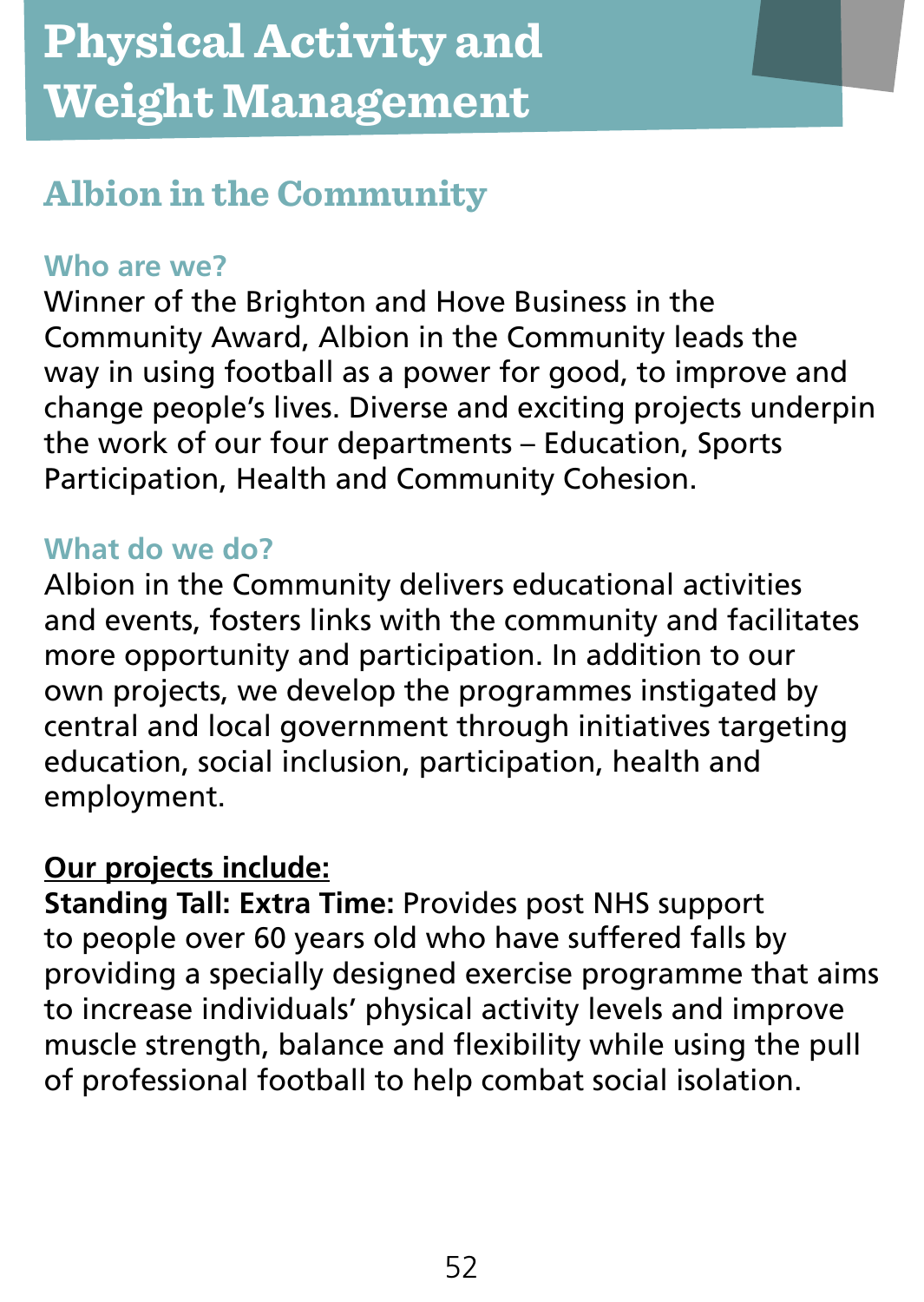**Make a Change Clubs and Lessons:** Fun, engaging sessions run in schools to teach children about living healthily and help them get more physically active

**Be Clear on Cancer; Be Clear Brighton and Hove:** This project aims to raise awareness of early symptom recognition for different cancers to ensure cancer is diagnosed and treated earlier.

**Sun Safety Workshops:** Working with the Cancer Prevention team, we use a fun, physically active game to teach young people about how to keep safe in the sun.

**Chlamydia Screening:** Football tournaments and other events to educate young people about Chlamydia and encourage them to test.

# **Why is this important?**

Across Sussex and beyond, more than 60,000 people directly benefit from our work every year.

# **Contact:**

Dan Lawson, Health Development Manager Tel: 01273 878262 or 07912 092334 Email: [dan.lawson@albioninthecommunity.org.uk](mailto:dan.lawson@albioninthecommunity.org.uk)

Sally Moore, Be Clear on Cancer Health Co-ordinator Tel: Tel 01273 878262 or 07826 463560

Email: [sally.moore@albioninthecommunity.org.uk](mailto:sally.moore@albioninthecommunity.org.uk)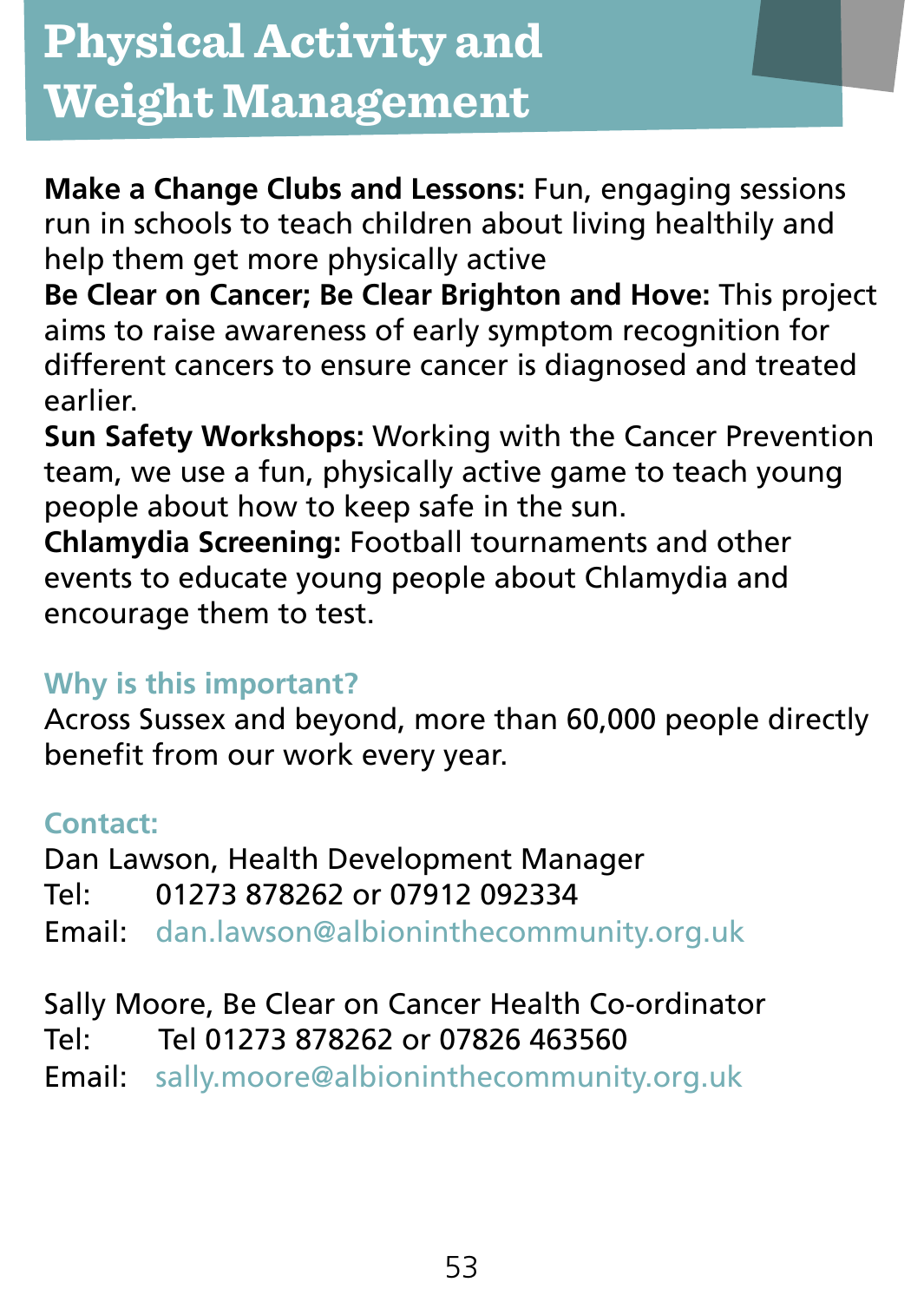# **Brighton & Hove Food Partnership**

# **Who are we?**

The healthy weight team offers free healthy lifestyle programmes which can help adults, children and families to establish a healthier weight. Our advice follows government recommendations for establishing a healthy lifestyle for now and for the future.

# What's included?

Shape up, or weight management clinics for adults MEND for 7-13 year olds and their families

# **What do we do?**

- Shape up is a healthy lifestyle programme for adults who want to achieve weight loss in a supportive group environment. Sessions include nutritional advice and activity
- • Weight management clinics offer individual help and guidance that combines nutrition and behaviour change advice
- MEND is a family-based programme that helps children aged 7-13 yrs who are above their ideal weight to become fitter, healthier and happier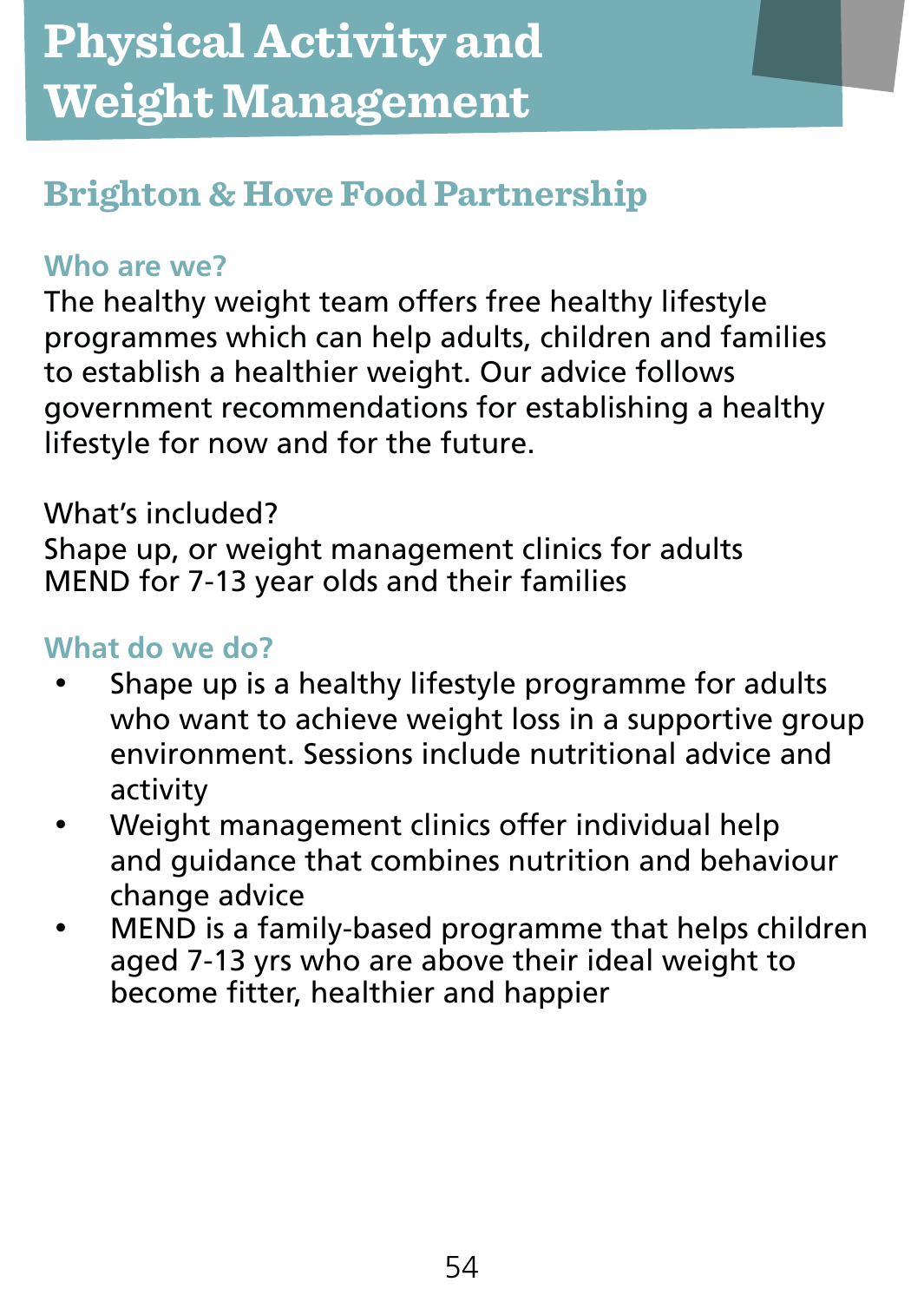The Food Partnership also organises a range of other services which include:

- Workshops and training courses on all aspects of food
- The healthy choice award that offers practical menu planning advice for breakfast clubs, nurseries, residential homes, cafes and restaurants
- The community cookery project that aims to spread cookery skills and knowledge about healthy eating across the city.

## **Contact:**

To find out more about our programmes or to refer please call the healthy weight team on 01273 431703 or email [healthyweight@bhfood.org.uk](mailto:healthyweight@bhfood.org.uk) or visit [www.bhfood.org.uk](http://www.bhfood.org.uk/)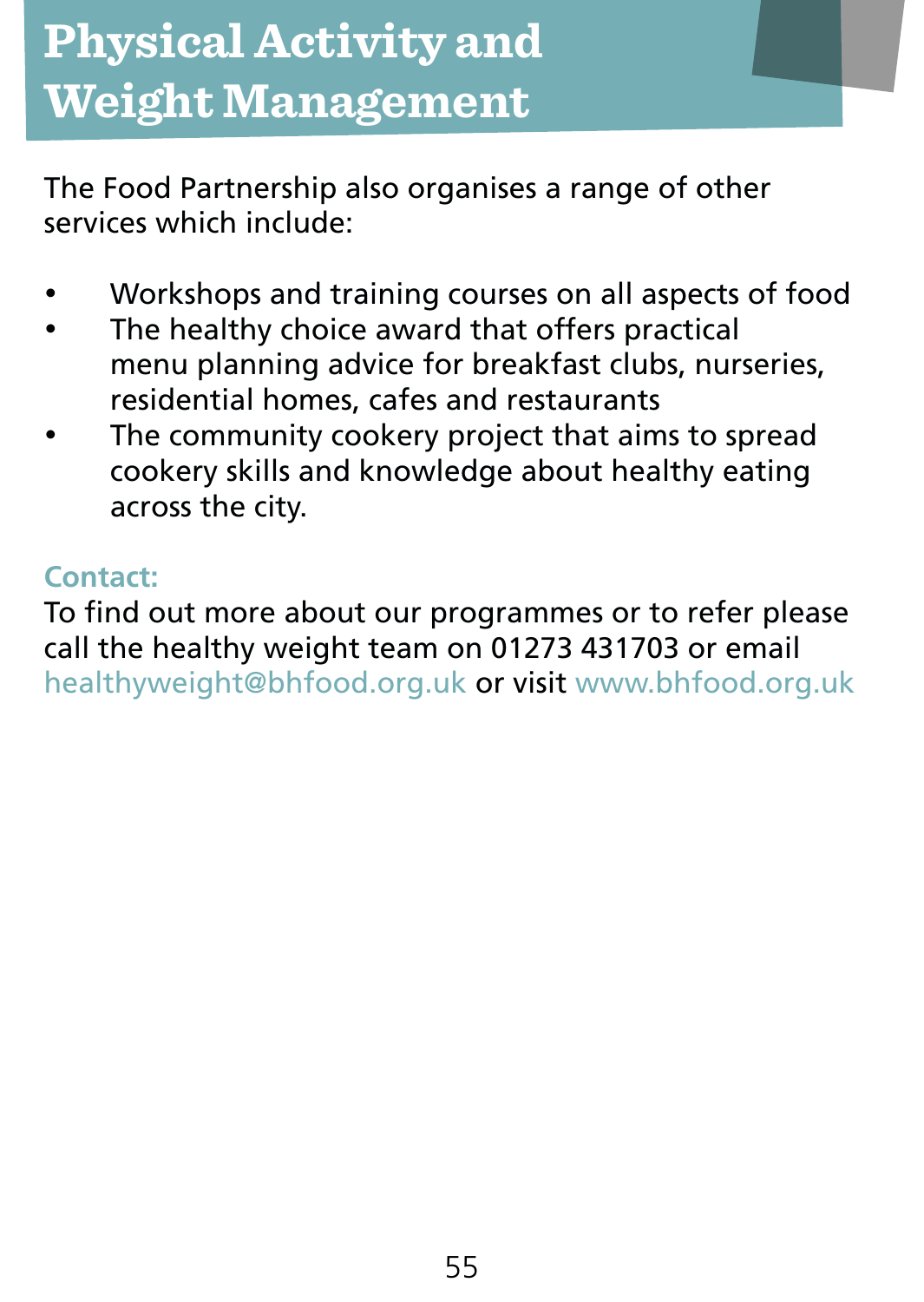# **Healthwalks**

# **Who are we?**

Brighton & Hove Healthwalks is one of 300 UK-wide walking initiatives under the 'Walking for Health' banner. It sits within the City Council's Sports Development team and is joint-funded by the Public Health Department. For the last eight years we have been providing a range of free, volunteer-led walks across the city. GPs and other health professionals regularly recommend the scheme to patients, and it is particularly popular with people in the 50+ age bracket, those with physical or mental health issues and those who are socially isolated.

## **What do we do?**

We run fifteen regular walks across the city, ranging from under a mile (average walking time: 20-30 minutes) to three/four miles (average walking time 1.5 / 2 hours). They are all free, led by trained Volunteer Walk Leaders and accessible by public transport.

# **Why is this important?**

Healthwalks are friendly, supportive and ideal for those who want to start exercising in a gentle and safe way. Walking is an accessible form of exercise and is particularly beneficial for those who are getting little or no exercise, recovering from illness, or lacking in confidence. Nearly half the walks are also wheelchair and buggy-accessible.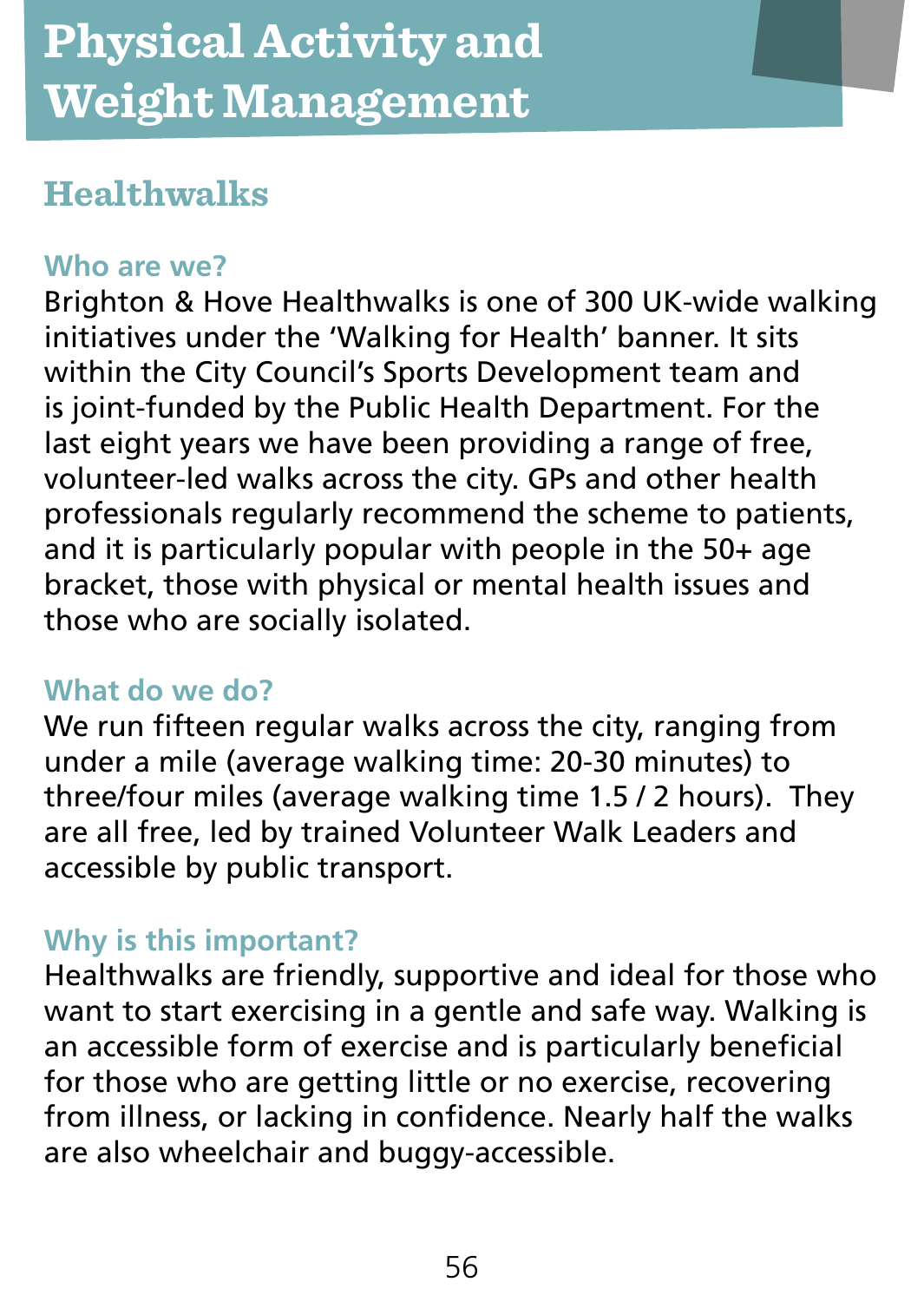Nearly 40% of the 1,000 or so people who walk with the scheme each year have one or more long-term health conditions. Walking in green spaces is also very beneficial for those with mental health issues, reducing feelings of anxiety and encouraging the release of 'happy hormones'.

You can have free copies of the Led Walks Programme by calling the team or downloading from the website.

**Contact:** Corinna Edwards-Colledge Healthwalks Manager Healthwalks, Sports Development Brighton & Hove City Council

Tel: 01273 292564

Email: [corinna.edwards-colledge@brighton-hove.gov.uk](mailto:corinna.edwards-colledge@brighton-hove.gov.uk) Website: **[www.brighton-hove.gov.uk/healthwalks](http://www.brighton-hove.gov.uk/healthwalks)**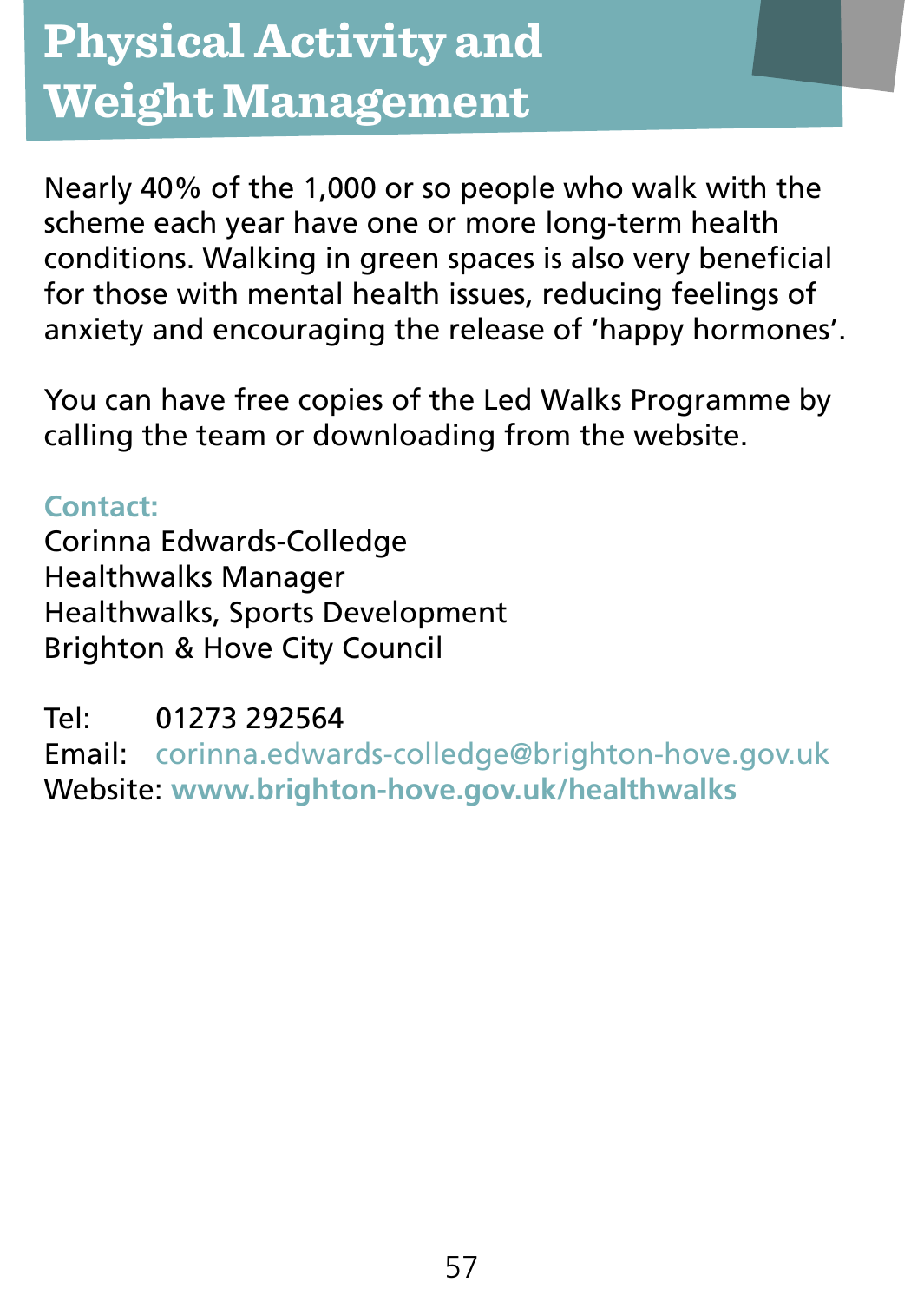# **ZestERS**

## **Who are we?**

Zest People are a well-established organisation with a clear social aim for improving peoples' health and wellbeing. We work at both strategy and delivery level on a range of health agendas, encompassing all elements of evidence based research.

Our focus is long-term behaviour change in relation to physical activity.

## **What do we do?**

The Zest Exercise Referral Scheme (ZestERS) for Brighton & Hove is designed to initiate long-term lifestyle changes with a programme of supported physical activity options for residents of Brighton & Hove. Residents who are at risk of chronic disease, with two or more existing medical conditions, are currently inactive and/or have recently undergone rehabilitation from physiotherapy, can be referred to the scheme.

Specially trained instructors (REPs Level 3 in Exercise Referral) understand what exercises are safe and effective for a range of medical conditions. They will support your patients, for a one-off period of 3 months, to make healthy lifestyle changes and become active. Our activity providers offer various options after the 3 months, which aim to encourage continuation of physical activity.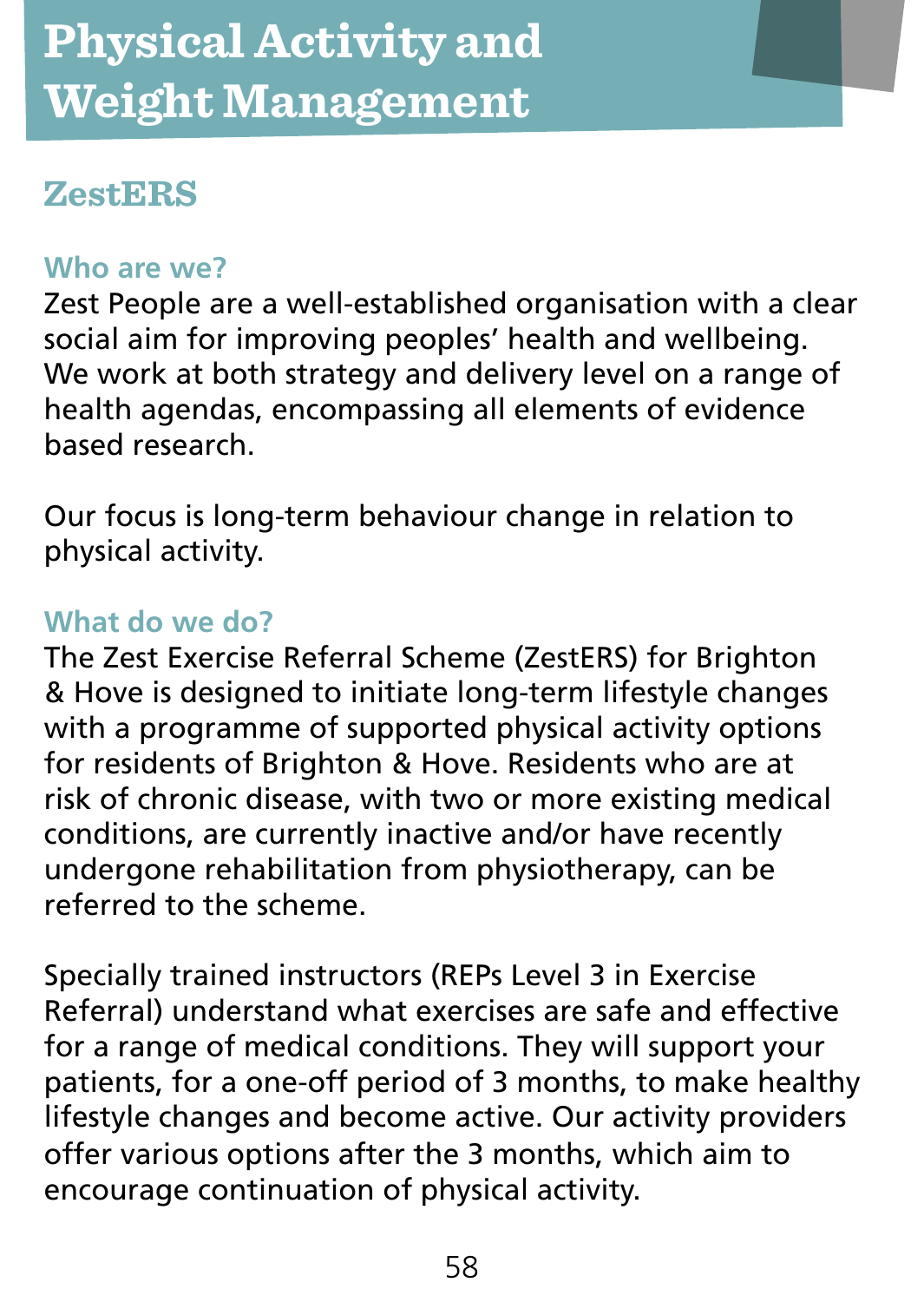ZestERS is highly subsidised by Brighton & Hove City Council. The cost varies between our activity providers and will depend on the activity chosen to participate in. Please contact one of the ZestERS team to start referring online via Refer-all, the system commissioned by Public Health in Brighton & Hove for online healthy living referrals.

# **Why is this important?**

"The ZestERS programme is just the thing I needed to get me started. Having being diagnosed with type II diabetes, plus my existing high blood pressure, I felt at first - why me? Through the support and advice I received when I attended ZestERS, I know that fighting the effects of diabetes are well within my control." - ZestERS participant.

#### **Contact:**

Rachel Stokes, or a member of the ZestERS team

ZestERS team: 01903 660070 (Option 1) Email: [zesters@zestpeople.co.uk](mailto:zesters@zestpeople.co.uk)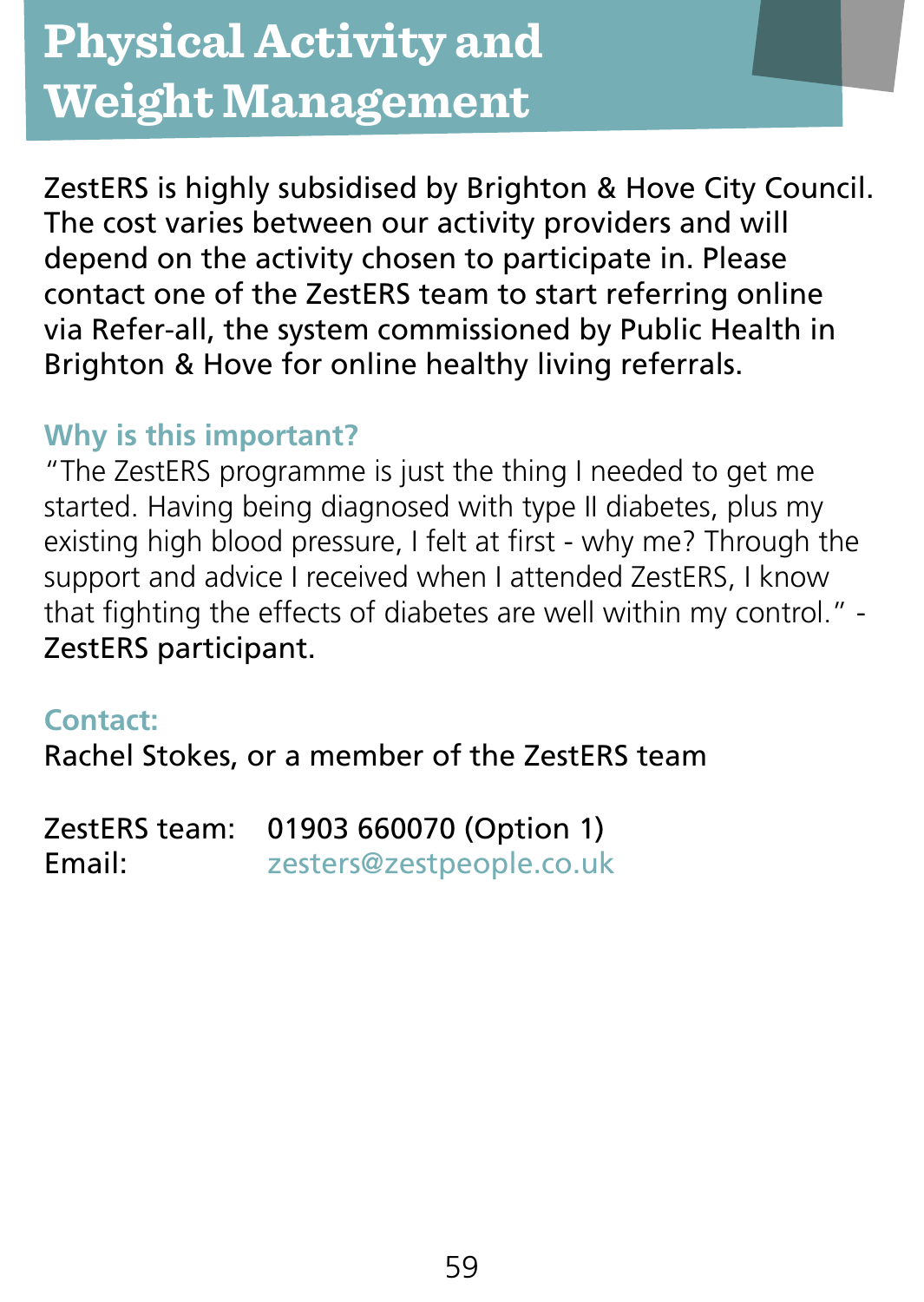# <span id="page-59-0"></span>**Allsorts Youth Project**

Allsorts is a project based in Brighton to support and empower young people under 26 who are lesbian, gay, bisexual, trans or unsure (LGBTU) of their sexual orientation and/or gender identity.

Please refer to the Mental Wellbeing Section for further information.

# **Contact:**

Mel Berry 01273 721211 [info@allsortsyouth.org.uk](mailto:info@allsortsyouth.org.uk) [www.allsortsyouth.org.uk](http://www.allsortsyouth.org.uk/)

# **Chlamydia Screening Programme**

**Contact:** 01273 690985

# **Claude Nicol Sexual Health Clinic**

Free and confidential specialist sexual health service for HIV and Sexually Transmitted Infection testing.

**Contact:** 01273 664721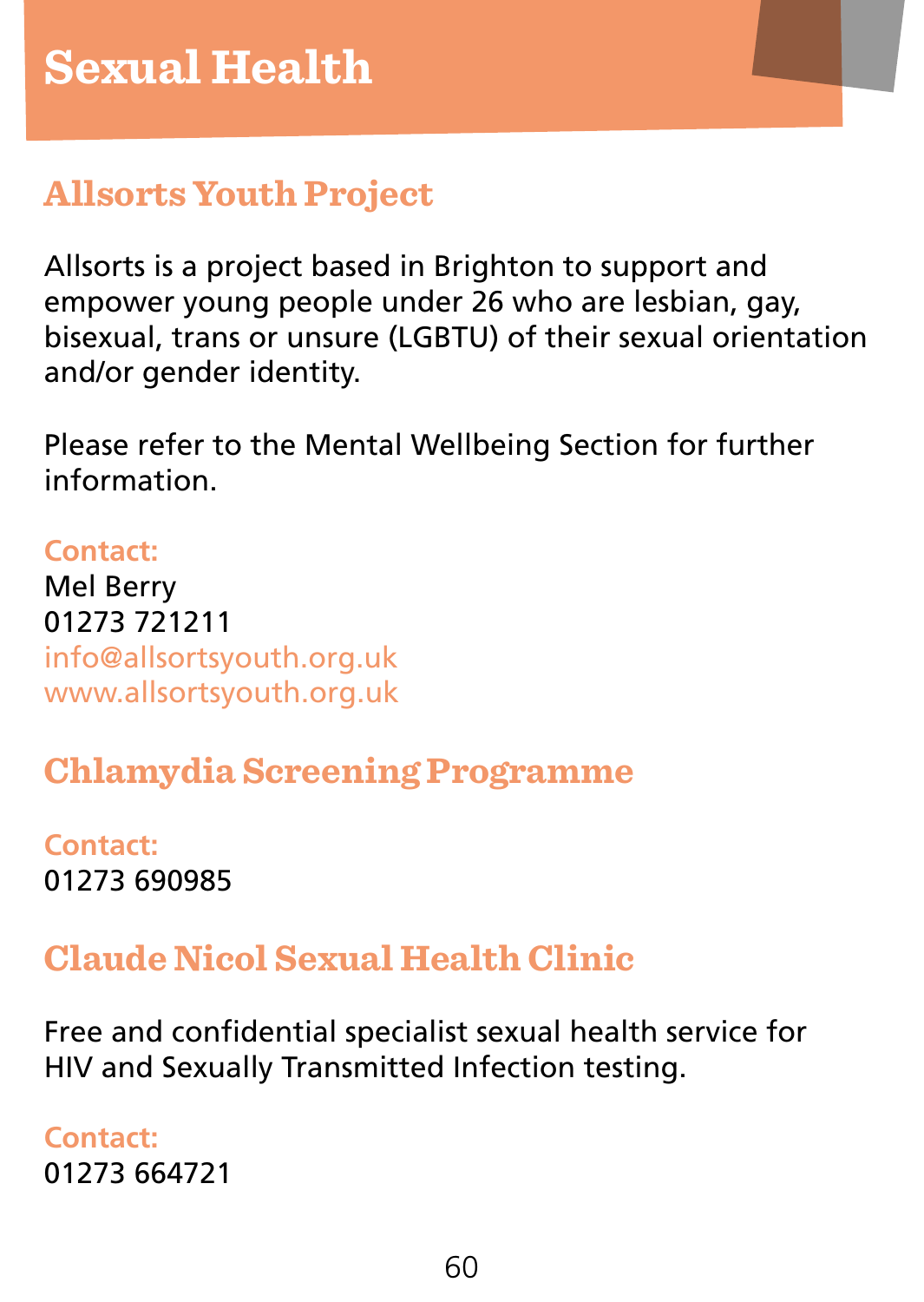# **Contraception and Sexual Health Clinic (CASH) Morley Street**

Free and confidential specialist contraception service for emergency contraception, pregnancy testing, contraception.

**Contact:** 01273 242091

# **Sexual Health Promotion**

## **Who are we?**

A partnership of local sexual health / HIV agencies, services and initiatives who deliver sexual health promotion – the Community HIV Team, Claude Nicol Centre, Terrence Higgins Trust, Chlamydia Screening Programme, C-Card Scheme and the Contraceptive and Sexual Health Clinic (CASH).

## **What do we do?**

We provide Information, advice, and teaching about sexual health and HIV, including opportunities for testing, local services and support. Chlamydia screening (self tests) to under 25's; free condoms and 'C-Card' scheme for condom promotion.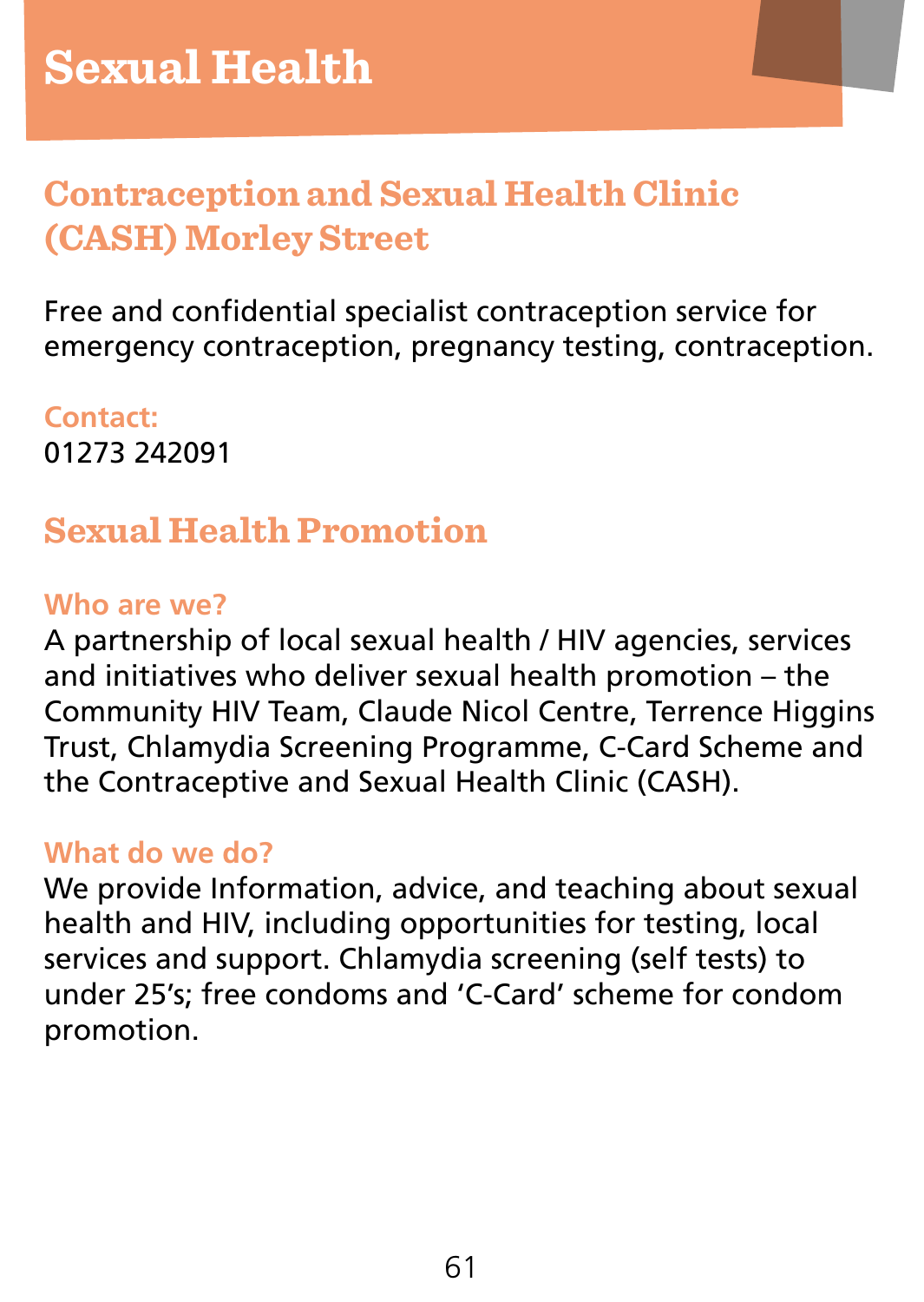## **Why is this important?**

Rates of sexually transmitted Infections (STIs), HIV and unplanned pregnancy remain high in our local population and responsibility has to be taken across the city to help address this. There are still taboos and embarrassment surrounding sexual health, so any opportunity to normalise talking about sexual health openly and honestly is crucial.

# **Contact:**

Sexual Health Promotion Community HIV Team, Sussex Community Trust Tel: 01273 267575

For full service information for Brighton & Hove sexual health / HIV services and support

Website: **[www.swish.org.uk](http://www.swish.org.uk/)**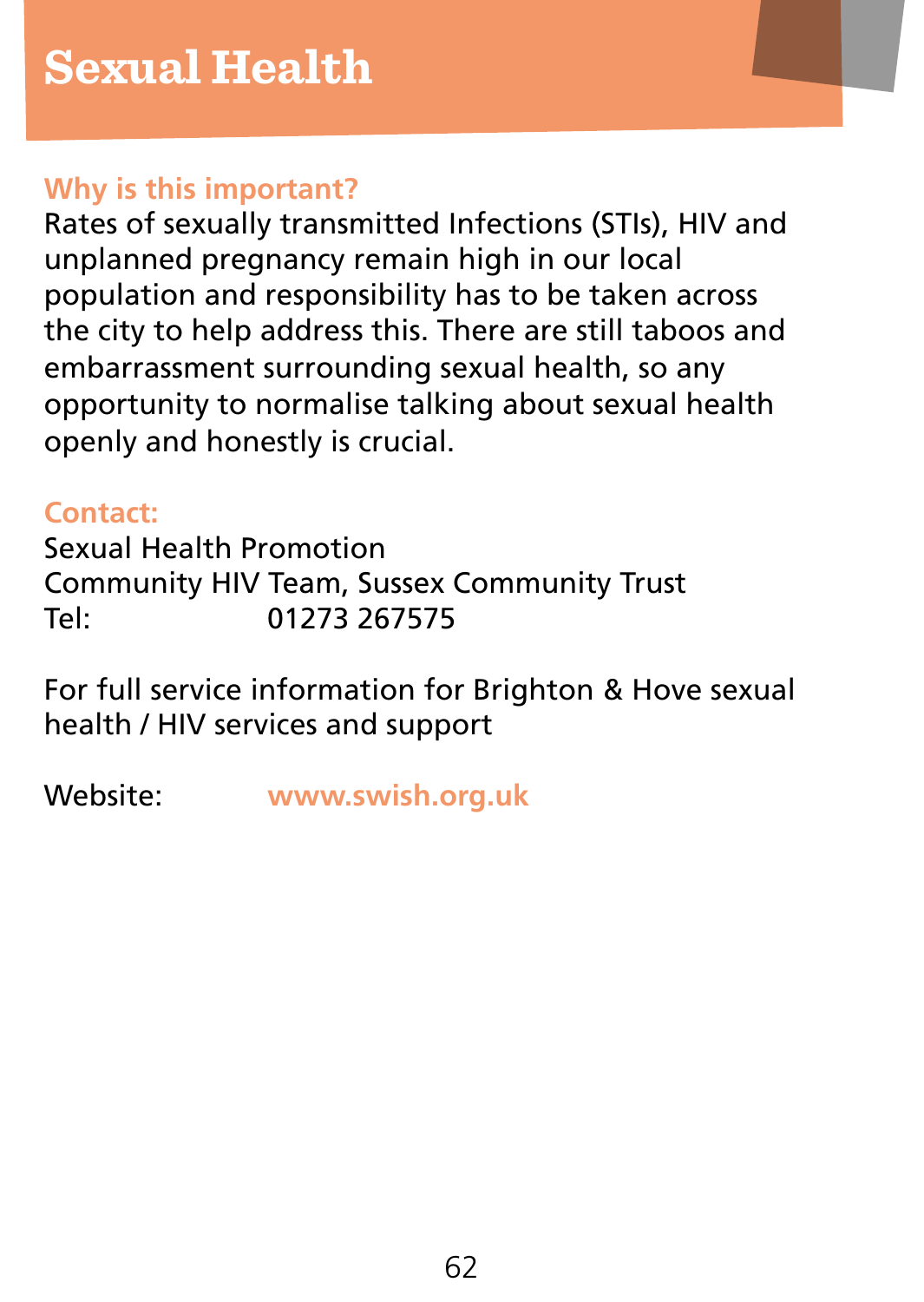# **Terrence Higgins Trust (THT)**

# **Who are we?**

THT is the UK's largest HIV and sexual health charity. We provide a wide range of HIV and sexual health promotion services. These include HIV and sexually transmitted infection (STI) testing for men who have sex with men, targeted health promotion outreach, group work and training. Our target audiences are men who have sex with men, people living with HIV, young people, sex workers and black and minority ethnic communities.

# **What do we do?**

We provide one to one advice and support, outreach, group work and training.

## **'Fastest' HIV Testing**

Walk-in rapid finger prick HIV testing service for men who have sex with men. Hepatitis A, B, C, syphilis, chlamydia and gonorrhoea testing also available.

## **Sauna 'Fastest'**

Rapid HIV, Chlamydia and Gonorrhoea testing service in The Brighton Sauna.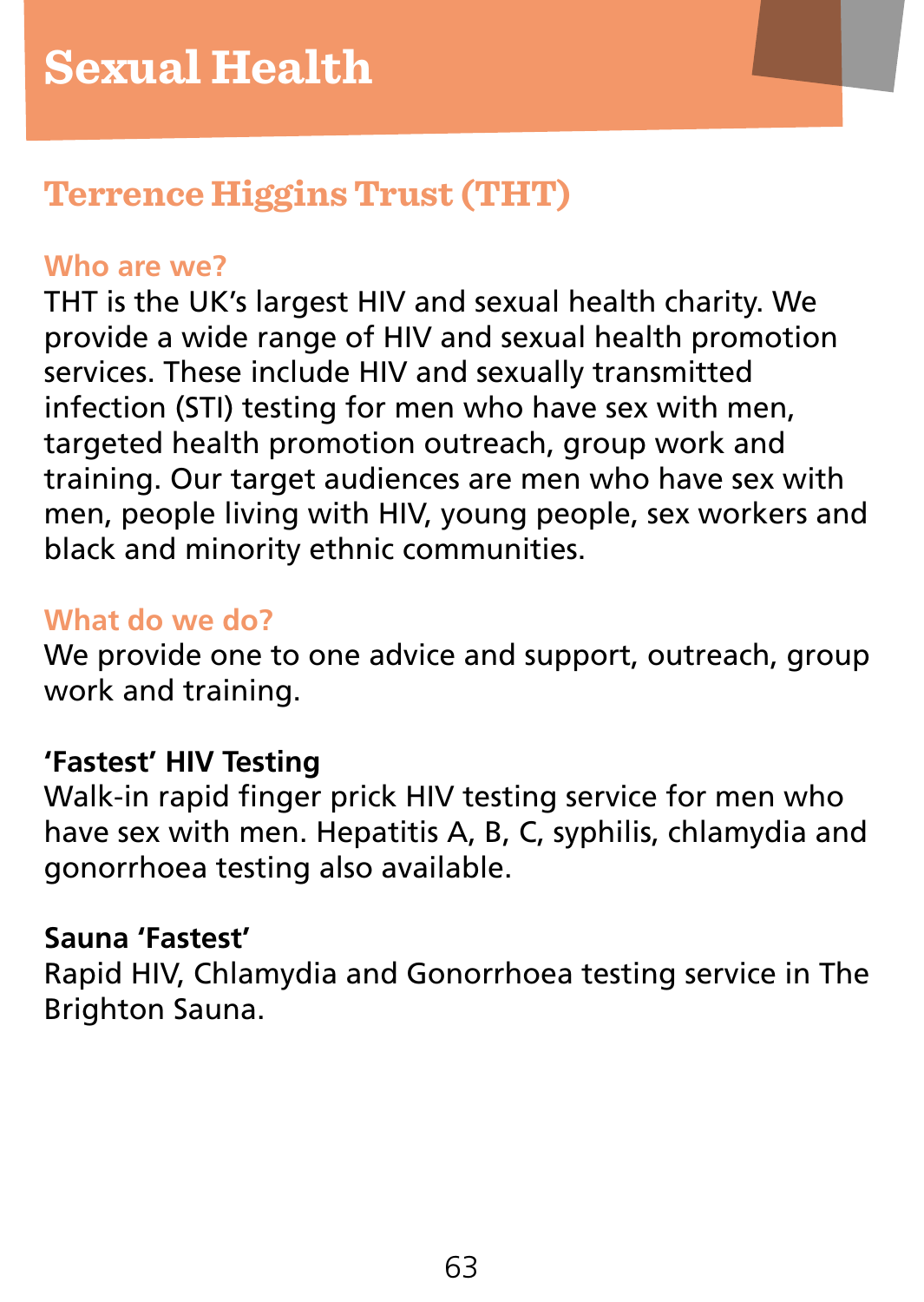# **Why is this important?**

Brighton has one of the highest levels of HIV outside of London, with an increasing number of infections seen on a yearly basis, particularly amongst men who have sex with men.

#### **Contact:**

Reception 10am to 5pm, Mon to Fri – 01273 764200, email [info@tht.org.uk](mailto:info@tht.org.uk)

Marc Tweed - Centre Manager, 01273 764222, [marc.tweed@tht.org.uk](mailto:marc.tweed@tht.org.uk)

Peter Boorman – Centre Based Services Co-ordinator, 01273 764225, [peter.boorman@tht.org.uk](mailto:peter.boorman@tht.org.uk)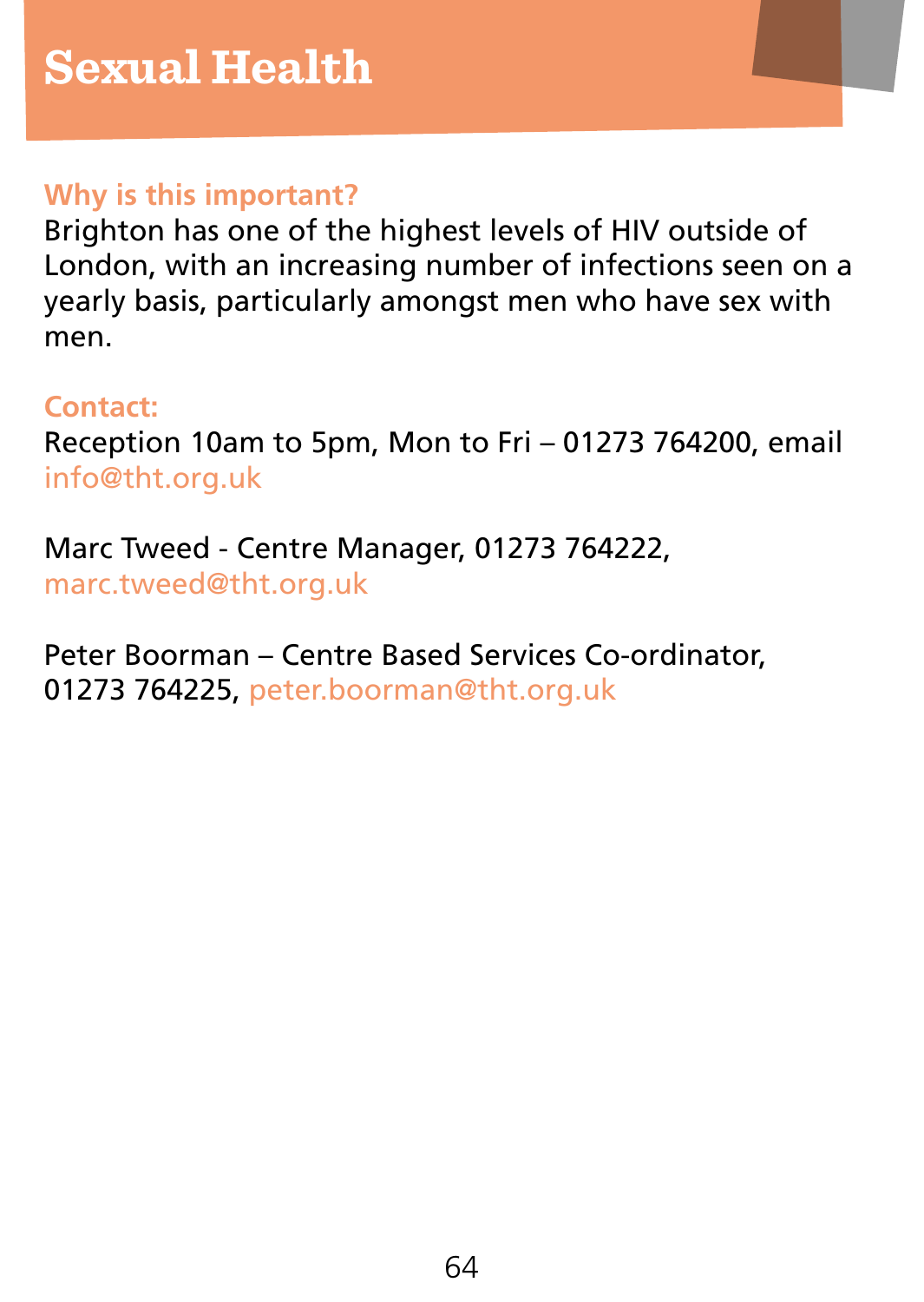# <span id="page-64-0"></span>**Stop Smoking Service**

#### **Who are we?**

The NHS Stop Smoking Service is part of a national programme to provide smokers with the information, advice and treatment to become Smokefree.

# **What do we do?**

We offer free information, advice and treatment for smokers and those wishing to make their homes or workplaces Smokefree.

The service is provided in workplaces, hospitals, clinics, community centres and people's homes according to need. It is free to access and the Nicotine Replacement Therapy products are free to use; other medications may be subject to prescription charges.

## **Why is this important?**

Smoking kills half of all long term smokers - approximately 80,000 in England each year. It also contributes to significant reductions in health and wellbeing for smokers, as well as their families.